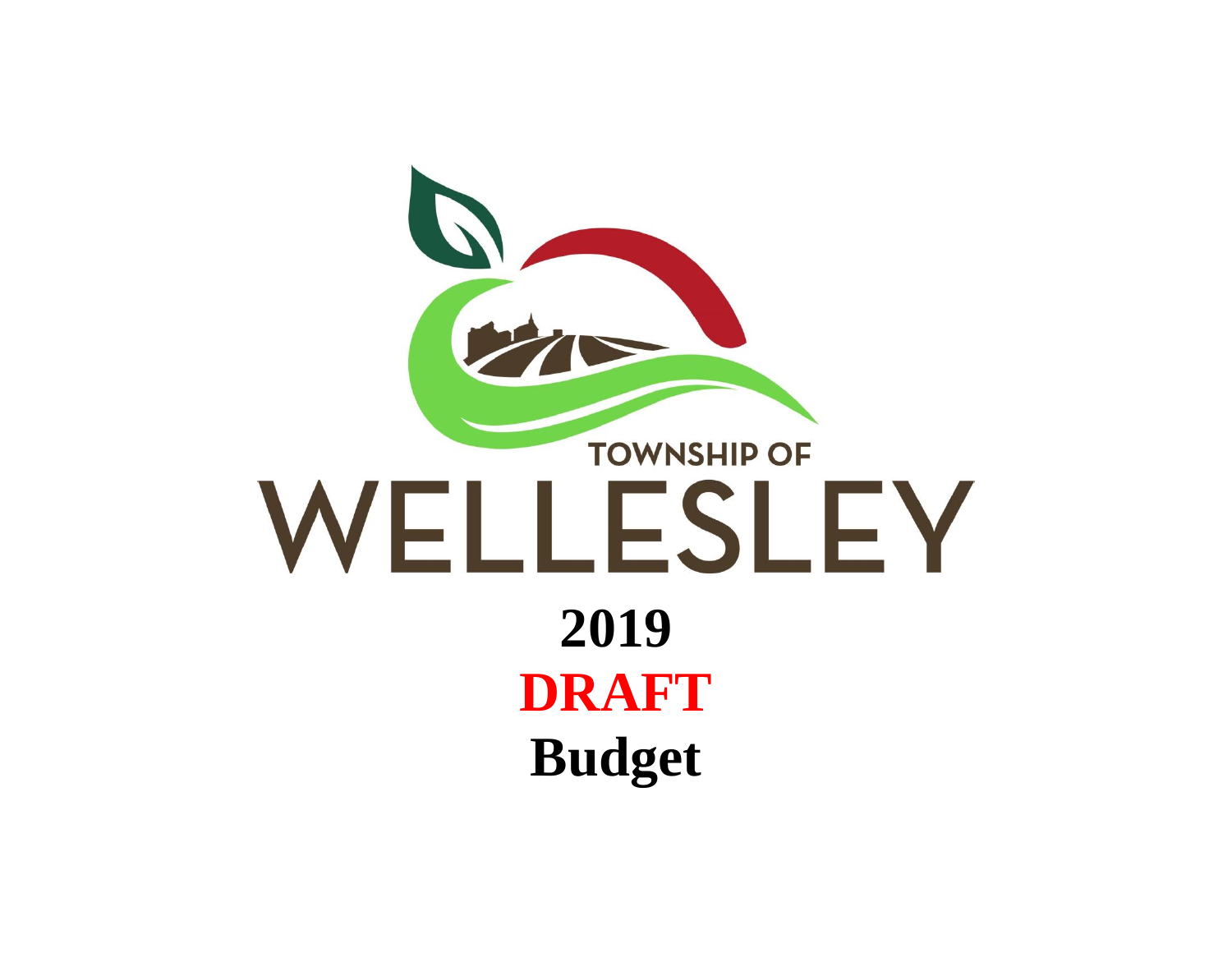|                                                                                                              |                 |                |                             |                | <b>TOWNSHIP OF WELLESLEY</b>                    |                        |                 |                            |                          |                          |
|--------------------------------------------------------------------------------------------------------------|-----------------|----------------|-----------------------------|----------------|-------------------------------------------------|------------------------|-----------------|----------------------------|--------------------------|--------------------------|
|                                                                                                              |                 |                |                             |                | 2019 BUDGET                                     |                        |                 |                            |                          |                          |
|                                                                                                              |                 |                |                             |                | <b>EFFECT OF INCREASE ON A CVA OF \$336,184</b> |                        |                 |                            |                          |                          |
|                                                                                                              |                 |                |                             |                |                                                 |                        |                 |                            |                          |                          |
|                                                                                                              | 2017            |                | 2018                        |                | 2019                                            |                        | \$              |                            |                          | $\overline{\frac{9}{6}}$ |
|                                                                                                              |                 |                |                             |                |                                                 |                        |                 |                            |                          | <b>Tax</b>               |
|                                                                                                              |                 |                |                             |                |                                                 |                        |                 |                            | <b>Increase</b><br>minus |                          |
|                                                                                                              | <b>Budget</b>   |                | <b>Budget</b>               |                | <b>Budget</b>                                   |                        | <b>Increase</b> |                            | growth                   | <b>Increase</b>          |
|                                                                                                              |                 |                |                             |                |                                                 |                        |                 |                            |                          |                          |
|                                                                                                              |                 |                |                             |                |                                                 | 2018 Growth *          |                 |                            |                          |                          |
|                                                                                                              | 2017 Tax Levy   |                | 2018 Tax Levy 2019 Tax Levy |                |                                                 | 1.0700%                |                 |                            |                          |                          |
| Tax Levy                                                                                                     | \$<br>4,424,508 | $\mathfrak{S}$ | 4,610,777                   | $\mathfrak{S}$ | 4,789,501                                       | \$<br>49,335           | \$<br>178,724   | $\boldsymbol{\mathsf{\$}}$ | 129,389                  | 2.806%                   |
|                                                                                                              |                 |                |                             |                |                                                 |                        |                 |                            |                          |                          |
|                                                                                                              |                 |                |                             |                |                                                 |                        |                 |                            |                          |                          |
| <b>Township Average</b>                                                                                      | \$<br>336,184   | $\mathfrak{S}$ | 336,184                     | \$             | 336,184                                         |                        |                 |                            |                          |                          |
| Using 2018 Average CVA                                                                                       | 0.00291995      |                | 0.00283617                  |                | 0.00294610                                      | <b>Yearly Increase</b> |                 |                            |                          | Monthly increase         |
| Taxes:                                                                                                       | 981.64          |                | 953.48                      |                | 990.43                                          | 36.96                  |                 |                            |                          | 3.08                     |
|                                                                                                              |                 |                |                             |                |                                                 |                        |                 |                            |                          |                          |
| based on 2018 year end weighted assessment from roll based and 2018 Average Residential Value                |                 |                |                             |                |                                                 |                        |                 |                            |                          |                          |
| to ensure comparability between 2018 and 2019, based on 2018 values                                          |                 |                |                             |                |                                                 |                        |                 |                            |                          |                          |
|                                                                                                              |                 |                |                             |                |                                                 |                        |                 |                            |                          |                          |
| Residential Average was arrived at by taking the 2018 RT CVA total of \$1,187,066,132 and dividing it by the |                 |                |                             |                |                                                 |                        |                 |                            |                          |                          |
| number of households $(3,531) = $336,184.12$                                                                 |                 |                |                             |                |                                                 |                        |                 |                            |                          |                          |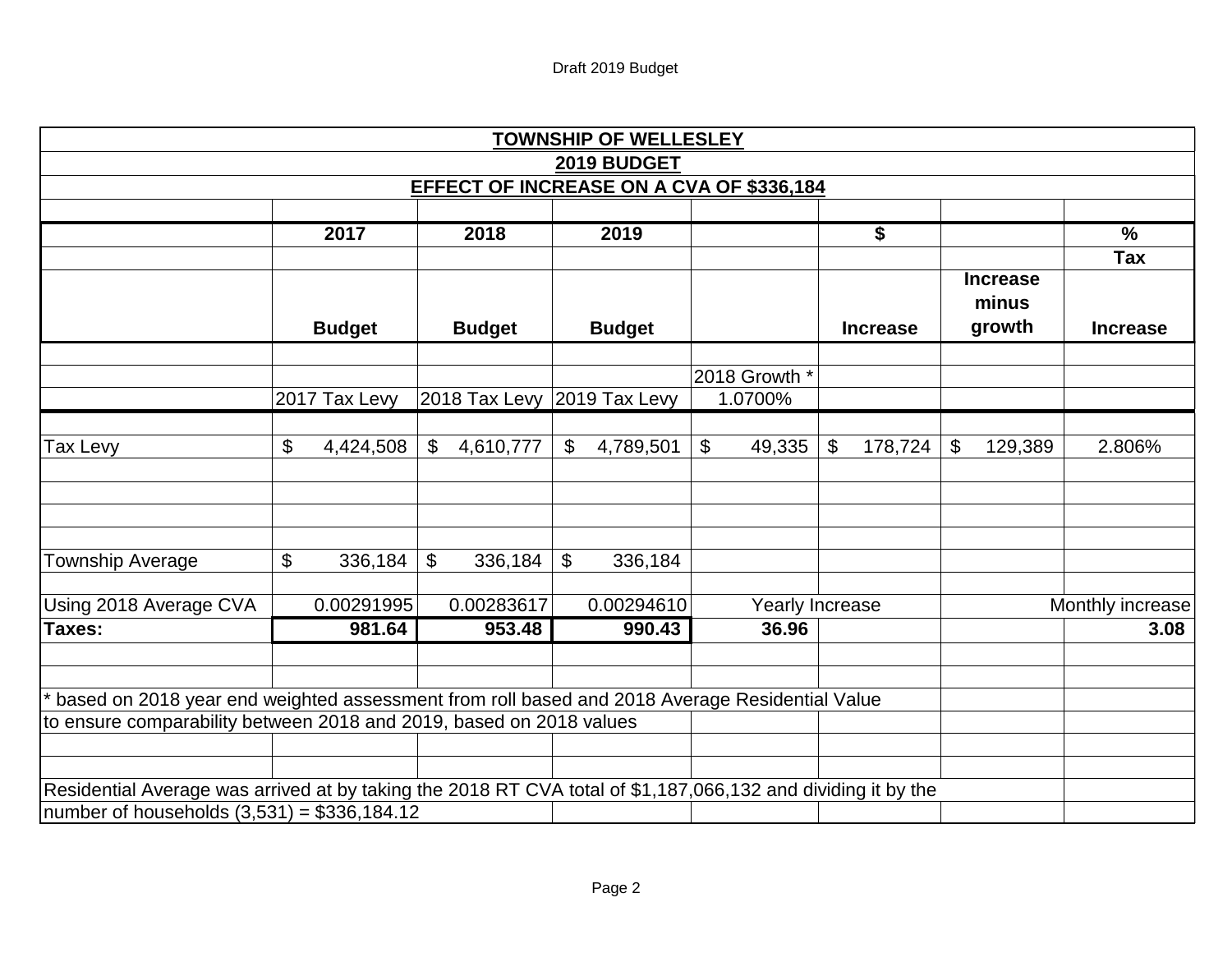|                 | <b>TOWNSHIP OF WELLESLEY</b>                |                           |                | <b>Funding Source</b>               | <b>Amount</b>   | <b>Amount</b>           |
|-----------------|---------------------------------------------|---------------------------|----------------|-------------------------------------|-----------------|-------------------------|
|                 | <b>2019 CAPITAL BUDGET</b>                  |                           |                |                                     |                 |                         |
| Line #          |                                             | 2019 Budget   2020 Budget |                |                                     |                 | 2019 Budget 2020 Budget |
|                 | <b>Building</b>                             |                           |                |                                     |                 |                         |
| 1               |                                             |                           |                |                                     |                 |                         |
| $\mathbf{2}$    |                                             |                           |                |                                     |                 |                         |
|                 | 3 Total Building Dept                       | $\blacksquare$            | $\blacksquare$ |                                     | $\overline{50}$ | \$0                     |
|                 | General                                     |                           |                |                                     |                 |                         |
|                 | <b>5</b> Strategic Plan                     | 20,000                    |                | <b>General Fund</b>                 | \$20,000        |                         |
|                 | <b>6 Smart Cities Program</b>               | 5,882                     |                | <b>General Fund</b>                 | \$5,882         |                         |
|                 | <b>Development Charges Background Study</b> | 28,170                    |                | <b>General Fund</b>                 | \$2,817         |                         |
| 8               |                                             |                           |                | <b>Development Charges</b>          | \$25,353        |                         |
|                 | 9 Total General                             | 54,052                    | ۰              |                                     | \$54,052        | \$0                     |
| 10              | <b>By-law Enforcement</b>                   |                           |                |                                     |                 |                         |
| $\overline{11}$ |                                             |                           |                |                                     |                 |                         |
| $\overline{12}$ | <b>IT Department</b>                        |                           |                |                                     |                 |                         |
|                 | 13 General Office IT Capital                | 24,990                    |                | 21,293 IT Equipment Reserve         | \$24,990        | \$21,293                |
| 14              |                                             |                           |                |                                     |                 |                         |
|                 | 15 Total IT                                 | 24,990                    | 21,293         |                                     | \$24,990        | \$21,293                |
| 16              | <b>Fire Department</b>                      |                           |                |                                     |                 |                         |
|                 | <b>17 New Pumper Equipment</b>              | 26,865                    |                | 0 Fire Equipment Reserve            | \$26,865        | \$0                     |
|                 | <b>18 Major Equipment</b>                   | 178,080                   |                | 16,282 Fire Equipment Reserve       | \$178,080       | \$16,282                |
|                 | 19 Buildings                                |                           |                |                                     |                 |                         |
|                 | 20 Fire Trucks                              |                           | 691,968        |                                     |                 | \$691,968               |
| 21              |                                             |                           |                |                                     |                 |                         |
| 22              | <b>Voice Radio Replacements</b>             | $\bf{0}$                  |                | Radio Equipment Replacement Reserve | \$0             |                         |
| 23              |                                             |                           |                |                                     |                 |                         |
|                 | 24 Total Fire                               | 204,945                   | 708,250        |                                     | \$204,945       | \$708,250               |
| 25              | <b>Public Works</b>                         |                           |                |                                     |                 |                         |
|                 | 26 Road Work                                | 1,572,964                 |                | 1,243,278 Future Roads              | \$533,038       | \$269,037               |
| $\overline{27}$ |                                             |                           |                | <b>OCIF</b>                         | \$522,635       | \$518,917               |
| 28              |                                             |                           |                | <b>Gas Tax</b>                      | \$341,586       | \$341,586               |
| 29              |                                             |                           |                | <b>Development Charges</b>          | \$175,705       | \$113,738               |
| 30              |                                             |                           |                |                                     |                 |                         |
|                 | 31 Bridges                                  | 183,168                   |                | 61,056 Bridge Reserve               | \$183,168       | \$61,056                |
| $\overline{32}$ |                                             |                           |                |                                     | \$0             |                         |
| $\overline{33}$ | <b>Sidewalks</b>                            | 79,564                    |                | 62,964 Sidewalk Reserve             | \$50,944        | \$62,964                |
| 34              |                                             |                           |                | <b>Development Charges</b>          | \$28,620        |                         |
| 35              |                                             |                           |                |                                     |                 |                         |
| 36              |                                             |                           |                |                                     |                 |                         |
|                 |                                             |                           |                |                                     |                 |                         |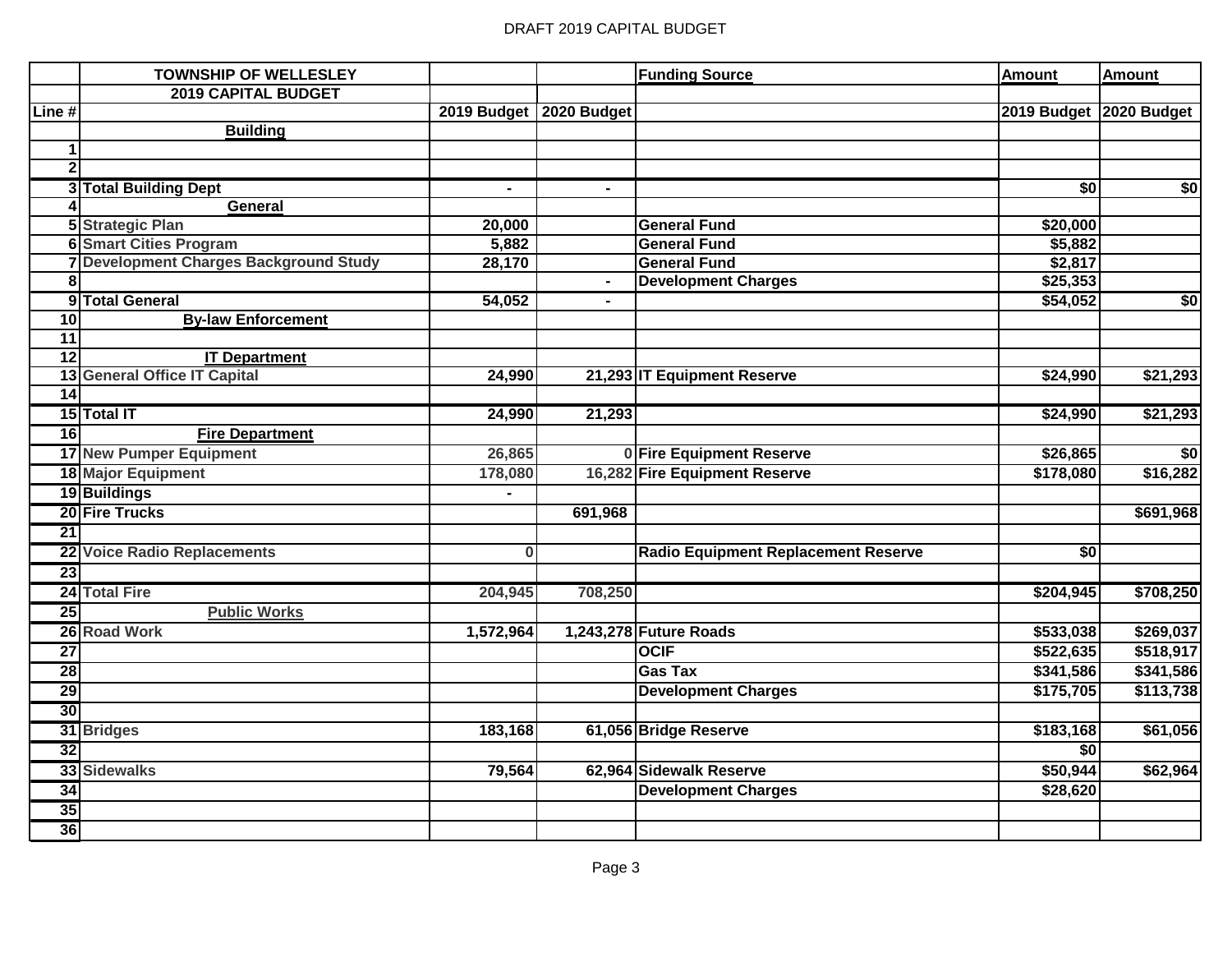|        | <b>TOWNSHIP OF WELLESLEY</b>         |                         |                           | <b>Funding Source</b>                       | Amount          | Amount                  |
|--------|--------------------------------------|-------------------------|---------------------------|---------------------------------------------|-----------------|-------------------------|
|        | <b>2019 CAPITAL BUDGET</b>           |                         |                           |                                             |                 |                         |
| Line # |                                      |                         | 2019 Budget   2020 Budget |                                             |                 | 2019 Budget 2020 Budget |
|        | 37 Street Lights                     | 33,581                  |                           | 25,440 Street Light Reserve                 | \$33,581        | \$25,440                |
| 38     |                                      |                         |                           |                                             |                 |                         |
|        | 39 Equipment                         | 255,926                 |                           | 345,984 Equipment Reserve                   | \$255,926       | \$345,984               |
| 40     |                                      |                         |                           |                                             |                 |                         |
| 41     | <b>Total Public Works</b>            | 2,125,202               | 1,738,722                 |                                             | \$2,125,202     | \$1,738,722             |
| 42     |                                      |                         |                           |                                             |                 |                         |
| 43     | <b>Municipal Facilities</b>          |                         |                           |                                             |                 |                         |
| 44     |                                      |                         |                           |                                             |                 |                         |
| 45     |                                      |                         |                           |                                             |                 |                         |
|        | <b>46 Total Municipal Facilities</b> | $\overline{\mathbf{0}}$ | $\bf{0}$                  |                                             | \$0             | \$0                     |
| 47     | <b>Recreation</b>                    |                         |                           |                                             |                 |                         |
|        | 48 Recreation Administration         | 192,000                 |                           | 256,000 Rec Facilities Reserve              | \$3,000.00      | \$256,000               |
| 49     |                                      |                         |                           | 5% Fund                                     | \$65,000        |                         |
| 50     |                                      |                         |                           | <b>Trails Reserve</b>                       | \$79,000        |                         |
| 51     |                                      |                         |                           | <b>New Parkland Reserve</b>                 | \$45,000        |                         |
|        | 52 Hawkesville Facilities            | 30,000                  |                           | 0 Rec Facilities Reserve                    | \$20,000        | \$0                     |
| 53     |                                      |                         |                           | <b>Hawkesville C.C. Fundraising Reserve</b> | \$10,000        |                         |
|        | <b>54 Linwood Facilities</b>         | $\Omega$                |                           | <b>ORec Facilities Reserve</b>              | $\overline{50}$ | \$0                     |
|        | 55 St Clements Facilities            | 175,000                 |                           | 0 Rec Facilities Reserve                    | \$175,000       | \$0                     |
|        | <b>56 Wellesley Facilities</b>       | 123,000                 |                           | <b>0 Rec Facilities Reserve</b>             | \$123,000       | \$0                     |
|        | 57 Recreation Equipment              | 34,500                  |                           | 141,000 Rec Equipment Reserve               | \$34,500        | \$141,000               |
|        | 58 Multi-Use Trails                  | 38,547                  |                           | 0 Trails Reserve                            | \$3,854.67      | \$0                     |
| 59     |                                      |                         |                           | <b>Development Charges</b>                  | \$34,692.02     | \$0                     |
| 60     |                                      |                         |                           |                                             |                 |                         |
| 61     |                                      |                         |                           |                                             |                 |                         |
| 62     |                                      |                         |                           |                                             |                 |                         |
|        | <b>63 Total Recreation</b>           | 593,047                 | 397,000                   |                                             | 593,047         | 397,000                 |
| 64     |                                      |                         |                           |                                             |                 |                         |
| 65     | <b>Total Capital Expenditures</b>    | 3,002,236               |                           | 2,865,265 Total Capital Funding             | 3,002,236       | 2,865,265               |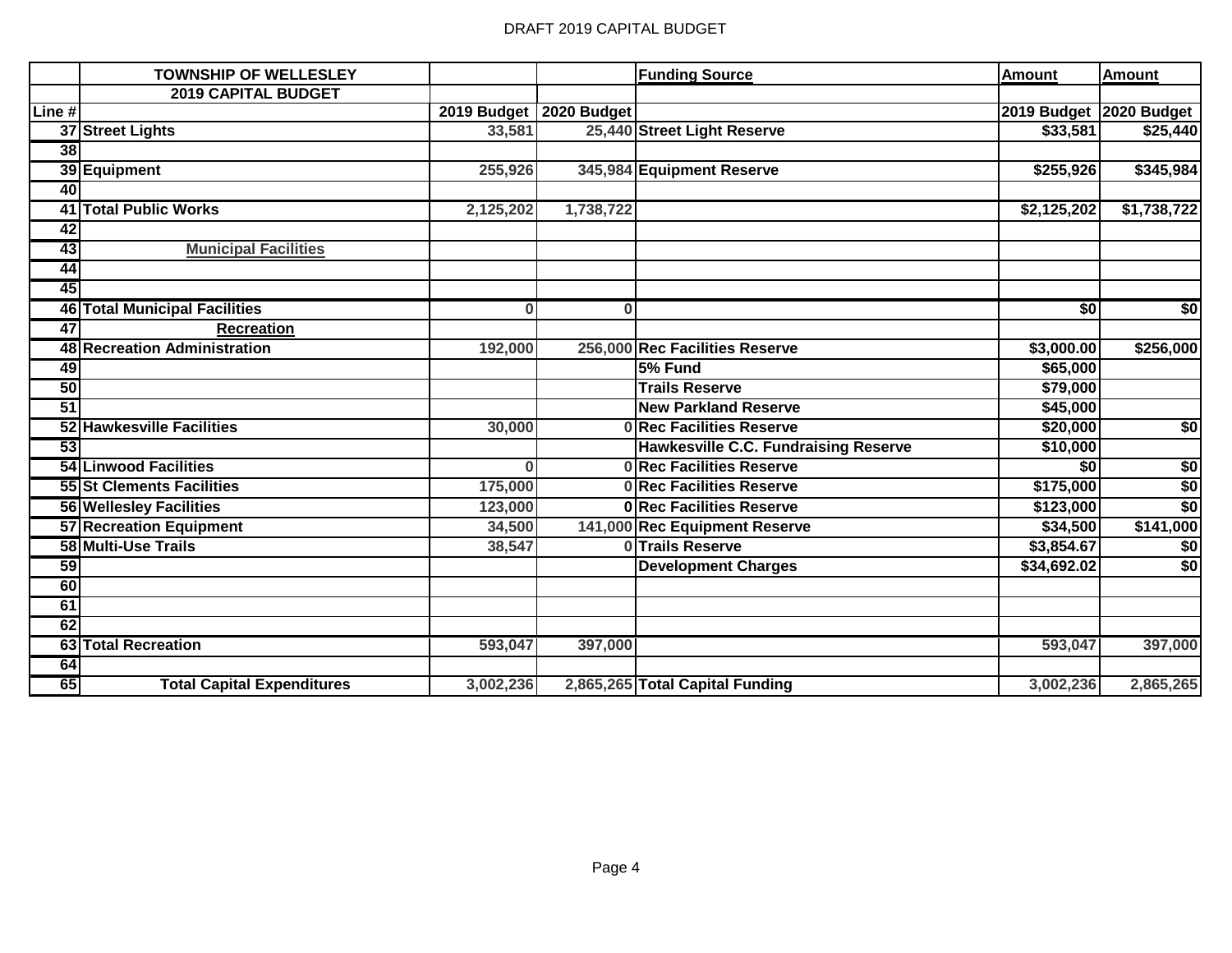|     | <b>TOWNSHIP OF WELLESLEY</b>                            |                |                               |               |               |               |  |
|-----|---------------------------------------------------------|----------------|-------------------------------|---------------|---------------|---------------|--|
|     | 2019 BUDGET                                             |                |                               |               |               |               |  |
|     | <b>DESCRIPTION</b>                                      | 2017           | 2017                          | 2018          | 2019          | \$            |  |
|     |                                                         | <b>Budget</b>  | <b>Actual</b>                 | <b>Budget</b> | <b>Budget</b> | <b>Change</b> |  |
|     | <b>REVENUE</b>                                          |                |                               |               |               | 2.806%        |  |
|     | The line #'s correspond to points in the overall budget |                |                               |               |               |               |  |
| 66  | <b>TAXES LEVIED PER ASSESSMENT ROLL</b>                 | 4,424,658      | 4,426,999                     | 4,610,777     | 4,789,501     | \$178,724     |  |
|     |                                                         |                |                               |               |               |               |  |
| 67  | <b>TAXES LEVIED - SUPPLEMENTARIES</b>                   | 97,000         | 124,935                       | 95,000        | 110,000       | \$15,000      |  |
|     |                                                         |                |                               |               |               |               |  |
| 68  | <b>WRITE-OFF'S &amp; REBATES</b>                        | $-90,000$      | $-46,510$                     | $-90,000$     | $-80,000$     | \$10,000      |  |
|     |                                                         |                |                               |               |               |               |  |
| 69  | <b>PAYMENTS IN LIEU</b>                                 | 21,880         | 22,464                        | 21,880        | 21,880        | \$0           |  |
|     | <b>GRANTS</b>                                           |                |                               |               |               |               |  |
| 77  |                                                         | 709,200        | 706,944                       | 805,400       | 803,400       | (\$2,000)     |  |
| 146 | <b>GENERAL REVENUE</b>                                  | 1,065,071      | 802,945                       | 971,842       | 923,429       | (\$48, 413)   |  |
|     |                                                         |                |                               |               |               |               |  |
| 232 | <b>BY-LAW &amp; ANIMAL CONTROL REVENUE</b>              | 38,000         | 44,494                        | 46,000        | 46,500        | \$500         |  |
|     |                                                         |                |                               |               |               |               |  |
| 262 | <b>FIRE REVENUE</b>                                     | 50,000         | 66,904                        | 67,750        | 70,000        | \$2,250       |  |
|     |                                                         |                |                               |               |               |               |  |
| 374 | <b>BUILDING REVENUE</b>                                 | 375,832        | 471,580                       | 463,791       | 443,398       | (\$20,393)    |  |
|     |                                                         |                |                               |               |               |               |  |
| 416 | <b>PUBLIC WORKS REVENUE</b>                             | 128,500        | 118,935                       | 144,500       | 150,500       | \$6,000       |  |
|     |                                                         |                |                               |               |               |               |  |
| 497 | <b>CEMETERY INCOME</b>                                  | $\blacksquare$ | 3,150                         | 2,764         | 4,984         | \$2,220       |  |
|     |                                                         |                |                               |               |               |               |  |
| 649 | <b>RECREATION REVENUE</b>                               | 598,925        | 553,759                       | 531,099       | 534,883       | \$3,783       |  |
|     |                                                         |                |                               |               |               |               |  |
| 690 | <b>LIBRARY REVENUE</b>                                  | 15,730         | 15,730                        | 16,100        | 16,100        | \$0           |  |
|     |                                                         |                |                               |               |               |               |  |
| 713 | <b>PLANNING REVENUE</b>                                 | 43,600         | 31,450                        | 38,300        | 49,200        | \$10,900      |  |
|     |                                                         |                |                               |               |               |               |  |
|     | <b>TOTAL TOWNSHIP REVENUE:</b>                          |                | 7,478,396 7,343,780 7,725,203 |               | 7,883,775     | \$158,571     |  |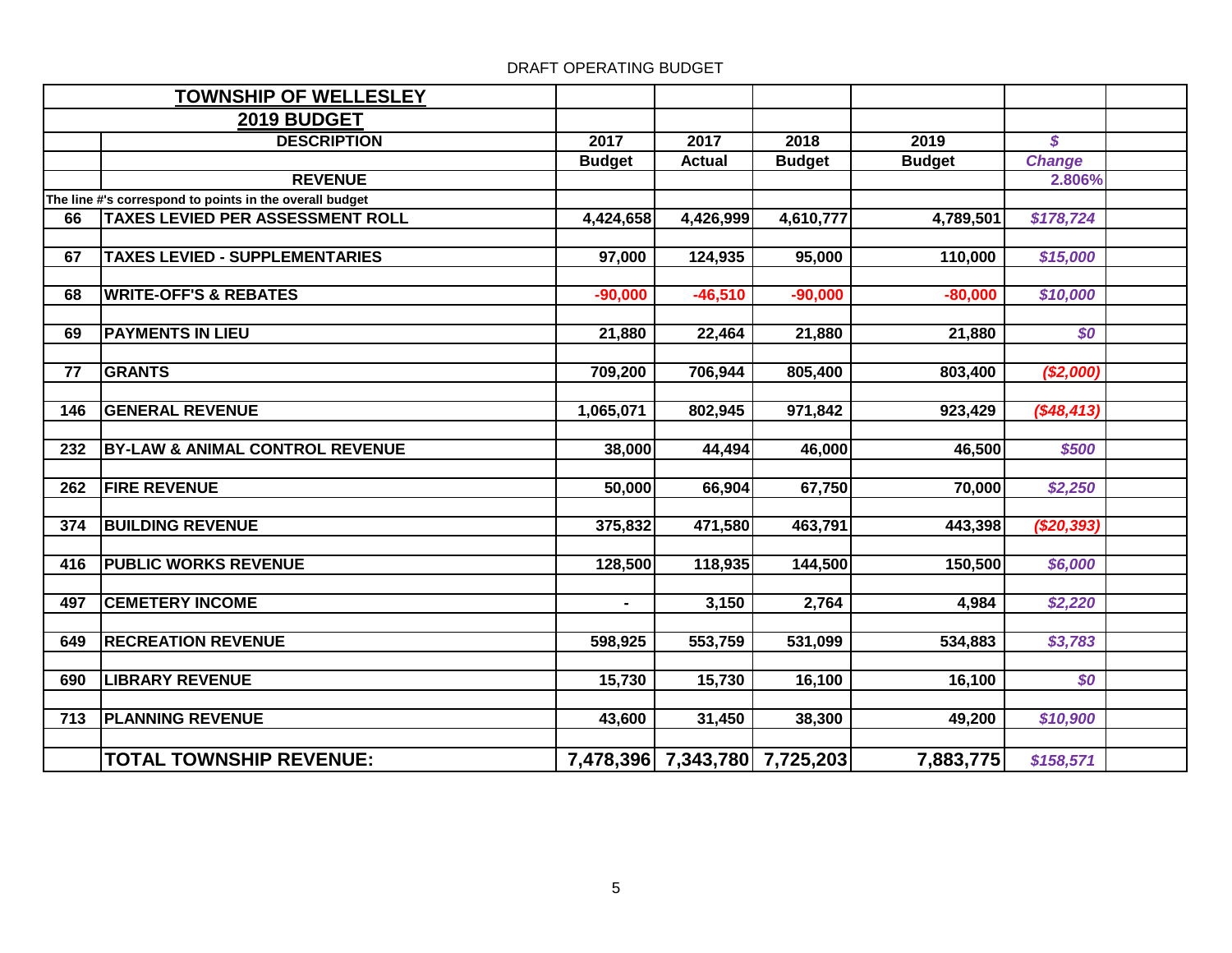# **DESCRIPTION 2017 2017 2018 2019** *\$* **Budget Actual Budget Budget** *Change* **The line #'s correspond to points in the overall budget EXPENDITURES COUNCIL/COMMITTEE & ELECTION EXPENDITURES 273,227 270,406 327,690 330,960** *\$3,271* **ADMINISTRATION EXPENDITURES 401,316 388,586 414,447 410,908** *(\$3,539)* **FINANCE EXPENDITURES 554,102 537,196 576,271 596,974** *\$20,703* **224 INFORMATION TECHNOLOGY EXPENDITURES** 120,436 120,018 137,585 147,297 59,712 **253 BY-LAW ENFORCEMENT & ANIMAL CONTROL EXPENDITUR** 53,080 50,237 59,722 58,192 58,192 58,192 **FIRE DEPARTMENT EXPENDITURES 1,013,348 920,877 1,022,896 1,015,393** *(\$7,503)* **EMO EXPENDITURES 8,000 5,587 6,000 6,000** *\$0* **BUILDING DEPARTMENT EXPENDITURES 375,832 472,310 463,791 443,398** *(\$20,393)* **PUBLIC WORKS EXPENDITURES 2,839,107 2,752,857 2,855,109 2,879,788** *\$24,679* **ADMIN BUILDING EXPENDITURES 76,064 62,319 65,805 69,029** *\$3,224* **COUNCIL CHAMBERS EXPENDITURES 7,718 5,886 6,918 6,618** *\$300* **CEMETERY EXPENDITURES 500 3,230 2,556 7,200** *\$4,644* **RECREATION EXPENDITURES 1,489,144 1,525,419 1,560,402 1,670,896** *\$110,494* **LIBRARY EXPENDITURES 15,580 13,491 17,550 17,600** *\$50* **PLANNING DEPARTMENT EXPENDITURES 230,943 184,275 187,460 203,521** *\$16,061* **ECONOMIC DEVELOPMENT EXPENDITURES 20,000 20,000 20,000 20,000** *\$0* **TOTAL TOWNSHIP EXPENDITURES: 7,478,396 7,332,692 7,724,201 7,883,775** *\$159,573*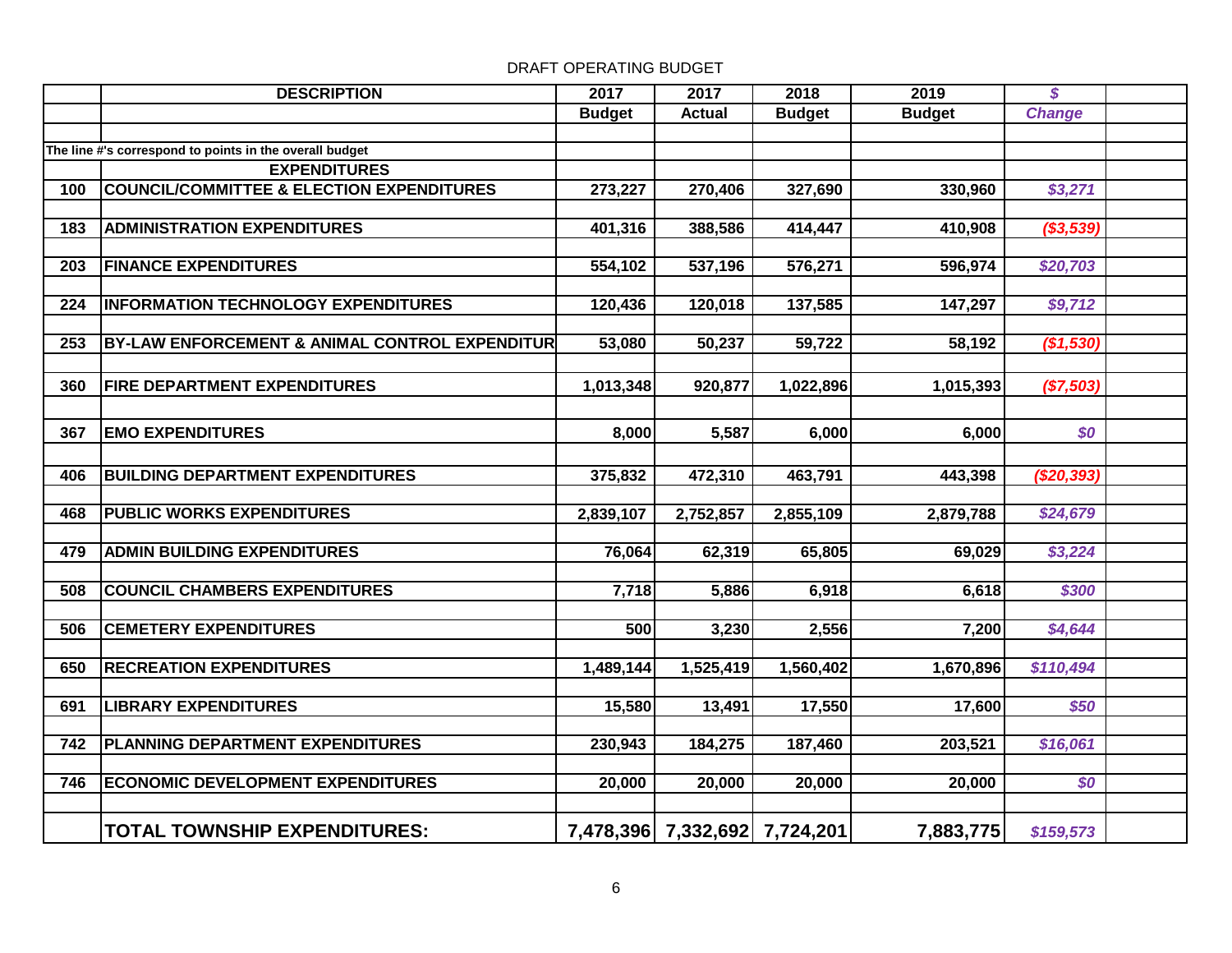|    | <b>DESCRIPTION</b>                       | 2017          | 2017          | 2018          | 2019          | \$            |  |
|----|------------------------------------------|---------------|---------------|---------------|---------------|---------------|--|
|    |                                          | <b>Budget</b> | <b>Actual</b> | <b>Budget</b> | <b>Budget</b> | <b>Change</b> |  |
|    |                                          |               |               |               |               |               |  |
|    | <b>Tax Revenue</b>                       |               |               |               |               |               |  |
|    |                                          |               |               |               |               |               |  |
| 66 | <b>Taxes Levied per Assessment Roll:</b> | 4,424,658     | 4,426,999     | 4,610,777     | 4,789,501     | \$178,724     |  |
| 67 | <b>Supplemental Taxes</b>                | 97,000        | 124,935       | 95,000        | 110,000       | \$15,000      |  |
| 68 | <b>Write Off Taxes &amp; Rebates</b>     | $-90,000$     | $-46,510$     | $-90,000$     | $-80,000$     | \$10,000      |  |
| 69 | <b>Payments In Lieu of taxes</b>         | 21,880        | 22,464        | 21,880        | 21,880        | \$0           |  |
| 70 |                                          |               |               |               |               |               |  |
| 71 | <b>TOTAL TAXES</b>                       | 4,453,538     | 4,527,888     | 4,637,657     | 4,841,381     | \$203,724     |  |
| 72 |                                          |               |               |               |               |               |  |
| 73 | <b>GRANT REVENUE</b>                     |               |               |               |               |               |  |
| 74 | <b>O.M.P.F.</b>                          | 684,200       | 684,200       | 780,900       | 780,900       | \$0           |  |
| 75 | <b>Drainage Sup. Program</b>             | 25,000        | 22,744        | 24,500        | 22,500        | (\$2,000)     |  |
| 76 | <b>Other Provincial Grants</b>           |               |               |               |               | \$0           |  |
| 77 | <b>TOTAL GRANTS</b>                      | 709,200       | 706,944       | 805,400       | 803,400       | (\$2,000)     |  |
| 78 |                                          |               |               |               |               |               |  |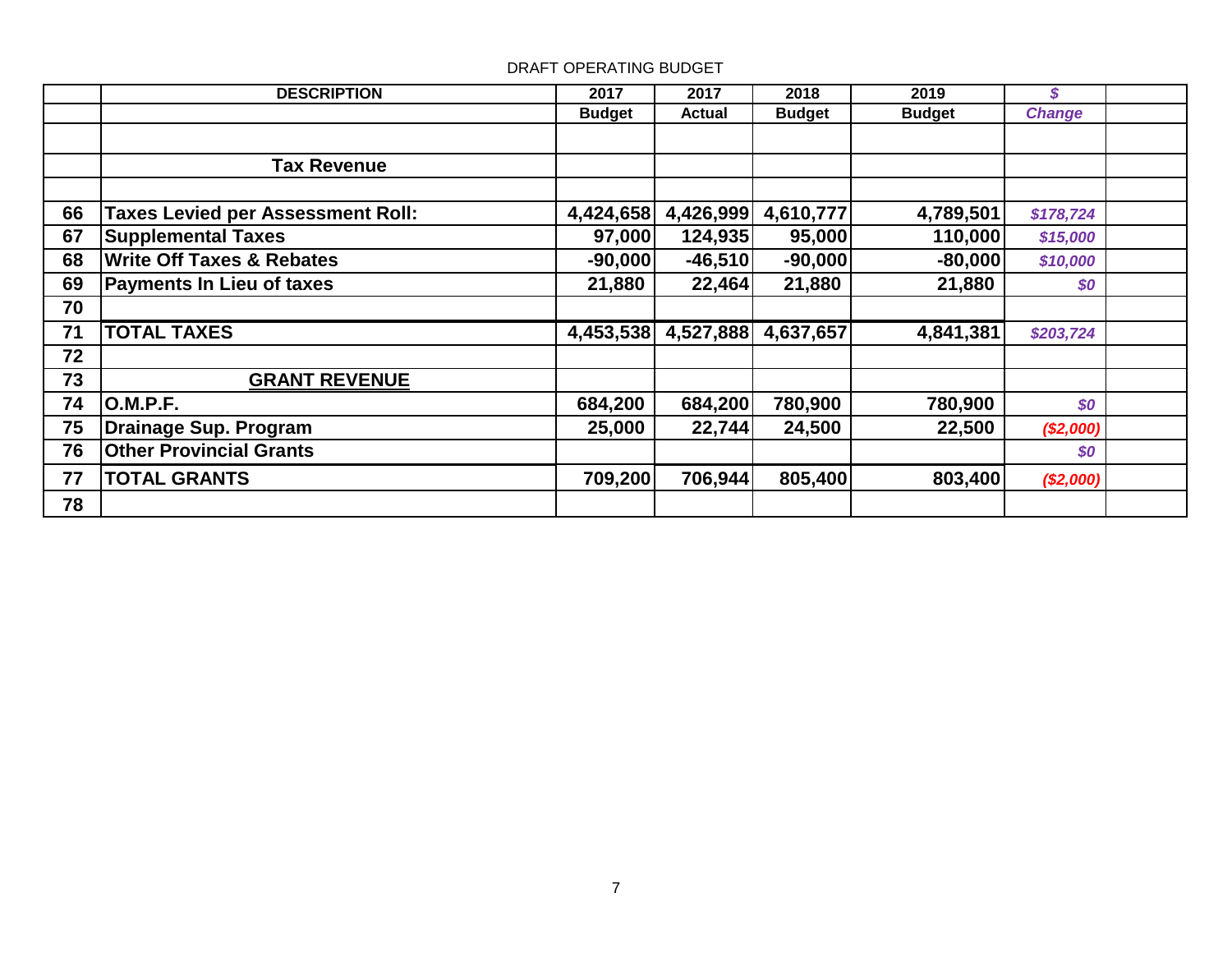|     | <b>DESCRIPTION</b>                   | 2017          | 2017          | 2018          | 2019          | \$            |  |
|-----|--------------------------------------|---------------|---------------|---------------|---------------|---------------|--|
|     |                                      | <b>Budget</b> | <b>Actual</b> | <b>Budget</b> | <b>Budget</b> | <b>Change</b> |  |
| 79  | <b>COUNCIL EXPENDITURES</b>          |               |               |               |               |               |  |
| 80  | <b>Council Salaries</b>              | 45,206        | 45,206        | 45,975        | 55,428        | \$9,453       |  |
| 81  | <b>Mayor</b>                         | 18,615        | 18,615        | 18,931        | 24,516        | \$5,585       |  |
| 82  | <b>Council Benefits</b>              | 2,403         | 1,578         | 2,848         | 3,672         | \$824         |  |
| 83  | <b>Clerk's Wages</b>                 | 134,837       | 134,788       | 147,650       | 165,787       | \$18,137      |  |
| 84  | <b>Deputy Clerk's Overtime Wages</b> |               | 774           | 2,000         | 1,000         | (\$1,000)     |  |
| 85  | <b>Clerk's Benefits</b>              | 47,219        | 47,266        | 46,541        | 48,108        | \$1,567       |  |
| 86  | <b>Clerk Cell Phone</b>              |               | 594           | 700           | 550           | (\$150)       |  |
| 87  | Cell - Ward 1 - Shelley Wagner       | 750           | 583           | 700           | 550           | (\$150)       |  |
| 88  | Cell - Ward 2 - Herb Neher           | 750           | 552           | 700           | 550           | (\$150)       |  |
| 89  | Cell - Ward 3 - Peter van der Maas   | 750           | 598           | 700           | 550           | (\$150)       |  |
| 90  | Cell - Ward 4 - Carl Smit            | 750           | 591           | 700           | 550           | (\$150)       |  |
| 91  | <b>Council - Misc.</b>               | 500           | 440           | 500           | 700           | \$200         |  |
| 92  | Misc - Ward 1 - Shelley Wagner       | 2,500         | 1,920         | 2,500         | 2,500         | \$0           |  |
| 93  | Misc - Ward 2 - Herb Neher           | 1,500         | 949           | 1,500         | 1,500         | \$0           |  |
| 94  | Misc - Ward 3 - Peter van der Maas   | 2,500         | 1,822         | 2,500         | 3,000         | \$500         |  |
| 95  | Misc - Ward 4 - Carl Smit            | 2,000         | 1,272         | 2,000         | 1,500         | ( \$500)      |  |
| 96  | Misc - Mayor - Joe Nowak             | 1,000         | 1,210         | 1,300         | 1,600         | \$300         |  |
| 97  | <b>Community Involvement Events</b>  | 5,000         | 5,000         | 10,000        | 12,500        | \$2,500       |  |
| 98  | <b>Travel - Mayor</b>                | 2,500         | 2,200         | 2,500         | 2,000         | (\$500)       |  |
| 99  | <b>Travel- Council</b>               | 3,200         | 3,200         | 3,200         | 3,000         | (\$200)       |  |
| 100 | <b>TOTAL COUNCIL EXPENDITURES</b>    | 271,980       | 269,160       | 293,445       | 329,560       | \$36,116      |  |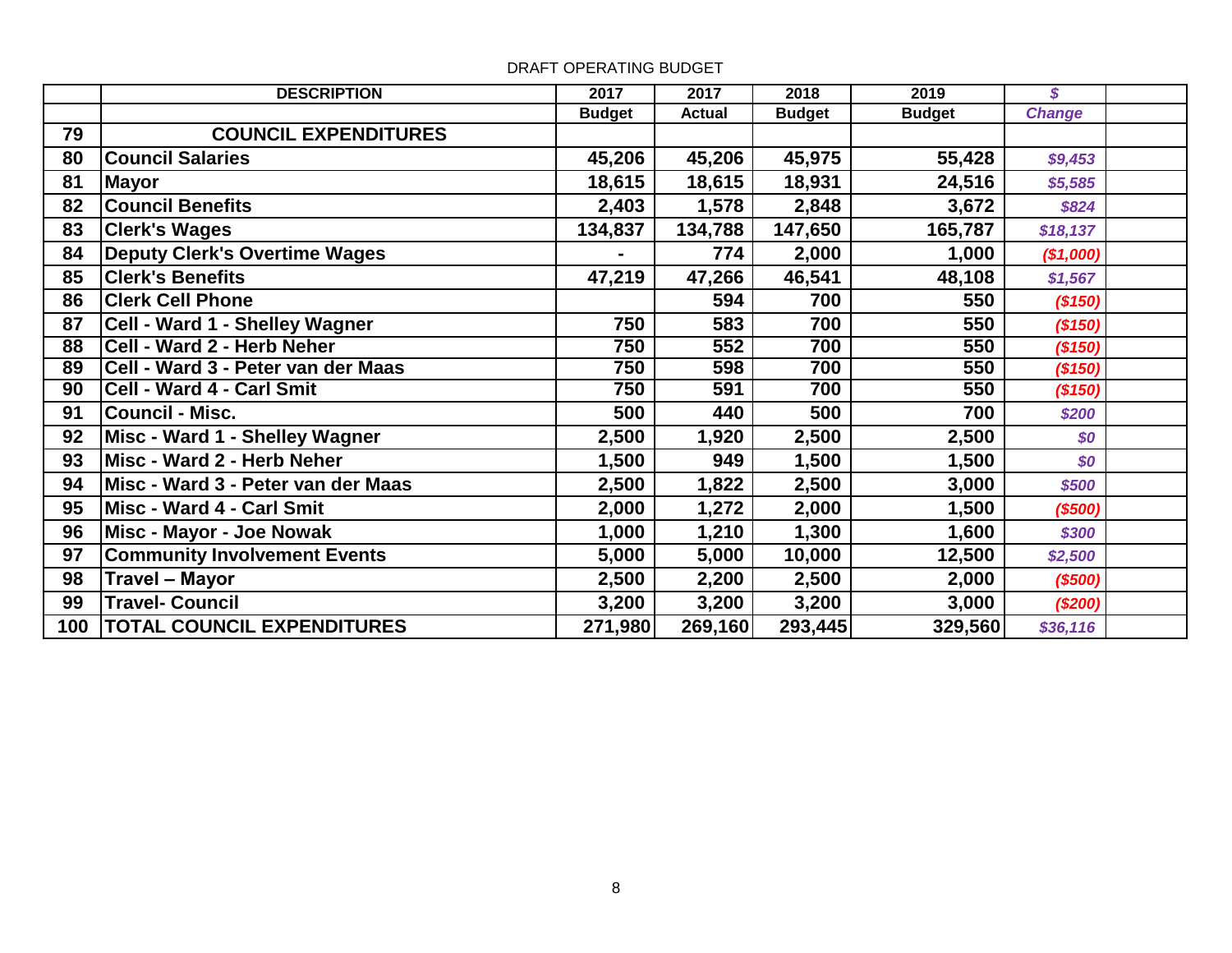|     | <b>DESCRIPTION</b>                            | 2017          | 2017          | 2018          | 2019          |               |  |
|-----|-----------------------------------------------|---------------|---------------|---------------|---------------|---------------|--|
|     |                                               | <b>Budget</b> | <b>Actual</b> | <b>Budget</b> | <b>Budget</b> | <b>Change</b> |  |
| 101 |                                               |               |               |               |               |               |  |
| 102 | <b>ELECTION EXPENDITURES</b>                  |               |               |               |               |               |  |
| 103 | <b>Election - Wages</b>                       |               |               | 600           |               | $($ \$600)    |  |
| 104 | <b>Election - Benefits</b>                    |               |               | 45            | 0             | (\$45)        |  |
| 105 | <b>Election - Materials/Supplies</b>          | 1247          | 1247          | 16,000        | 1,400         | (\$14,600)    |  |
| 106 | <b>Election - Staff Remuneration</b>          |               |               | 600           |               | (\$600)       |  |
| 107 | <b>Election - Advertising</b>                 |               |               | 3,000         | 0             | (\$3,000)     |  |
| 108 | <b>Election - Outside Services - Dominion</b> |               |               | 14,000        | 0             | (\$14,000)    |  |
| 109 | <b>Election - Travel</b>                      |               |               |               |               | \$0           |  |
|     | 110   TOTAL ELECTION EXPENDITURES             | 1,247         | 1,247         | 34,245        | 1,400         | (\$32,845)    |  |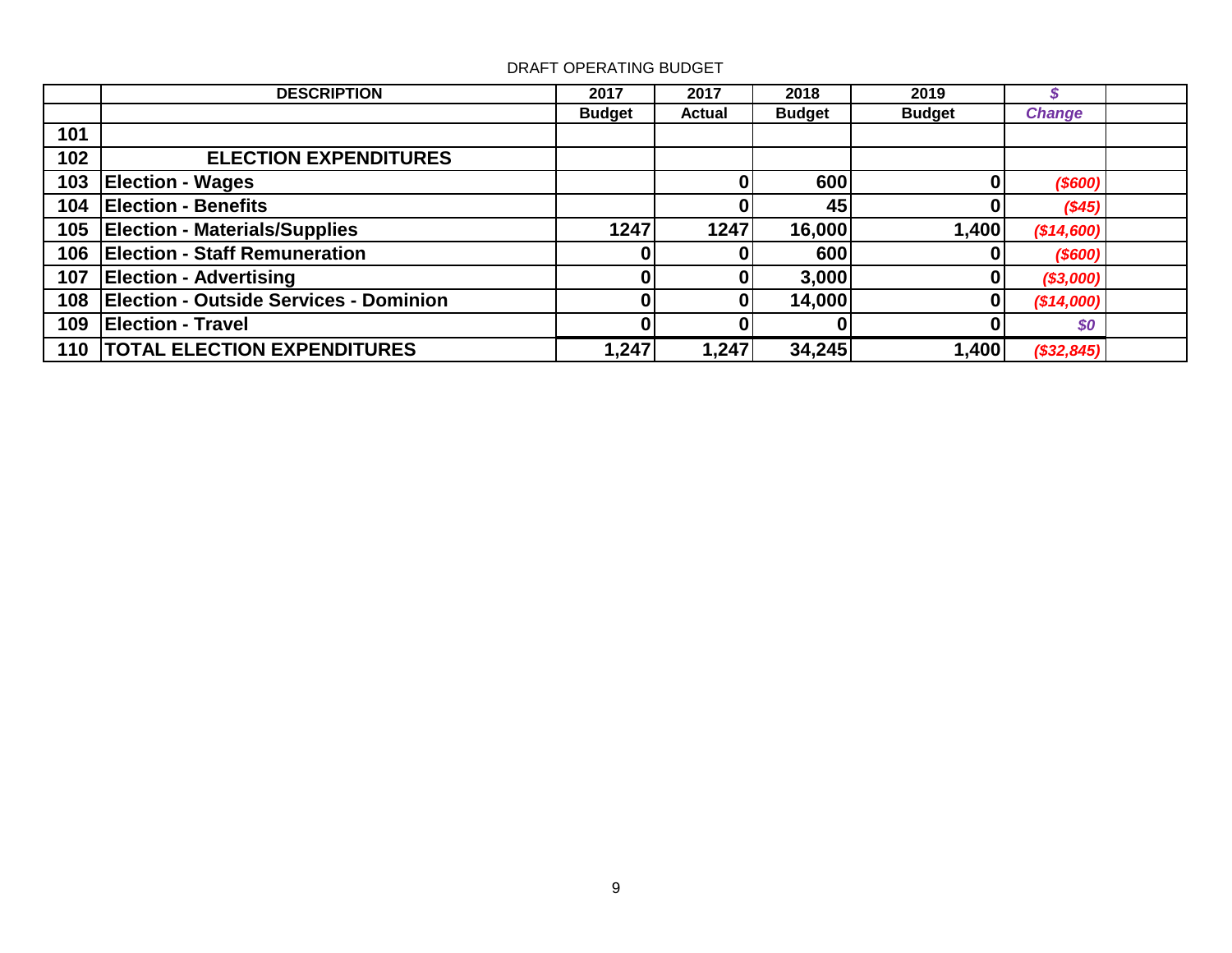|     | <b>DESCRIPTION</b>                                              | 2017          | 2017           | 2018           | 2019          | $\boldsymbol{\mathcal{S}}$ |            |
|-----|-----------------------------------------------------------------|---------------|----------------|----------------|---------------|----------------------------|------------|
|     |                                                                 | <b>Budget</b> | <b>Actual</b>  | <b>Budget</b>  | <b>Budget</b> | <b>Change</b>              |            |
| 111 |                                                                 |               |                |                |               |                            |            |
| 112 | <b>GENERAL REVENUE</b>                                          |               |                |                |               |                            |            |
| 113 | <b>Tile Drainage Payments</b>                                   | 4,361         | 4,361          | 4,361          | 3,071         | (\$1,290)                  |            |
| 114 | Donated TCA's (Land, etc.)                                      |               |                |                |               | \$0                        |            |
| 115 | Penalties & Interest                                            | 90,026        | 81,794         | 75,000         | 72,000        | (\$3,000)                  |            |
| 116 | Waterloo North Hydro Sr Debt (return on investmer               | 86,162        | 86,163         | 86,162         | 86,162        | \$0                        |            |
| 117 | Waterloo North Hydro Jr debt (return on investmen               | 49,776        | 49,779         | 49,776         | 49,776        | \$0                        |            |
| 118 | <b>Waterloo North Hydro Dividends</b>                           | 231,990       | 275,550        | 249,498        | 239,118       | (\$10,380)                 |            |
| 119 | <b>Administration Fees Income</b>                               | 4,000         | 5,890          | 4,000          | 5,500         | \$1,500                    |            |
| 120 | <b>Lottery Licenses/Fees</b>                                    | 50            | 567            |                |               | \$0                        |            |
| 121 | <b>Marriage License Fees</b>                                    |               | $\blacksquare$ | 50             | 3,125         | \$3,075                    |            |
| 122 | Marriage Ceremony Fees & Rental of Council Chambers             |               | $\blacksquare$ | 450            | 1,000         | \$550                      |            |
| 123 | <b>Special Events Permits</b>                                   |               | $\blacksquare$ |                | 500           | \$500                      | <b>New</b> |
| 124 | Maps/Copies/Etc                                                 | 1,400         | 2,992          | 1,600          | 2,000         | \$400                      |            |
| 125 | <b>Tax Certificates</b>                                         | 9,000         | 10,720         | 10,500         | 9,200         | (\$1,300)                  |            |
| 126 | <b>Region of Waterloo for selling water meters</b>              | 700           | 267            | 500            | 500           | \$0                        |            |
| 127 | Interest Income                                                 | 50,000        | 44,900         | 50,000         | 55,000        | \$5,000                    |            |
| 128 | <b>NSF Revenue</b>                                              | 1,000         | 718            | 500            | 700           | \$200                      |            |
| 129 | <b>Community Involvement Event Income</b>                       |               | a.             | $\blacksquare$ | 2,500         | \$2,500                    | New        |
| 130 | <b>Solar Panel Income</b>                                       | 21,500        | 21,500         | 21,500         | 21,500        | \$0                        |            |
| 131 | <b>Land Lease Income</b>                                        | 100           | 339            |                | <sup>0</sup>  | \$0                        |            |
| 132 | <b>Misc Revenue</b>                                             | 13,500        | 828            | 1,200          | 200           | (\$1,000)                  |            |
| 133 | <b>Certificate of Occupancy Income</b>                          |               | 10,141         | 27,500         | 27,500        | \$0                        |            |
| 134 | <b>Total General Revenue</b>                                    | 563,565       | 596,508        | 582,597        | 579,352       | (\$3,245)                  |            |
| 135 |                                                                 |               |                |                |               |                            |            |
| 136 | <b>GENERAL CONTRIBUTIONS FROM RESERVES</b>                      |               |                |                |               |                            |            |
| 137 | <b>Contributions from Tax Rate Stab</b>                         | 386,506       | 156,437        | 290,000        | 250,000       | $(*40,000)$                |            |
| 138 | <b>Contribution from Tourism Reserve</b>                        |               | $\blacksquare$ |                |               | \$0                        |            |
| 139 | <b>Contributions from Reserve - Elections</b>                   |               | $\blacksquare$ | 34,245         | 1,400         | (\$32,845)                 |            |
|     | <b>Contribution From Reserve-Planning Study, OP and Special</b> |               |                |                |               |                            |            |
| 140 | <b>Policy Area Study</b>                                        | 29,000        | ۰              |                |               | \$0                        |            |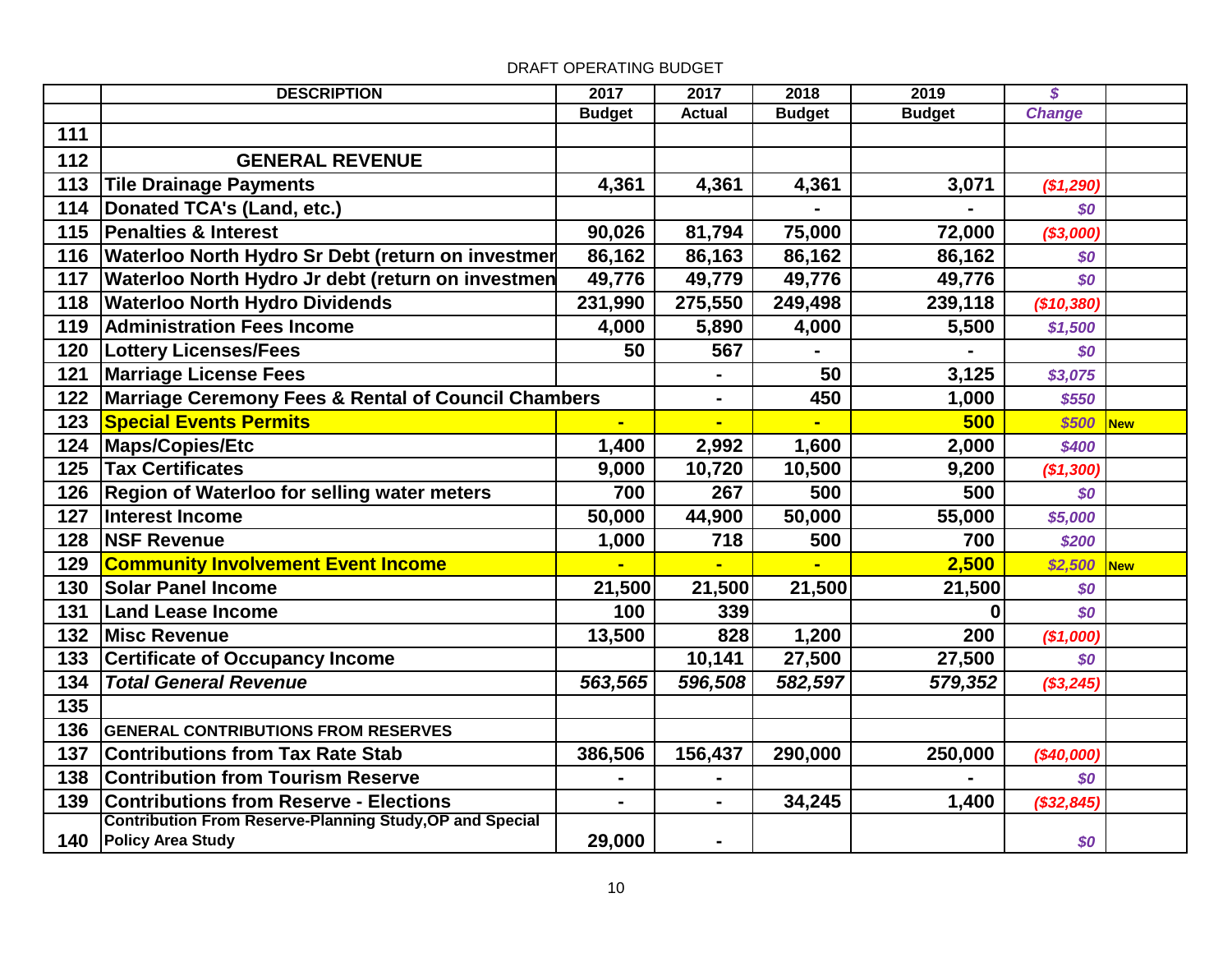|     | <b>DESCRIPTION</b>                                      | 2017          | 2017           | 2018          | 2019          |               |  |
|-----|---------------------------------------------------------|---------------|----------------|---------------|---------------|---------------|--|
|     |                                                         | <b>Budget</b> | <b>Actual</b>  | <b>Budget</b> | <b>Budget</b> | <b>Change</b> |  |
|     | 141 Contribution from Reserve Source Protection Reserve |               |                |               |               | \$0           |  |
|     | 142 Contribution from Reserve General                   |               | ۰.             |               | 26,052        | \$26,052      |  |
|     | 143 Contribution from Reserve Development Chrg          | 36,000        | $\blacksquare$ |               |               | \$0           |  |
|     | 144 Building Transfer as per bill 124                   | 50,000        | 50,000         | 65,000        | 66,625        | \$1,625       |  |
|     | 145   Total Contributions from Reserves                 | 501,506       | 206,437        | 389,245       | 344,077       | $(\$45,168)$  |  |
| 146 | <b>TOTAL GENERAL REVENUE</b>                            | 1,065,071     | 802,945        | 971,842       | 923,429       | (\$48, 413)   |  |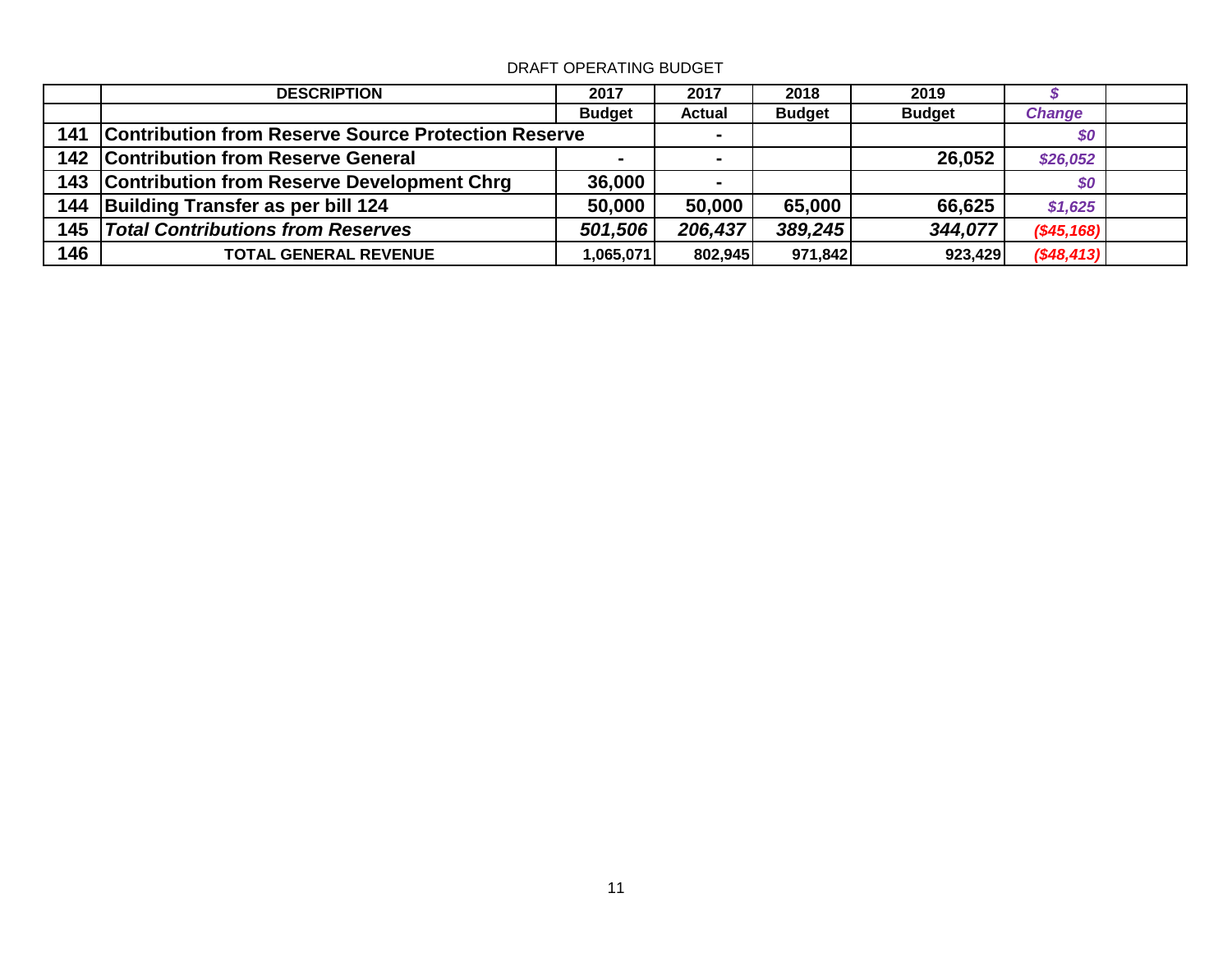# **DESCRIPTION 2017 2017 2018 2019** *\$* **Budget Actual Budget Budget** *Change* **ADMINISTRATION EXPENDITURES CAO Wages 121,452 120,752 138,405 142,935** *\$4,530* **Benefits 32,389 33,871 35,067 34,748** *(\$319)* **Overtime Wages** 50 **100 100 100 100 100 100 100 100 100 100 100 100 100 100 100 100 100 100 100 100 100 100 100 100 100 100 100 100 100 100 100 100 100 Workshops & Training 7,000 8,426 8,000 7,500** *(\$500)* **152 Memberships/Dues and Subscriptions-Not Corporate 1,100 1,100 1,100 1,100 1,100 1,100 Cell Phone 1,500 594 700 550** *(\$150)* **Corporate Dues & Subscriptions 6,000 5,622 6,000 8,500** *\$2,500* Cooperative Purchasing Group of Waterloo Region 425 - 425 425 425 **Office Supplies/Postage/copier etc 32,000 33,588 32,000 34,000** *\$2,000* **Health and Safety – Corporate 3,500 4,288 3,500 3,500** *\$0* **Legal Fees 22,500 24,128 22,500 25,000** *\$2,500* **Conflict Management Services Report 1,000 495 300 -** *(\$300)* **Corporate Events 5,000 7,507 9,500 9,500** *\$0* **Engineering - Drainage Superintendent 50,000 44,243 49,000 45,000** *(\$4,000)* **Advertising/Printing 3,000 2,211 3,000 3,000** *\$0* **Inspections for Certificate of Occupancies (by build 7,800 - 7,500 7,500 7,500 7,500** *\$0*  **General Donations** 13,000 **11,035** 10,000 10,000 50 **HR Consultant 10,000 8,661 4,000 3,000** *(\$1,000)* **Marriage Ceremony Expenses - 144 50 1,250** *\$1,200* **Salary Review Implementation costs - - - -** *\$0* **Miscellaneous 3,000 2,170 3,000 3,000** *\$0* **Retirement Commitments(Health benefits for retirees) - - - -** *\$0* **Tourism 8,150 7,984 8,150 8,150** *\$0* **Travel 3,500 3,140 3,500 3,500** *\$0 332,316 319,586 345,697 352,158 \$6,461 TOTAL ADMINISTRATION OPERATING EXPENDITURES* **CONTRIBUTIONS TO RESERVE GENERAL Contribution to Reserve - Election 16,000 16,000 10,000 -** *(\$10,000)* **176 Contribution to Reserve - Retirement Fund**  $\begin{array}{ccc} 1 & -1 & -750 & 750 \\ - & -1 & 750 & 750 \\ \end{array}$ **Contribution to Reserve General 10,000 | 10,000 | 10,000 | 10,000 | \$0**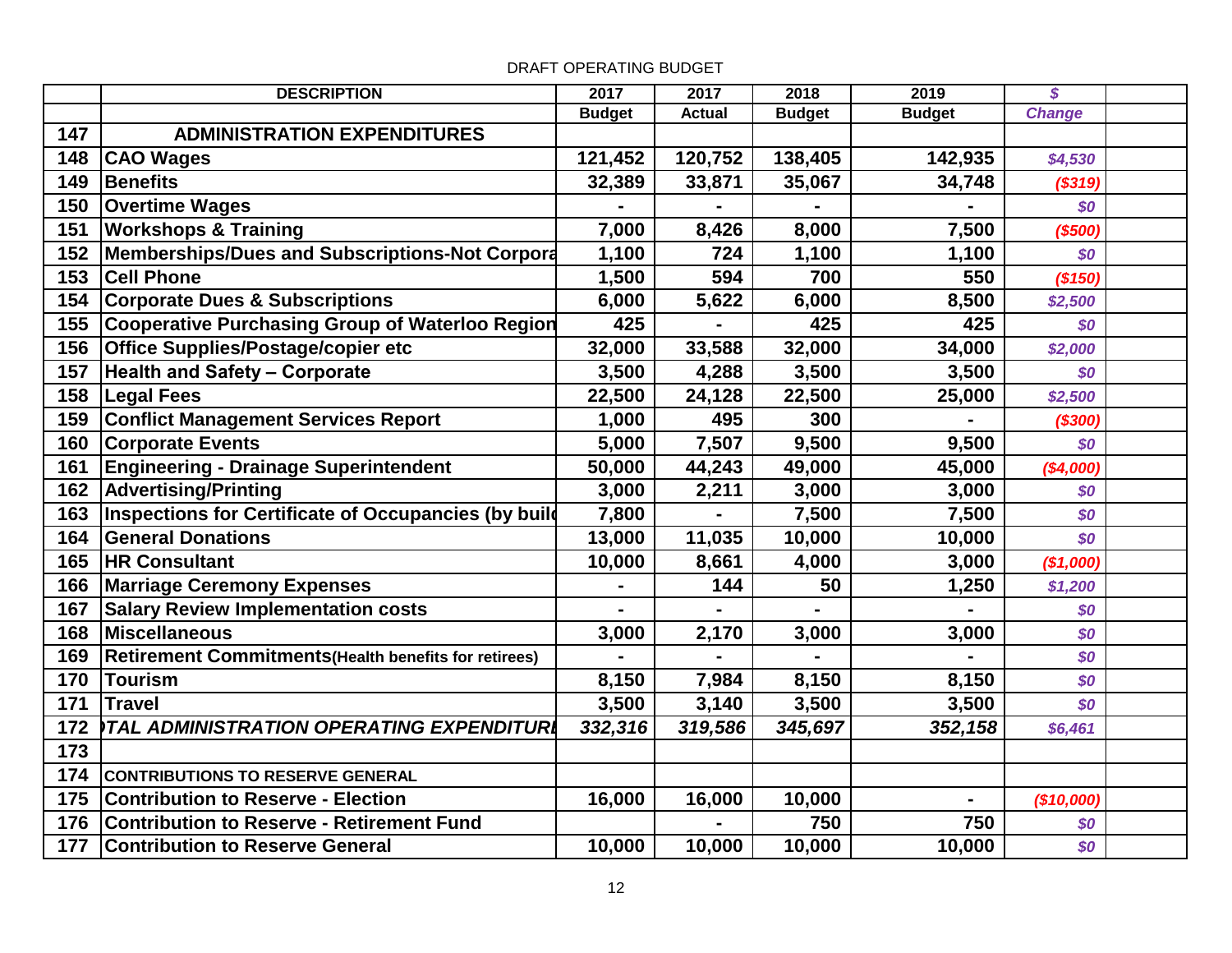|     | <b>DESCRIPTION</b>                                      | 2017          | 2017          | 2018          | 2019           | $\boldsymbol{\mathcal{S}}$ |  |
|-----|---------------------------------------------------------|---------------|---------------|---------------|----------------|----------------------------|--|
|     |                                                         | <b>Budget</b> | <b>Actual</b> | <b>Budget</b> | <b>Budget</b>  | <b>Change</b>              |  |
| 178 | Contribution to Reserve - Conflict Management (Or       | 1,500         | 1,500         | 1,500         | 1,500          | \$0                        |  |
| 179 | Contribution to Reserve Facilities - Solar Panel Income | 21,500        | 21,500        | 21,500        | 21,500         | \$0                        |  |
| 180 | <b>Contribution to Reserve Facilities</b>               | 20,000        | 20,000        | 25,000        | 25,000         | \$0                        |  |
| 181 | <b>TOTAL GENERAL CONTRIBUTIONS TO RESERVE</b>           | 69,000        | 69,000        | 68,750        | 58,750         | (\$10,000)                 |  |
| 182 |                                                         |               |               |               |                |                            |  |
| 183 | TOTAL ADMINISTRATION EXPENDITURES                       | 401,316       | 388,586       | 414,447       | 410,908        | (\$3,539)                  |  |
| 184 |                                                         |               |               |               |                |                            |  |
| 185 | <b>FINANCE EXPENDITURES</b>                             |               |               |               |                |                            |  |
| 186 | <b>Wages</b>                                            | 256,921       | 252,007       | 268,287       | 287,492        | \$19,205                   |  |
| 187 | <b>Benefits</b>                                         | 90,660        | 90,721        | 88,148        | 86,461         | (\$1,687)                  |  |
| 188 | <b>Overtime Wages</b>                                   | 2,000         | 1,574         | 2,000         | 1,000          | (\$1,000)                  |  |
| 189 | <b>Workshops &amp; Training</b>                         | 6,000         | 4,098         | 6,000         | 7,000          | \$1,000                    |  |
| 190 | <b>Memberships/Dues and Subscriptions</b>               | 1,200         | 1,210         | 1,400         | 2,000          | \$600                      |  |
| 191 | <b>Cell Phone</b>                                       | 750           | 557           | 700           | 550            | (\$150)                    |  |
| 192 | <b>Audit Fees, Statutory</b>                            | 30,000        | 30,000        | 30,000        | 30,000         | \$0                        |  |
| 193 | Luncheons/flowers/Gifts/Etc.                            | 2,000         | 1,764         | 2,000         | 2,000          | \$0                        |  |
| 194 | <b>Bank Charges</b>                                     | 5,900         | 4,157         | 4,100         | 4,200          | \$100                      |  |
| 195 | <b>Insurance</b>                                        | 144,610       | 139,473       | 159,075       | 170,000        | \$10,925                   |  |
| 196 | <b>Miscellaneous</b>                                    | 3,000         | 578           | 3,000         | 1,500          | (\$1,500)                  |  |
| 197 | <b>Travel</b>                                           | 1,700         | 1,695         | 1,700         | 1,700          | \$0                        |  |
| 198 | <b>Tile Drainage Payouts</b>                            | 4,361         | 4,361         | 4,361         | 3,071          | (\$1,290)                  |  |
| 199 | TOTAL FINANCE OPERATING EXPENDITURES                    | 549,102       | 532,196       | 570,771       | 596,974        | \$26,203                   |  |
| 200 |                                                         |               |               |               |                |                            |  |
| 201 | <b>Contribution to Reserve - Insurance Deductible</b>   | 5,000         | 5,000         | 5,500         | $\blacksquare$ | (\$5,500)                  |  |
| 202 |                                                         |               |               |               |                |                            |  |
| 203 | <b>TOTAL FINANCE EXPENDITURES</b>                       | 554,102       | 537,196       | 576,271       | 596,974        | \$20,703                   |  |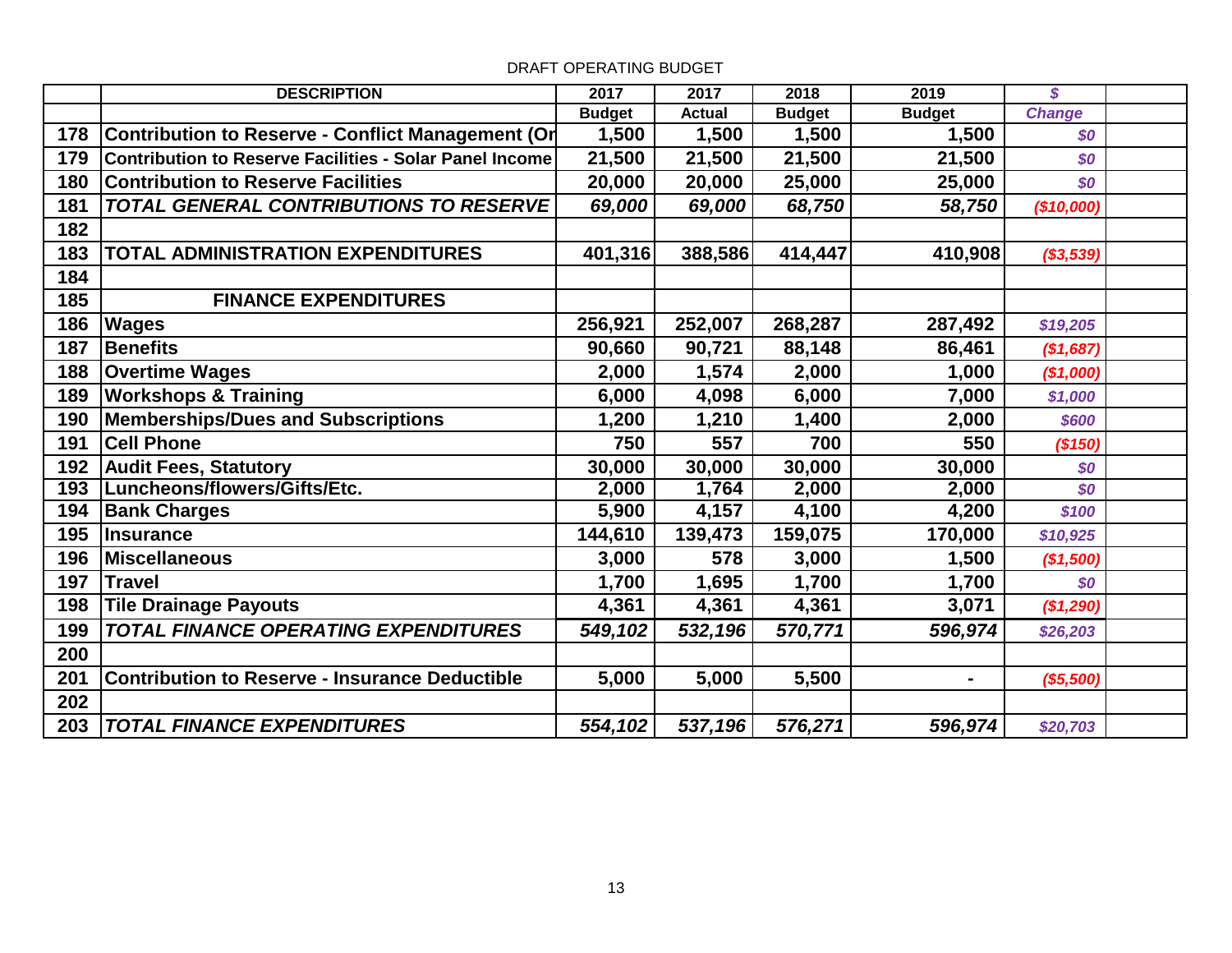|     | <b>DESCRIPTION</b>                       | 2017          | 2017          | 2018          | 2019          | $\boldsymbol{s}$ |            |
|-----|------------------------------------------|---------------|---------------|---------------|---------------|------------------|------------|
|     |                                          | <b>Budget</b> | <b>Actual</b> | <b>Budget</b> | <b>Budget</b> | <b>Change</b>    |            |
| 204 |                                          |               |               |               |               |                  |            |
| 205 | <b>IT EXPENDITURES</b>                   |               |               |               |               |                  |            |
| 206 | <b>Wages</b>                             | 57,056        | 59,552        | 62,662        | 67,568        | \$4,906          |            |
| 207 | <b>Overtime Wages</b>                    | 2,500         | 1,345         | 2,500         | 1,500         | (\$1,000)        |            |
| 208 | <b>Benefits</b>                          | 21,280        | 21,823        | 21,203        | 20,894        | (\$309)          |            |
| 209 | <b>Workshops &amp; Training</b>          | 500           |               | 500           | 700           | \$200            |            |
| 210 | <b>Annual Subscriptions</b>              |               |               | 170           | 185           | \$15             |            |
| 211 | <b>Cell Phone</b>                        | 750           | 550           | 700           | 550           | (\$150)          |            |
| 212 | <b>Computer Recurring Expenses</b>       | 15,500        | 14,939        | 24,500        | 27,400        | \$2,900          |            |
|     | 213 Outside Service                      |               |               | 2,500         | 2,500         | \$0              |            |
| 214 | <b>Computer Supplies</b>                 | 1,550         | 511           | 1,550         | 1,500         | (\$50)           |            |
|     | 215 Computer Hardware and Software       | 7,500         | 8,711         | 7,500         | 8,000         | \$500            |            |
| 216 | <b>Miscellaneous</b>                     | 1,400         | 327           | 1,400         | 1,000         | (\$400)          |            |
| 217 | <b>Travel</b>                            | 400           | 261           | 400           | 500           | \$100            |            |
| 218 | <b>TOTAL IT OPERATING EXPENDITURES</b>   | 108,436       | 108,018       | 125,585       | 132,297       | \$6,712          |            |
| 219 |                                          |               |               |               |               |                  |            |
| 220 | <b>Contribution to Reserve</b>           | 12,000        | 12,000        | 12,000        | 15,000        | \$3,000          |            |
| 221 |                                          |               |               |               |               |                  |            |
| 222 | <b>TOTAL IT CONTRIBUTIONS TO RESERVE</b> | 12,000        | 12,000        | 12,000        | 15,000        | \$3,000          |            |
| 223 |                                          |               |               |               |               |                  |            |
| 224 | <b>TOTAL IT EXPENDITURES</b>             | 120,436       | 120,018       | 137,585       | 147,297       | \$9,712          |            |
| 225 |                                          |               |               |               |               |                  |            |
| 226 | <b>BY-LAW &amp; ANIMAL CONTROL</b>       |               |               |               |               |                  |            |
| 227 |                                          |               |               |               |               |                  |            |
| 228 | <b>REVENUE</b>                           |               |               |               |               |                  |            |
| 229 | <b>Parking Violations</b>                | 3,000         | 3,854         | 4,000         | 4,500         | \$500            |            |
| 230 | <b>Dog Licenses</b>                      | 35,000        | 32,878        | 42,000        | 33,000        | (\$9,000)        |            |
| 231 | <b>Kennel Licenses</b>                   |               | 7,763         |               | 9,000         | \$9,000          | <b>New</b> |
| 232 | TOTAL BY-LAW & ANIMAL CONTROL REVENUE    | 38,000        | 44,494        | 46,000        | 46,500        | \$500            |            |
| 233 |                                          |               |               |               |               |                  |            |
| 234 | <b>EXPENDITURES</b>                      |               |               |               |               |                  |            |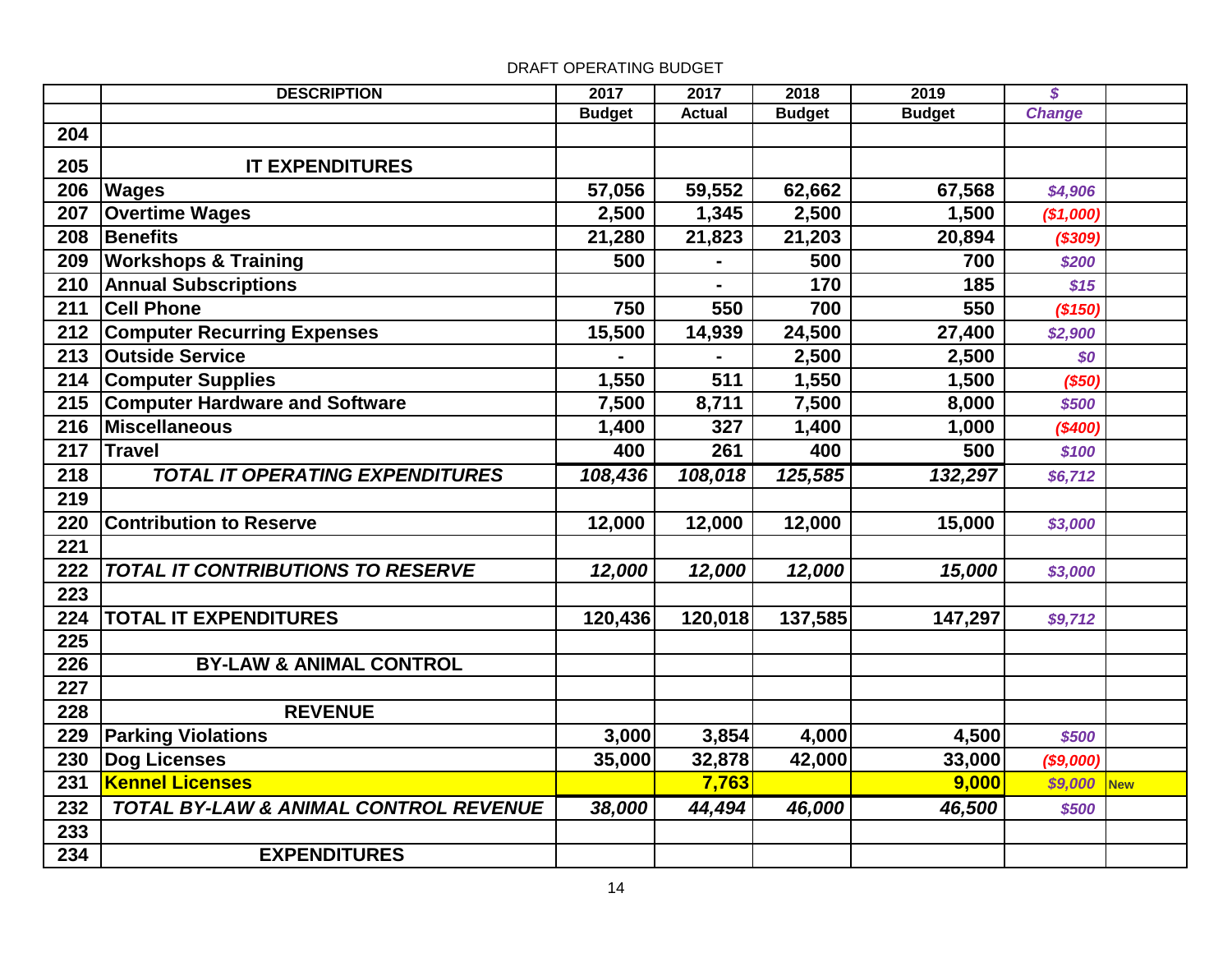|     | <b>DESCRIPTION</b>                                    | 2017          | 2017          | 2018          | 2019          | \$            |  |
|-----|-------------------------------------------------------|---------------|---------------|---------------|---------------|---------------|--|
|     |                                                       | <b>Budget</b> | <b>Actual</b> | <b>Budget</b> | <b>Budget</b> | <b>Change</b> |  |
| 235 | <b>Wages</b>                                          | 36,067        | 35,099        | 39,556        | 40,541        | \$985         |  |
| 236 | <b>Benefits</b>                                       | 4,238         | 4,006         | 4,741         | 4,876         | \$135         |  |
| 237 | <b>Workshops &amp; Training</b>                       | 1,000         |               | 1,400         | 700           | (\$700)       |  |
| 238 | <b>Cell Phone</b>                                     | 750           | 550           | 700           | 550           | (\$150)       |  |
| 239 | <b>Office Supplies (tickets/notebooks)</b>            | 150           | 44            | 150           | 150           | \$0           |  |
| 240 | Advertising                                           | 1,000         | 264           | 500           | 300           | (\$200)       |  |
| 241 | <b>Clothing Allowance</b>                             | 375           | 291           | 375           | 275           | (\$100)       |  |
| 242 | <b>Miscellaneous</b>                                  | 1,000         | 21            | 1,000         | 500           | (\$500)       |  |
| 243 | <b>Livestock Valuer Costs (Not kill compensation)</b> | 1,000         |               | 200           | 200           | \$0           |  |
| 244 | <b>Contract Services - Hillside Kennels</b>           |               | 2,442         | 3,000         | 3,000         | \$0           |  |
| 245 | Vehicle Fuel, Licence, Maintenance                    | 2,500         | 2,100         | 2,500         | 2,500         | \$0           |  |
| 246 | <b>Anim Control Supplies/Tags/Etc.</b>                |               | 420           | 600           | 600           | \$0           |  |
| 247 | TAL BY-LAW & ANIMAL CONTROL OPERATING EXPENDITUR      | 48,080        | 45,237        | 54,722        | 54,192        | ( \$530)      |  |
| 248 |                                                       |               |               |               |               |               |  |
| 249 | <b>Contribution to Reserve - By-law Vehicle</b>       | 4,500         | 4,500         | 4,500         | 3,500         | (\$1,000)     |  |
| 250 | <b>Contribution to Reserve - Animal Compensation</b>  | 500           | 500           | 500           | 500           | \$0           |  |
| 251 | TOTAL BY-LAW & ANIMAL CTRL CONTRIBUTION TO RESERVE    | 5,000         | 5,000         | 5,000         | 4,000         | (\$1,000)     |  |
| 252 |                                                       |               |               |               |               | \$0           |  |
| 253 | <b>Total By-law &amp; Anim Ctrl Revenue</b>           | 38,000        | 44,494        | 46,000        | 46,500        | \$500         |  |
| 254 | <b>Total By-law &amp; Anim Ctrl Expenditures</b>      | 53,080        | 50,237        | 59,722        | 58,192        | (\$1,530)     |  |
| 255 | <b>Net Cost of Department</b>                         | 15,080        | 5,743         | 13,722        | 11,692        | (\$2,030)     |  |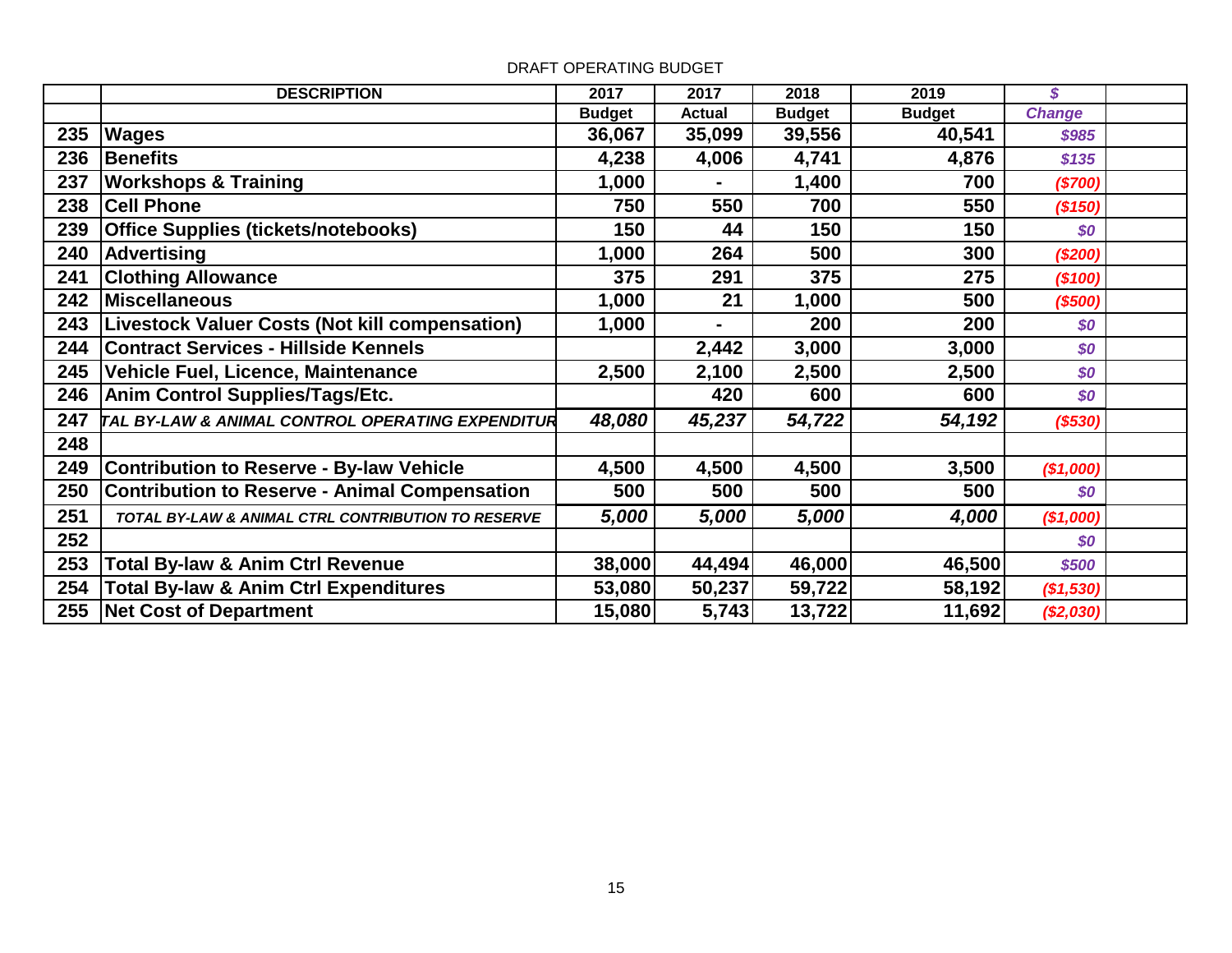|     | <b>DESCRIPTION</b>                                  | 2017          | 2017          | 2018          | 2019          | $\boldsymbol{s}$ |  |
|-----|-----------------------------------------------------|---------------|---------------|---------------|---------------|------------------|--|
|     |                                                     | <b>Budget</b> | <b>Actual</b> | <b>Budget</b> | <b>Budget</b> | <b>Change</b>    |  |
| 256 |                                                     |               |               |               |               |                  |  |
| 257 | <b>FIRE REVENUE</b>                                 |               |               |               |               |                  |  |
| 258 | <b>Fire Protection Agreements</b>                   | 25,000        | 25,590        | 26,000        | 26,000        | \$0              |  |
| 259 | 911 Revenue                                         | 20,000        | 34,671        | 23,000        | 23,000        | \$0              |  |
| 260 | <b>Fire Department Permits</b>                      | 5,000         | 6,643         | 5,000         | 7,000         | \$2,000          |  |
| 261 | <b>Fire Inspections</b>                             |               |               | 13,750        | 14,000        | \$250            |  |
| 262 | <b>TOTAL FIRE REVENUE</b>                           | 50,000        | 66,904        | 67,750        | 70,000        | \$2,250          |  |
| 263 |                                                     |               |               |               |               |                  |  |
| 264 | FIRE DEPARTMENT EXPENDITURES                        |               |               |               |               |                  |  |
| 265 | <b>Wages</b>                                        | 390,705       | 338,393       | 395,618       | 359,399       | (\$36,219)       |  |
| 266 | Benefits                                            | 55,443        | 63,297        | 54,978        | 64,894        | \$9,916          |  |
| 267 | <b>Overtime Wages</b>                               | 2,000         | 1,909         | 700           |               | (\$700)          |  |
| 268 | Conferences, Workshops & Training                   | 17,700        | 20,376        | 19,000        | 19,000        | \$0              |  |
| 269 | Memberships                                         | 600           | 383           | 400           | 400           | \$0              |  |
| 270 | <b>Cell Phones</b>                                  | 4,500         | 3,419         | 4,200         | 1,650         | (\$2,550)        |  |
| 271 | <b>Office Supplies</b>                              | 1,000         | 1,185         | 1,000         | 1,000         | \$0              |  |
| 272 | <b>Fire Pro software</b>                            | 2,000         | 1,796         | 2,000         | 2,100         | \$100            |  |
| 273 | Advertising                                         | 1,400         | 602           | 700           | 700           | \$0              |  |
| 274 | <b>Admin Uniform</b>                                | 450           | 264           | 450           | 450           | \$0              |  |
| 275 | <b>Clothing Allowance</b>                           | 4,500         | 4,710         | 6,500         | 8,500         | \$2,000          |  |
| 276 | <b>Fire Admin Miscellaneous</b>                     | 500           | 663           | 500           | 3,000         | \$2,500          |  |
| 277 | <b>Fire Command Truck Fuel</b>                      | 3,000         | 2,414         | 3,000         | 3,000         | \$0              |  |
| 278 | <b>Command Truck Maintenance</b>                    | 2,000         | 553           | 2,000         | 2,000         | \$0              |  |
| 279 | <b>Firefit Team</b>                                 | 2,500         | 2,500         | 2,500         | 1,500         | (\$1,000)        |  |
| 280 | <b>Staff Training</b>                               |               |               |               |               | \$0              |  |
| 281 | <b>Travel</b>                                       | 2,500         | 71            | 2,500         | 2,000         | ( \$500]         |  |
| 282 | 20 Yr Service Fund                                  | 1,000         |               |               |               | \$0              |  |
| 283 | <b>Fire Dispatch</b>                                | 23,200        | 20,755        | 24,200        | 25,500        | \$1,300          |  |
| 284 | <b>Public Education</b>                             | 15,000        | 5,053         | 5,000         | 5,000         | \$0              |  |
| 285 | <b>Fire Incident Materials</b>                      | 3,000         | 3,289         | 3,000         | 3,000         | \$0              |  |
| 286 | <b>Fire Admin Budget for licencing requirements</b> | 7,500         | 7,584         | 7,500         | 1,500         | ( \$6,000]       |  |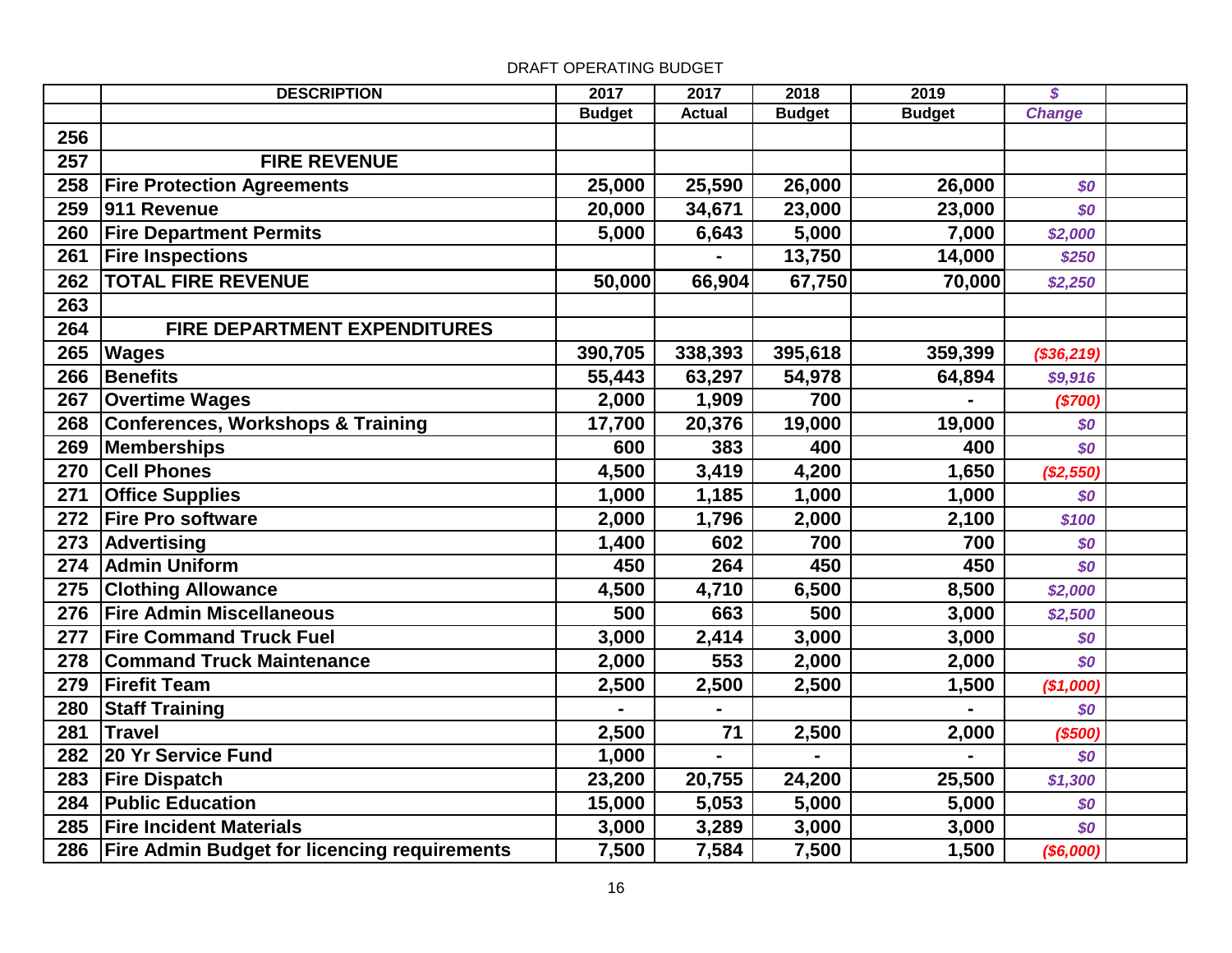|     | <b>DESCRIPTION</b>                                 | 2017          | 2017           | 2018          | 2019          | $\boldsymbol{s}$ |                 |
|-----|----------------------------------------------------|---------------|----------------|---------------|---------------|------------------|-----------------|
|     |                                                    | <b>Budget</b> | <b>Actual</b>  | <b>Budget</b> | <b>Budget</b> | <b>Change</b>    |                 |
| 287 | <b>Personal Protective Equipment</b>               |               |                |               | 31,000        | \$31,000         | <b>New (was</b> |
| 288 | <b>Phone Notification App</b>                      |               |                |               | 2,000         | \$2,000          | capital)        |
| 289 | Prevention                                         | 4,000         | 2,462          | 4,000         | 3,000         | (\$1,000)        |                 |
| 290 | <b>TOTAL FIRE OPERATING EXPENDITURES</b>           | 544,498       | 481,678        | 539,746       | 540,593       | \$847            |                 |
| 291 |                                                    |               |                |               |               |                  |                 |
| 292 | <b>Contribution to Reserves Trucks</b>             | 150,000       | 150,000        | 150,000       | 200,000       | \$50,000         |                 |
| 293 | Contribution to Res.-Future Fire Station Developme | 70,000        | 70,000         | 70,000        | 85,000        | \$15,000         |                 |
| 294 | <b>Contribution to Radio Replacement</b>           | 60,000        | 60,000         | 90,000        | 10,000        | (\$80,000)       |                 |
| 295 | Contribution to Res.-Equip. Replacement            | 40,000        | 40,000         | 45,000        | 50,000        | \$5,000          |                 |
| 296 | <b>TOTAL FIRE CONTRIBUTION TO RESERVE</b>          | 320,000       | 320,000        | 355,000       | 345,000       | (\$10,000)       |                 |
| 297 |                                                    |               |                |               |               |                  |                 |
| 298 | FIRE AREA 1 - LINWOOD                              |               |                |               |               |                  |                 |
| 299 | Specialized Training (1st Aid, CPR, Defib, EPC)    |               |                |               |               | \$0              |                 |
| 300 | <b>Heat</b>                                        | 3,400         | 2,292          | 2,400         | 2,400         | \$0              |                 |
| 301 | <b>Hydro</b>                                       | 2,500         | 1,750          | 2,500         | 2,500         | \$0              |                 |
| 302 | Telephone                                          | 700           | 587            | 700           | 700           | \$0              |                 |
| 303 | <b>Office Supplies</b>                             | 1,000         | $\blacksquare$ | 500           | 500           | \$0              |                 |
| 304 | <b>Health &amp; Safety FIT Testing &amp; PPE</b>   |               |                |               |               | \$0              |                 |
| 305 | <b>Training Remuneration</b>                       | 5,000         | 4,674          | 5,000         | 4,500         | (\$500)          |                 |
| 306 | <b>Travel</b>                                      | 1,500         | 1,037          | 1,500         | 1,000         | ( \$500]         |                 |
| 307 | <b>Water</b>                                       | 200           | 193            | 200           | 250           | \$50             |                 |
| 308 | Equip.-Material/Supplies/Repairs                   | 9,000         | 9,501          | 9,000         | 9,000         | \$0              |                 |
| 309 | <b>Equipment testing and Maintenance</b>           | 3,000         | 5,297          | 3,000         | 3,000         | \$0              |                 |
| 310 | <b>Radio Equipment</b>                             | 1,500         | 1,313          | 500           | 500           | \$0              |                 |
| 311 | <b>Station Maintenance</b>                         | 4,000         | 2,653          | 4,000         | 4,000         | \$0              |                 |
| 312 | Trucks-Materials/Supplies/Repairs/Fuel             | 16,000        | 10,007         | 12,000        | 12,000        | \$0              |                 |
| 313 | <b>Halloween Service</b>                           |               | $\blacksquare$ |               |               | \$0              |                 |
| 314 | <b>Janitor Services</b>                            |               | $\blacksquare$ |               |               | \$0              |                 |
| 315 | Corporate Events (Volunteer Firefighter Recognitio | 1,500         |                |               |               | \$0              |                 |
| 316 | <b>TOTAL FIRE AREA 1 EXPENDITURES</b>              | 49,300        | 39,305         | 41,300        | 40,350        | (\$950)          |                 |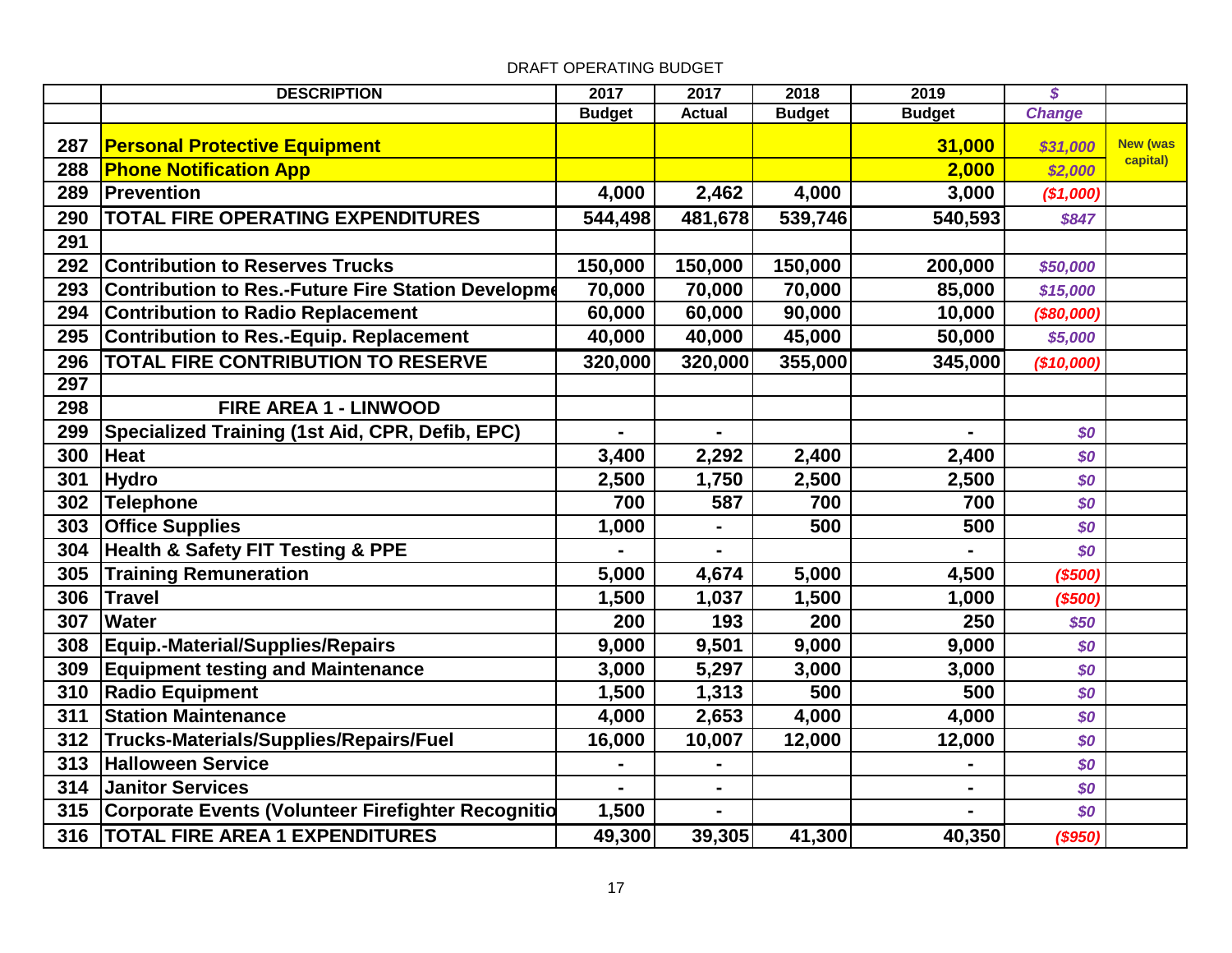# **DESCRIPTION 2017 2017 2018 2019** *\$* **Budget Actual Budget Budget** *Change* **FIRE AREA 2 - ST CLEMENTS 319 Specialized Training (1st Aid, CPR, Defib, EPC)**  $\vert$  **-**  $\vert$  **-**  $\vert$  **-**  $\vert$  **-**  $\vert$  **-**  $\vert$  **-**  $\vert$  **-**  $\vert$  **Heat 2,900 1,713 2,000 2,000** *\$0* **Hydro 2,100 2,523 2,700 2,700** *\$0* **Internet 1,000** *\$1,000* **Telephone 700 404 700 700** *\$0* **Office Supplies** 1,000 - 500 500 500 500 **Health & Safety - 71 -** *\$0* **Training Remuneration 5,000 4,151 5,000 4,500** *(\$500)* **Travel 1,500 1,926 1,500 1,000** *(\$500)* **Water 150 160 150 250** *\$100* **Equip-Materials/Supplies/Repairs 9,000 9,874 9,000 9,000** *\$0* **Equipment Testing and Maintenance 3,000 3,694 3,000 3,000** *\$0* **Radio Equipment** 500 **1,500 1,584** 500 **500** 500 **Station Maintenance** 1 **4,000** 1,971 4,000 4,000 50 **Trucks-Materials/Supplies/Repairs/Fuel 16,000 10,235 12,000 12,000** *\$0* **Halloween Service** 5 **1999 1999 1999 1999 1999 1999 1999 1999 1999 1999 1999 1999 1999 1999 Janitor Services - - -** *\$0* **Corporate Events (Volunteer Firefighter Recognition) 1,500 - -** *\$0* **SUB-TOTAL FIRE AREA 2 EXPENDITURES 48,350 38,306 41,050 41,150** *\$100* **FIRE AREA 3 - WELLESLEY 340 Specialized Training (1st Aid, CPR, Defib, EPC)**  $\vert$  **-**  $\vert$  **-**  $\vert$  **-**  $\vert$  **-**  $\vert$  **-**  $\vert$  **50 Heat 3,000 1,333 2,000 2,000** *\$0* **Hydro 2,400 3,276 3,000 3,500** *\$500* **Telephone 700 590 700 700** *\$0* **Office Supplies 1,000** - 1,000 - 500 500 **Health & Safety - - -** *\$0* **Training Remuneration 5,000 6,817 5,000 6,500** *\$1,500* **Travel 1,500 897 1,500 1,000** *(\$500)*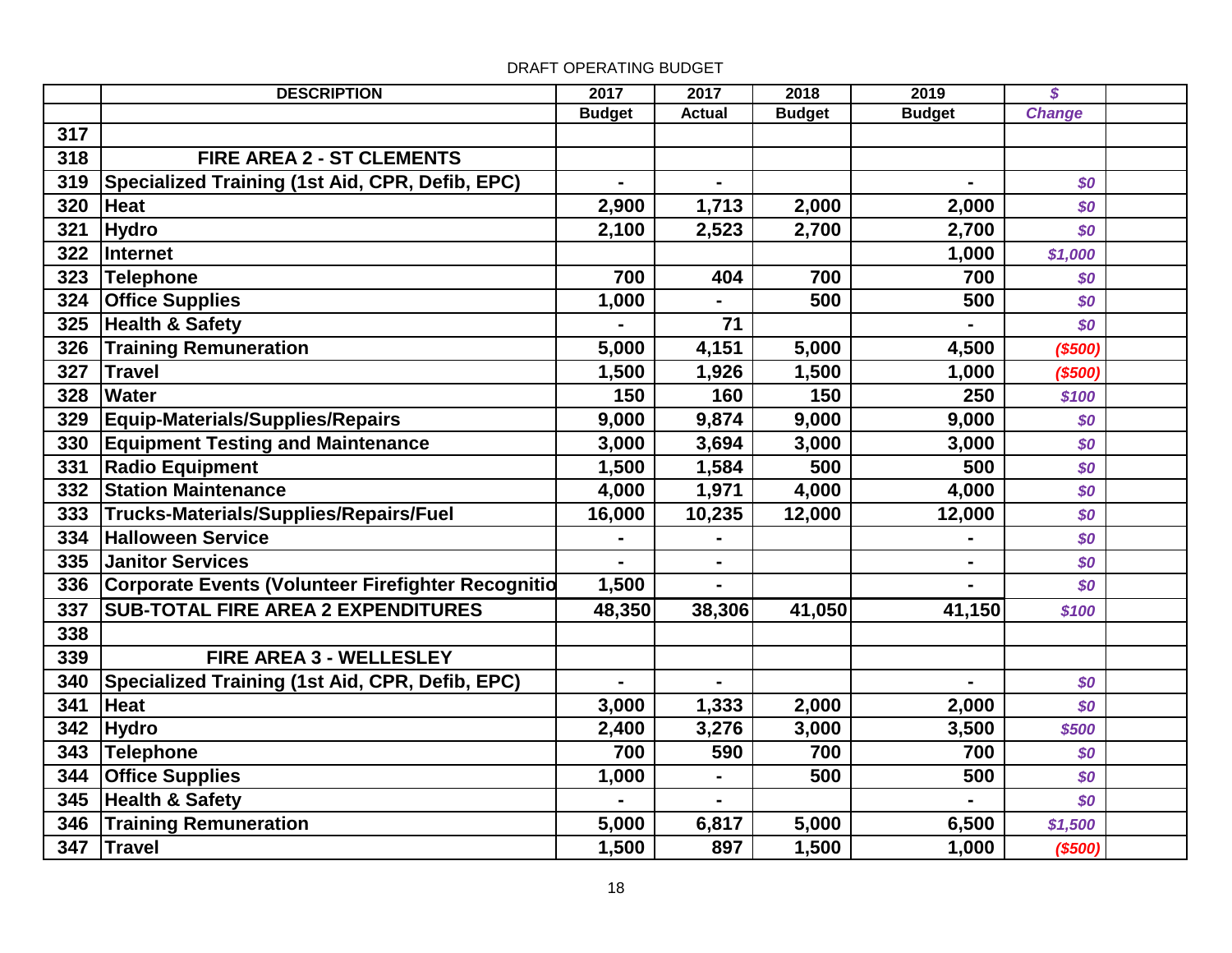|     | <b>DESCRIPTION</b>                                        | 2017           | 2017           | 2018          | 2019           | $\mathcal{S}$ |            |
|-----|-----------------------------------------------------------|----------------|----------------|---------------|----------------|---------------|------------|
|     |                                                           | <b>Budget</b>  | <b>Actual</b>  | <b>Budget</b> | <b>Budget</b>  | <b>Change</b> |            |
| 348 | <b>Water</b>                                              | 600            | 486            | 600           | 600            | \$0           |            |
| 349 | Equip-Materials/Supplies/Repairs                          | 9,000          | 9,086          | 9,000         | 10,000         | \$1,000       |            |
| 350 | <b>Equipment Testing and Maintenance</b>                  | 3,000          | 3,430          | 3,000         | 3,000          | \$0           |            |
| 351 | <b>Radio Equipment</b>                                    | 1,500          | 2,603          | 500           | 500            | \$0           |            |
| 352 | <b>Station Maintenance</b>                                | 4,000          | 6,952          | 4,000         | 4,000          | \$0           |            |
| 353 | Trucks-Materials/Supplies/Repairs/Fuel                    | 18,000         | 6,117          | 16,000        | 16,000         | \$0           |            |
| 354 | <b>Halloween Service</b>                                  | $\blacksquare$ | ۰              |               |                | \$0           |            |
| 355 | <b>Janitor Services</b>                                   | $\blacksquare$ | ۰              |               | ٠              | \$0           |            |
| 356 | <b>Corporate Events (Volunteer Firefighter Recognitio</b> | 1,500          | $\blacksquare$ |               | $\blacksquare$ | \$0           |            |
| 357 | <b>SUB-TOTAL FIRE AREA 3 EXPENDITURES</b>                 | 51,200         | 41,588         | 45,800        | 48,300         | \$2,500       |            |
| 358 |                                                           |                |                |               |                |               |            |
| 359 | <b>Total Fire Income</b>                                  | 50,000         | 66,904         | 67,750        | 70,000         | \$2,250       |            |
| 360 | <b>Total Fire Expenditures</b>                            | 1,013,348      | 920,877        | 1,022,896     | 1,015,393      | (\$7,503)     |            |
| 361 | <b>Net Cost of Fire</b>                                   | 963,348        | 853,973        | 955,146       | 945,393        | ( \$9,753)    |            |
| 362 |                                                           |                |                |               |                |               |            |
| 363 |                                                           |                |                |               |                |               |            |
| 364 | <b>EMO EXPENDITURES</b>                                   |                |                |               |                |               |            |
| 365 | <b>Internet</b>                                           | $\blacksquare$ | $\blacksquare$ | Ξ             | 1,300          | \$1,300       | <b>New</b> |
| 366 | <b>EMO - Miscellaneous</b>                                | 8,000          | 5,587          | 6,000         | 4,700          | (\$1,300)     |            |
| 367 | <b>TOTAL EMO EXPENDITURES</b>                             | 8,000          | 5,587          | 6,000         | 6,000          | \$0           |            |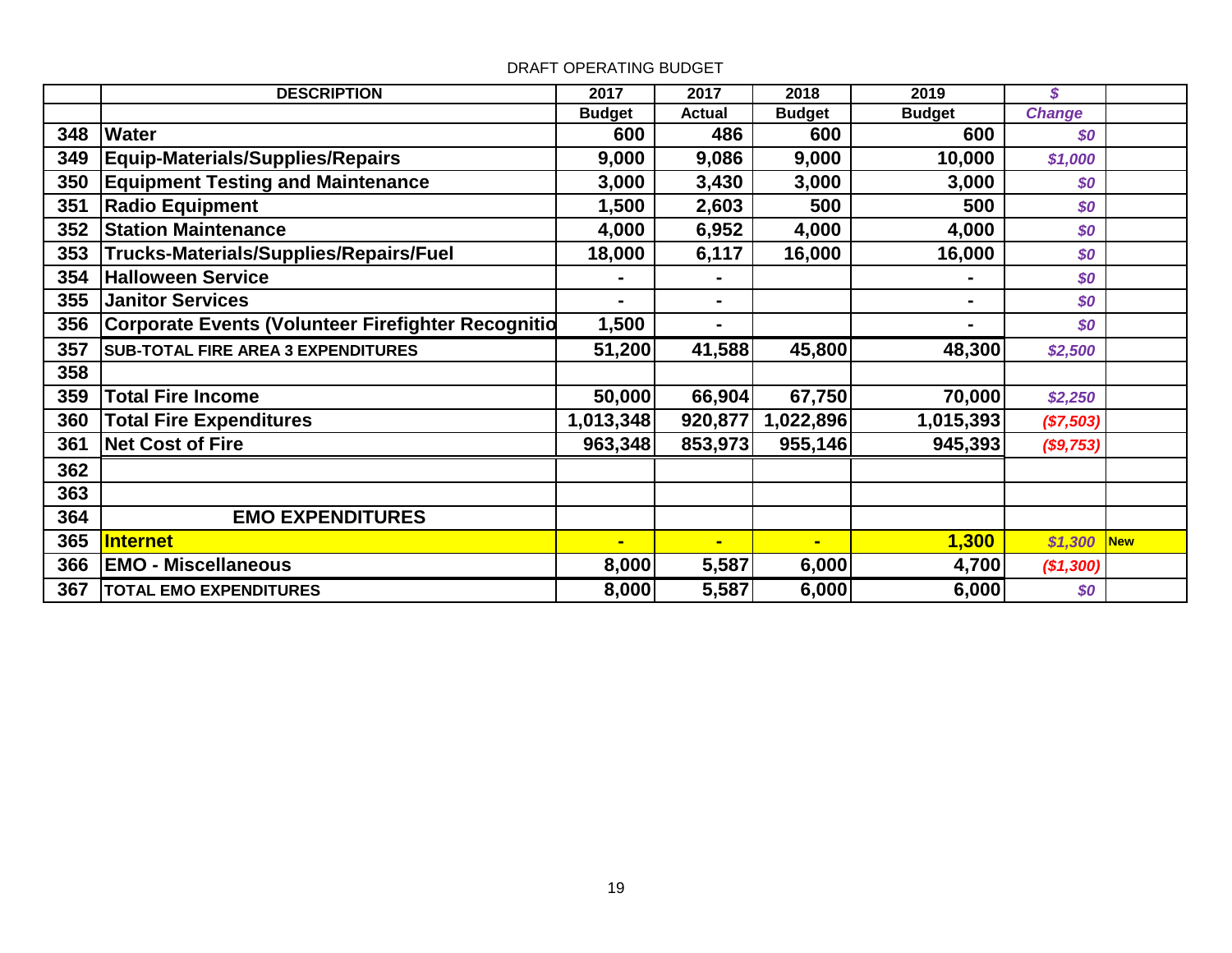|     | <b>DESCRIPTION</b>                                   | 2017          | 2017          | 2018          | 2019          | $\boldsymbol{s}$ |            |
|-----|------------------------------------------------------|---------------|---------------|---------------|---------------|------------------|------------|
|     |                                                      | <b>Budget</b> | <b>Actual</b> | <b>Budget</b> | <b>Budget</b> | <b>Change</b>    |            |
| 368 |                                                      |               |               |               |               |                  |            |
| 369 | <b>BUILDING REVENUE</b>                              |               |               |               |               |                  |            |
| 370 | <b>Building Permits</b>                              | 346,691       | 465,721       | 450,973       | 418,250       | (\$32, 723)      |            |
| 371 | <b>Certificate of Occupancy - Inspections</b>        | 7,800         | 5,859         | 7,500         | 7,500         | \$0              |            |
| 372 | <b>Transfer from Source Water Protection Reserve</b> |               |               |               |               | \$0              |            |
| 373 | Transfer from Reserve balancing                      | 21,341        |               | 5,318         | 17,648        | \$12,330         |            |
| 374 | <b>TOTAL BUILDING REVENUE</b>                        | 375,832       | 471,580       | 463,791       | 443,398       | (\$20,393)       |            |
| 375 |                                                      |               |               |               |               |                  |            |
| 376 | <b>BUILDING EXPENDITURES</b>                         |               |               |               |               |                  |            |
| 377 | <b>Wages</b>                                         | 215,277       | 204,439       | 224,410       | 233,355       | \$8,945          |            |
| 378 | <b>Benefits</b>                                      | 72,455        | 71,609        | 70,619        | 70,068        | (\$551)          |            |
| 379 | <b>Overtime Wages</b>                                |               | 1,511         | 1,000         | 1,000         | SO               |            |
| 380 | <b>Co-op/Summer Student (Wages &amp; Benefits)</b>   |               |               |               | 15,000        | \$15,000         | <b>New</b> |
| 381 | <b>Workshops &amp; Training</b>                      | 8,000         | 8,335         | 10,000        | 10,000        | \$0              |            |
| 382 | Memberships                                          | 2,150         | 1,932         | 3,150         | 2,150         | (\$1,000)        |            |
| 383 | Gas - Pick up                                        | 2,800         | 3,346         | 3,000         | 3,400         | \$400            |            |
| 384 | <b>Cell Telephone</b>                                | 1,600         | 1,156         | 1,400         | 1,100         | ( \$300]         |            |
| 385 | Admin Charges as per bill 124                        | 50,000        | 50,000        | 65,000        | 66,625        | \$1,625          |            |
|     | 386 Office Supplies                                  | 1,750         | 1,060         | 1,750         | 1,750         | \$0              |            |
| 387 | <b>Computer Expenses</b>                             | 2,750         | 2,681         | 3,500         | 4,200         | \$700            |            |
| 388 | <b>Legal Fees</b>                                    | 4,000         | 1,732         | 4,000         | 4,000         | \$0              |            |
| 389 | Source Protection Implementation Expenses            | 1,000         |               |               |               | \$0              |            |
| 390 | Advertising                                          | 750           | 819           | 750           | 750           | \$0              |            |
| 391 | <b>Clothing Allowance</b>                            | 700           | 416           | 700           | 700           | \$0              |            |
| 392 | <b>Miscellaneous</b>                                 | 3,300         | 3,135         | 3,300         | 3,500         | \$200            |            |
| 393 | <b>Pick up Maint &amp; Repair</b>                    | 2,000         | 1,377         | 1,500         | 1,500         | \$0              |            |
| 394 | <b>Outside Services</b>                              | 800           |               | 800           | 800           | \$0              |            |
| 395 | <b>Travel</b>                                        | 3,000         | 1,119         | 3,000         | 3,000         | \$0              |            |
| 396 | <b>BId-Material/Repairs</b>                          | 500           |               | 500           | 500           | SO               |            |
| 397 | <b>Total Building Operating Expenditures</b>         | 372,832       | 354,667       | 398,379       | 423,398       | \$25,019         |            |
| 398 |                                                      |               |               |               |               |                  |            |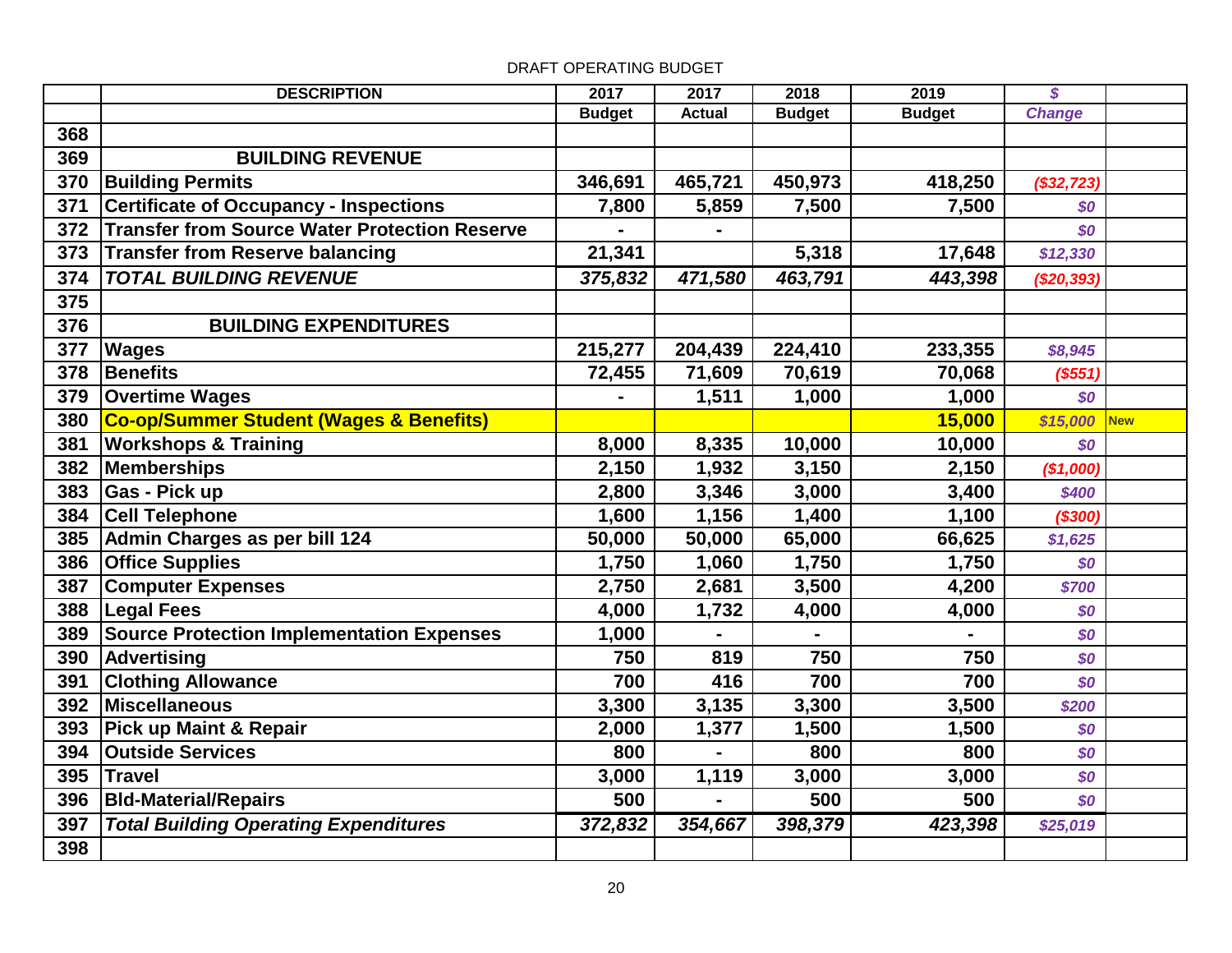|     | <b>DESCRIPTION</b>                                    | 2017          | 2017    | 2018          | 2019          |                   |  |
|-----|-------------------------------------------------------|---------------|---------|---------------|---------------|-------------------|--|
|     |                                                       | <b>Budget</b> | Actual  | <b>Budget</b> | <b>Budget</b> | <b>Change</b>     |  |
| 399 |                                                       |               |         |               |               |                   |  |
| 400 | <b>BUILDING DEPARTMENT CONTRIBUTION TO RESERVES</b>   |               |         |               |               |                   |  |
| 401 | <b>Contribution to Vehicle Reserve</b>                | 2,000         | 2,000   | 4,500         | 5,000         | \$500             |  |
| 402 | <b>Computer Equipment Contribution to Reserve</b>     | 1,000         | 1,000   | 15,000        | 15,000        | \$0               |  |
| 403 | <b>Bill 124 Transfer to reserve</b>                   |               | 114,643 | 45,912        |               | $($ \$45,912) $ $ |  |
| 404 | <b>TOTAL BUILDING DEPART CONTRIBUTION TO RESERVES</b> | 3,000         | 117,643 | 65,412        | 20,000        | $(\$45,412)$      |  |
| 405 |                                                       |               |         |               |               |                   |  |
| 406 | <b>TOTAL BUILDING EXPENDITURES</b>                    | 375,832       | 472,310 | 463,791       | 443,398       | $(\$20,393)$      |  |
| 407 |                                                       |               |         |               |               |                   |  |
| 408 | <b>Net Cost of Building Department</b>                | 0             | 729     | $\mathbf{0}$  | $\Omega$      |                   |  |
| 409 |                                                       |               |         |               |               |                   |  |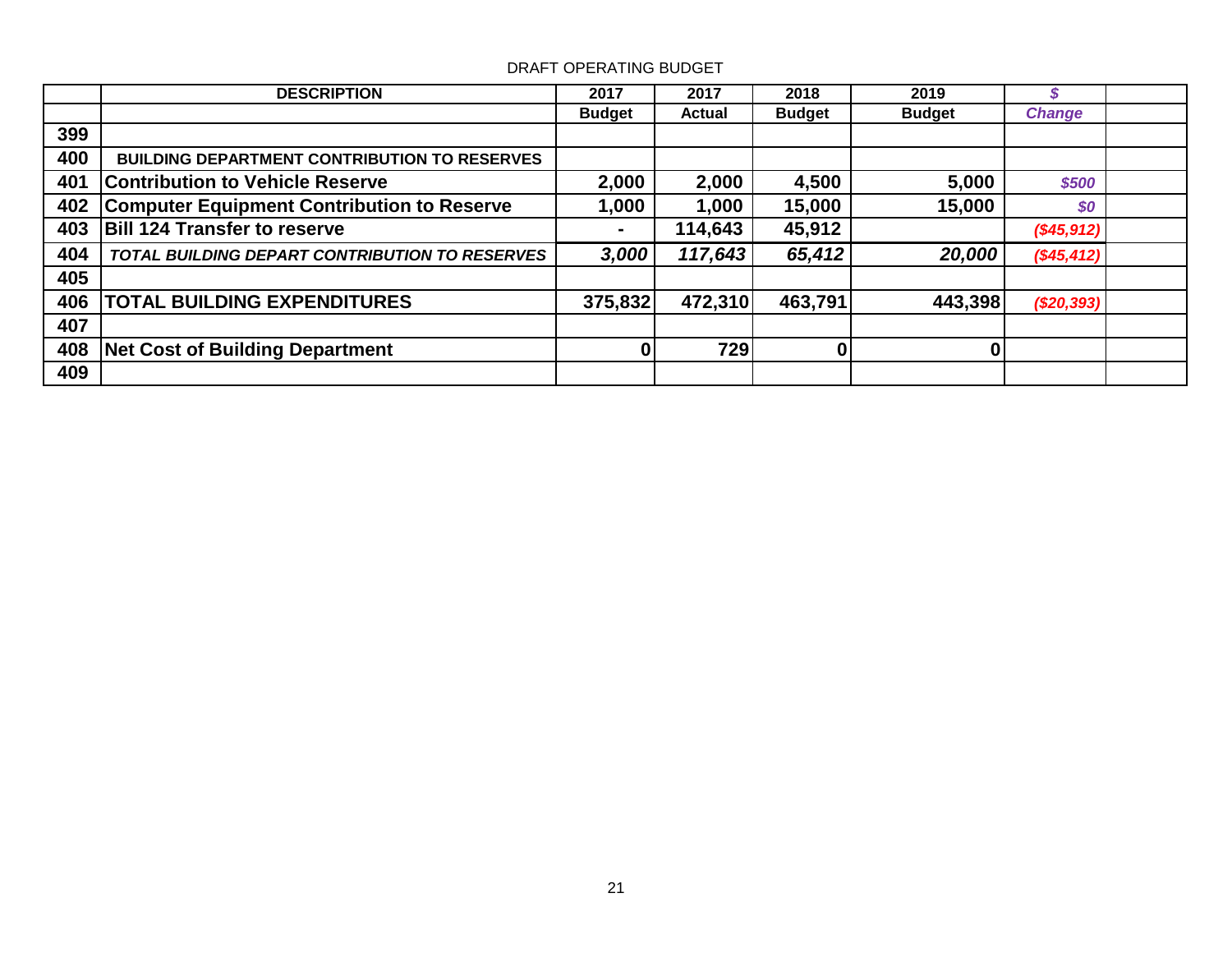|     | <b>DESCRIPTION</b>                                   | 2017          | 2017          | 2018          | $\frac{1}{2019}$ | $\boldsymbol{\mathcal{S}}$ |  |
|-----|------------------------------------------------------|---------------|---------------|---------------|------------------|----------------------------|--|
|     |                                                      | <b>Budget</b> | <b>Actual</b> | <b>Budget</b> | <b>Budget</b>    | <b>Change</b>              |  |
| 410 | <b>PUBLIC WORKS REVENUE</b>                          |               |               |               |                  |                            |  |
| 411 | <b>Entrance Permits</b>                              | 3,000         | 2,629         | 3,000         | 3,000            | \$0                        |  |
| 412 | <b>Road Revenue - Lane Grading</b>                   | 1,500         | 875           | 1,500         | 1,500            | \$0                        |  |
| 413 | <b>Gravel Royalties</b>                              | 70,000        | 86,903        | 85,000        | 85,000           | \$0                        |  |
| 414 | Lot Grading Reviews And Approvals                    | 10,000        | 2,175         | 10,000        | 6,000            | (\$4,000)                  |  |
| 415 | <b>All Other</b>                                     | 44,000        | 26,354        | 45,000        | 55,000           | \$10,000                   |  |
| 416 | <b>TOTAL PUBLIC WORKS REVENUE</b>                    | 128,500       | 118,935       | 144,500       | 150,500          | \$6,000                    |  |
| 417 |                                                      |               |               |               |                  |                            |  |
| 418 | <b>PUBLIC WORKS EXPENDITURES</b>                     |               |               |               |                  |                            |  |
| 419 | <b>Wages - F/T</b>                                   | 649,351       | 636,868       | 665,000       | 676,638          | \$11,638                   |  |
| 420 | <b>Wages P/T &amp; Seasonal</b>                      | 27,954        | 12,927        | 40,000        | 50,000           | \$10,000                   |  |
| 421 | <b>Overtime Wages</b>                                | 118,000       | 100,137       | 100,000       | 90,000           | (\$10,000)                 |  |
| 422 | Benefits                                             | 203,850       | 223,381       | 214,068       | 213,840          | (\$228)                    |  |
| 423 | <b>Bridges and Culverts</b>                          | 10,000        | 11,024        | 10,000        | 10,000           | \$0                        |  |
| 424 | <b>Weed Control</b>                                  | 500           |               | 500           | 500              | \$0                        |  |
| 425 | <b>Brush and Tree Trimming</b>                       | 12,000        | 10,011        | 15,000        | 15,000           | \$0                        |  |
| 426 | Ditching                                             | 9,000         | 7,634         | 9,000         | 10,000           | \$1,000                    |  |
| 427 | <b>Storm Sewer Mnt</b>                               | 32,000        | 31,879        | 32,000        | 40,000           | \$8,000                    |  |
| 428 | Debris/Litter                                        | 600           |               | 600           | 600              | \$0                        |  |
| 429 | <b>Asphalt Repair</b>                                | 27,000        | 12,147        | 22,000        | 20,000           | (\$2,000)                  |  |
| 430 | <b>Shoulder Maint</b>                                | 9,000         | 6,830         | 9,000         | 9,000            | \$0                        |  |
| 431 | <b>Crossing Guards</b>                               | 23,400        | 22,715        | 23,750        | 24,225           | \$475                      |  |
| 432 | <b>Sidewalk Repair</b>                               | 12,000        | 10,175        | 12,000        | 12,000           | \$0                        |  |
| 433 | <b>Dust Control</b>                                  | 102,000       | 94,596        | 102,000       | 97,000           | (\$5,000)                  |  |
| 434 | <b>Gravel Resurface - (Moved to Capital Expense)</b> | 225,000       | 222,194       | 236,250       |                  | (\$236,250)                |  |
| 435 | <b>Winter Maintenance</b>                            | 105,000       | 135,949       | 115,000       | 135,000          | \$20,000                   |  |
| 436 | <b>Traffic Safety Devices</b>                        | 23,000        | 21,795        | 23,000        | 23,000           | \$0                        |  |
| 437 | <b>Line Painting</b>                                 | 30,000        | 20,420        | 25,000        | 25,000           | \$0                        |  |
| 438 | <b>Street Light Maint. &amp; Hydro Cost</b>          | 60,000        | 51,491        | 50,000        | 40,000           | (\$10,000)                 |  |
| 439 | <b>Shop Maint and Supplies</b>                       | 46,305        | 45,494        | 48,620        | 48,620           | \$0                        |  |
| 440 | <b>Workshops &amp; Training</b>                      | 9,000         | 8,323         | 10,000        | 12,000           | \$2,000                    |  |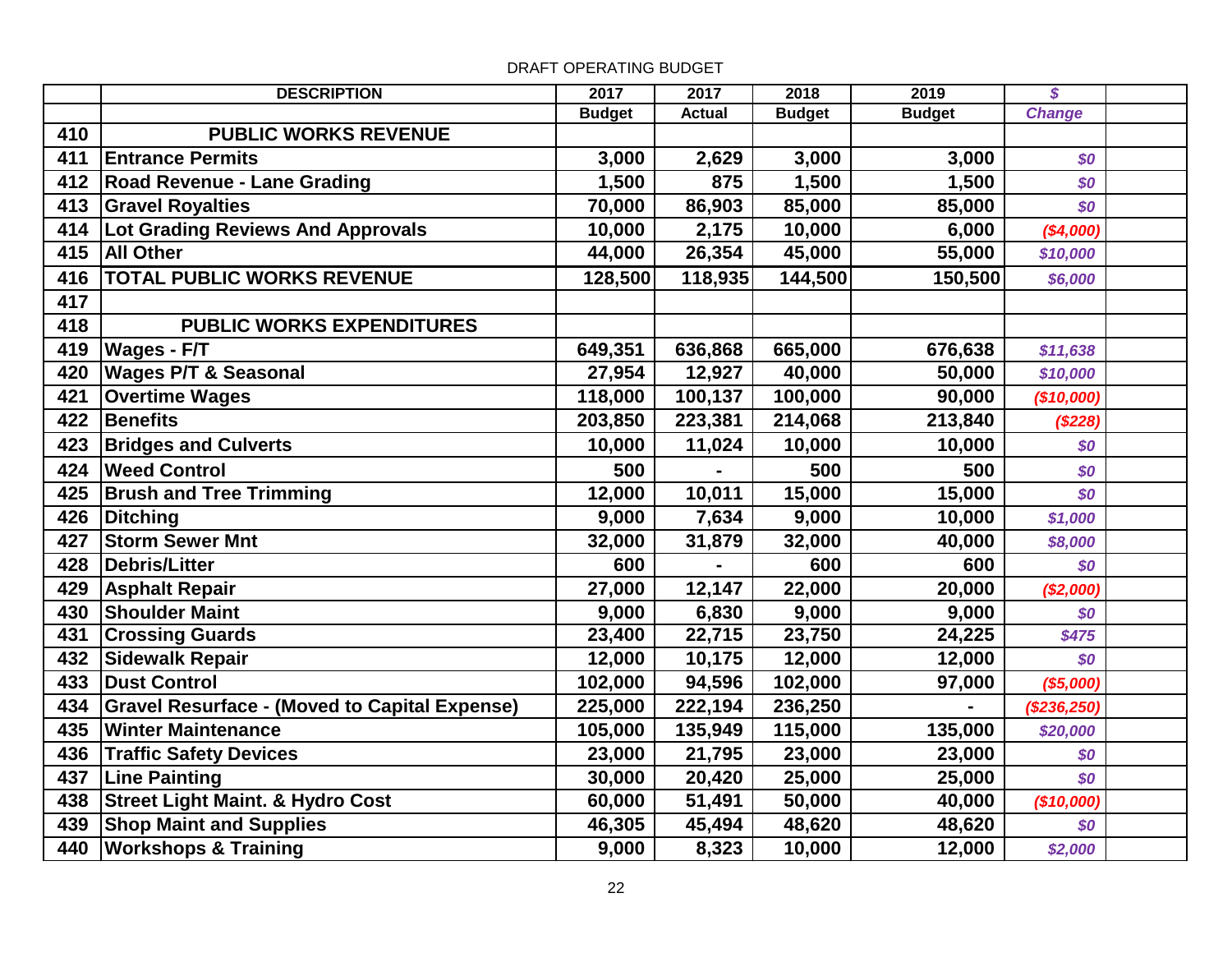|     | <b>DESCRIPTION</b>                                       | 2017          | 2017          | 2018          | 2019          | \$            |  |
|-----|----------------------------------------------------------|---------------|---------------|---------------|---------------|---------------|--|
|     |                                                          | <b>Budget</b> | <b>Actual</b> | <b>Budget</b> | <b>Budget</b> | <b>Change</b> |  |
| 441 | <b>Vehicle Fuel</b>                                      | 120,339       | 94,067        | 110,339       | 112,000       | \$1,661       |  |
| 442 | <b>Heating Fuel</b>                                      | 21,787        | 13,078        | 21,787        | 20,000        | (\$1,787)     |  |
| 443 | <b>Hydro</b>                                             | 19,121        | 15,184        | 20,080        | 17,000        | (\$3,080)     |  |
| 444 | <b>Cell Phone</b>                                        | 5,750         | 4,001         | 5,550         | 4,000         | (\$1,550)     |  |
| 445 | <b>Vehicle License Fees</b>                              | 8,500         | 7,856         | 9,100         | 9,100         | \$0           |  |
| 446 | <b>Vehicle Repair Parts</b>                              | 132,300       | 131,564       | 138,915       | 138,915       | \$0           |  |
| 447 | <b>Dues and Subscriptions</b>                            | 1,600         | 356           | 1,600         | 1,600         | \$0           |  |
| 448 | <b>Office Supplies</b>                                   | 750           | 707           | 750           | 750           | \$0           |  |
| 449 | <b>Health &amp; Safety PPE</b>                           |               |               |               |               | \$0           |  |
| 450 | Engineering                                              | 26,000        | 17,248        | 21,000        | 21,000        | \$0           |  |
| 451 | <b>Clothing Allowance</b>                                | 6,500         | 6,429         | 6,500         | 7,000         | \$500         |  |
| 452 | <b>ON1CALL - Fees</b>                                    | 1,000         | 461           | 1,000         | 1,000         | \$0           |  |
| 453 | <b>Miscellaneous</b>                                     | 2,000         | 1,947         | 2,000         | 2,000         | \$0           |  |
| 454 | <b>Travel</b>                                            | 3,000         | 1,568         | 3,200         | 2,500         | (\$700)       |  |
| 455 | TOTAL PUBLIC WORK OPERATING EXPENDITURES                 | 2,083,607     | 1,980,455     | 2,104,609     | 1,889,288     | (\$215,321)   |  |
| 456 |                                                          |               |               |               |               |               |  |
| 457 | <b>Transfer Gravel Royalties to Future Roads Reserve</b> | 70,000        | 86,903        | 85,000        | 85,000        | \$0           |  |
| 458 | <b>Contribution to reserve street lights</b>             | 45,000        | 45,000        | 30,000        | 30,000        | \$0           |  |
| 459 | <b>Contribution to Reserve - Environmental Cleanup</b>   | 500           | 500           | 500           | 500           | \$0           |  |
| 460 | <b>Contribution to Reserve Future Roads</b>              | 75,000        | 75,000        | 75,000        | 340,000       | \$265,000     |  |
| 461 | <b>Contribution to Reserve Bridges &amp; Culverts</b>    | 325,000       | 325,000       | 325,000       | 305,000       | (\$20,000)    |  |
| 462 | <b>Contribution to Reserve Sidewalks</b>                 | 25,000        | 25,000        | 25,000        |               | (\$25,000)    |  |
| 463 | Contribution to Reserve - Storm Water Managemen          | 10,000        | 10,000        |               | 10,000        | \$10,000      |  |
| 464 | <b>Contribution to Reserve Equipment Replacement</b>     | 205,000       | 205,000       | 210,000       | 220,000       | \$10,000      |  |
| 465 | TOTAL PUBLIC WORKS CONTRIBUTION TO RESERVE               | 755,500       | 772,403       | 750,500       | 990,500       | \$240,000     |  |
| 466 |                                                          |               |               |               |               | \$0           |  |
| 467 | <b>Total Public Works Revenue</b>                        | 128,500       | 118,935       | 144,500       | 150,500       | \$6,000       |  |
| 468 | <b>Total Public Works Expenditures</b>                   | 2,839,107     | 2,752,857     | 2,855,109     | 2,879,788     | \$24,679      |  |
| 469 | <b>Public Works Net Cost</b>                             | 2,710,607     | 2,633,922     | 2,710,609     | 2,729,288     | \$18,679      |  |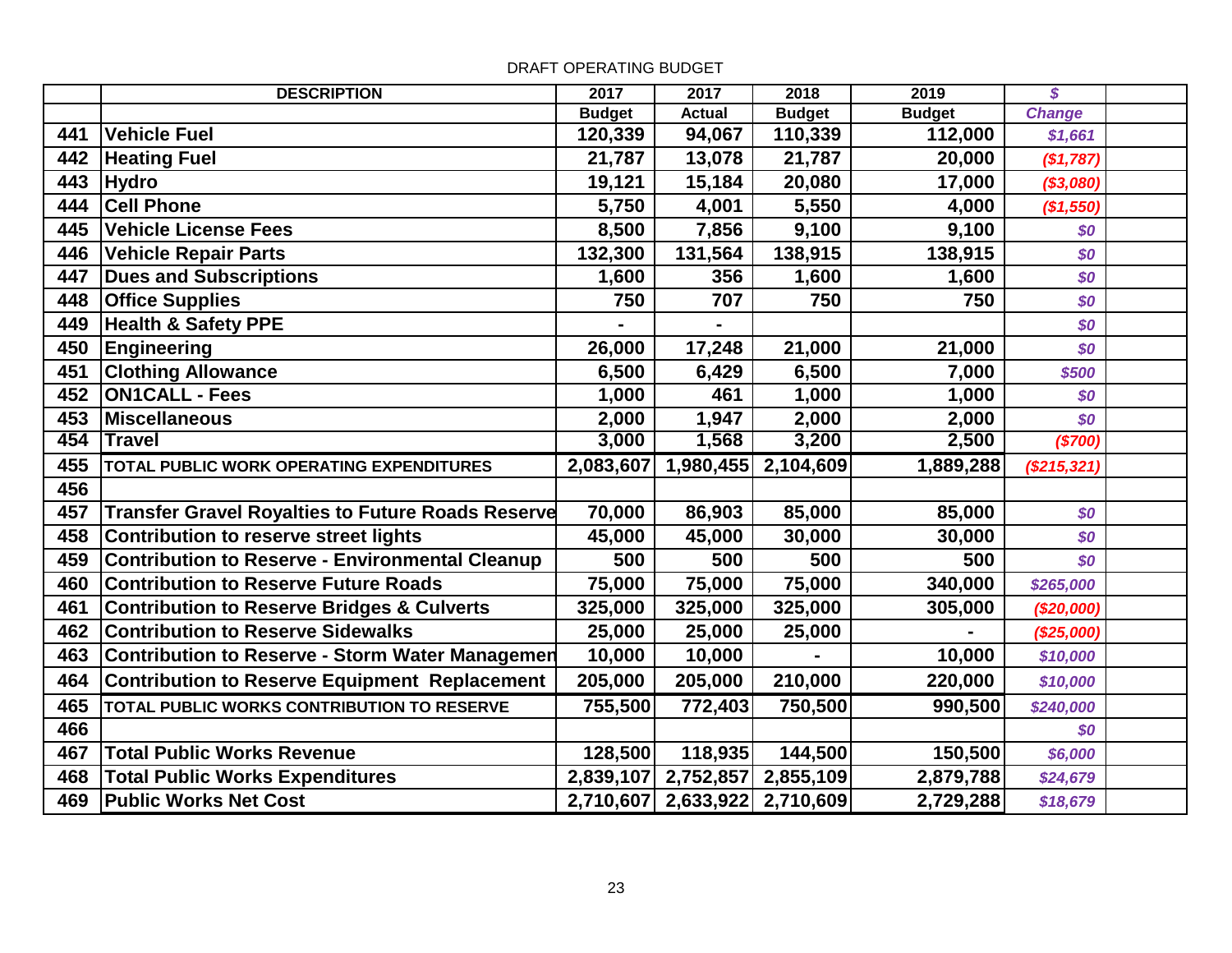# **DESCRIPTION 2017 2017 2018 2019** *\$* **Budget Actual Budget Budget** *Change* **ADMIN BUILDING EXPENDITURES Heating Geo-Thermal 10,233 - -** *\$0* **Telephone - 699-4611 11,650 12,116 11,650 13,700** *\$2,050* **Cleaning Contracts** 50 **Debt Cost (until 2019) 36,181 36,181 36,155 36,129** *(\$26)* **Misc 3,500 2,461 3,500 2,500** *(\$1,000)* **Permanent Generator Expenses 1,500 280 1,500 1,200** *(\$300)* **Lawn Maintenance 3,000** *\$3,000* **New Building Maintenance/supplies 13,000 11,281 13,000 12,500** *(\$500)* **TOTAL ADMIN BUILDING EXPENDITURES 76,064 62,319 65,805 69,029** *\$3,224* **COUNCIL CHAMBERS BUILDING EXPENDITURES Hydro 1,700 1,130 1,700 1,200** *(\$500)* **Heating Fuel 2,000 1,240 1,200 1,100** *(\$100)* **Telephone 500 450 500 -** *(\$500)* **486 Bldg Material/Supply, Repair** 1,500 1,461 1,500 2,000 \$500 **487 Cleaning Contract 50 Southern Contract 50 Southern Cleaning Contract 50 Southern Cleaning Contract 50 488 Lawn Maintenance 800 and 1990 and 1990 and 1990 and 1990 and 1990 and 1990 and 1990 and 1990 and 1990 and 1990 and 1990 and 1990 and 1990 and 1990 and 1990 and 1990 and 1990 and 1990 and 1990 and 1990 and 1990 and 199 Miscellaneous 1,000 586 1,000 500** *(\$500)* **Water 1,018 1,018 1,018 1,018** *\$0* **TOTAL COUNCIL CHAMBERS EXPENDITURES 7,718 5,886 6,918 6,618** *(\$300)*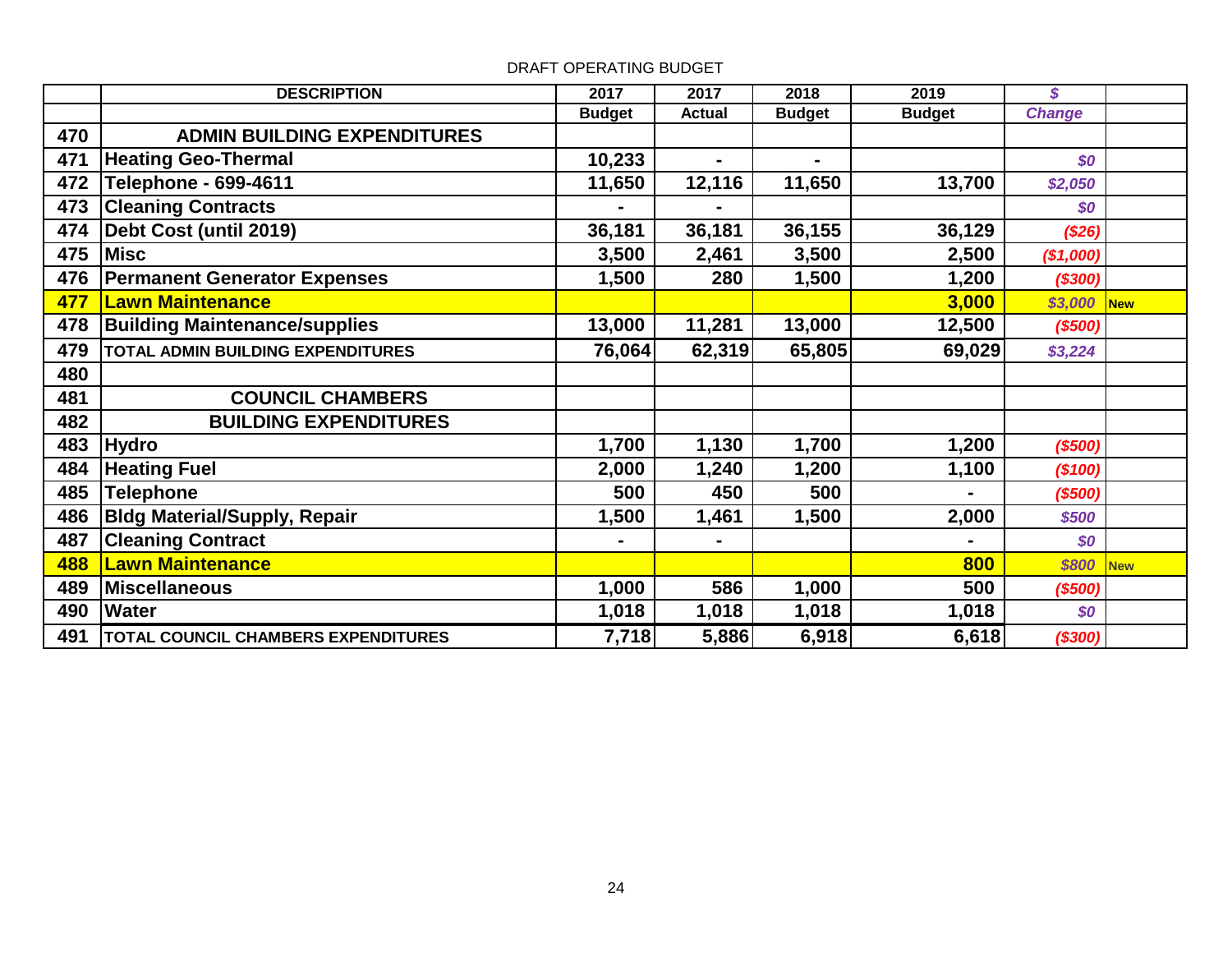|     | <b>DESCRIPTION</b>                                | 2017          | 2017          | 2018          | 2019          | S                          |            |
|-----|---------------------------------------------------|---------------|---------------|---------------|---------------|----------------------------|------------|
|     |                                                   | <b>Budget</b> | <b>Actual</b> | <b>Budget</b> | <b>Budget</b> | <b>Change</b>              |            |
| 492 |                                                   |               |               |               |               |                            |            |
| 493 | <b>CEMETERY INCOME</b>                            |               |               |               |               |                            |            |
| 494 | <b>Interest from Linwood Union C &amp; M Fund</b> | 0             | 34            | 780           | 780           | \$0                        |            |
| 495 | <b>Interments/Grave Openings</b>                  |               | 1,918         | 1,200         | 1,200         | \$0                        |            |
| 496 | <b>Plot Sales</b>                                 | U             | 1,198         | 784           | 784           | \$0                        |            |
| 497 |                                                   |               | 3150          | 2,764         | 2,764         | \$0                        |            |
| 498 | <b>Linw Union Contribution from Reserves</b>      |               |               |               | 2,220         | \$2,220                    | <b>New</b> |
| 499 | <b>Total Income</b>                               |               | 3150          | 2764          | 4984          | \$2,220                    |            |
| 500 |                                                   |               |               |               |               |                            |            |
| 501 | <b>CEMETERY EXPENDITURES</b>                      |               |               |               |               |                            |            |
| 502 | <b>Lin Cem - Repairs &amp; Maintenance</b>        |               |               |               | 3000          | \$3,000                    | <b>New</b> |
| 503 | <b>Interments/Grave Openings</b>                  | 0             | 1918          | 1,200         | 1,200         | $\boldsymbol{\mathcal{S}}$ |            |
| 504 | <b>Miscellaneous</b>                              | 500           | 1312          |               | 500           | \$500                      |            |
| 505 | <b>Abandoned Cemetery Maintenance</b>             |               |               | 1,356         | 2,500         | \$1,144                    |            |
| 506 | <b>Total Expense</b>                              | 500           | 3,230         | 2,556         | 7,200         | \$4,644                    |            |
| 507 |                                                   |               |               |               |               |                            |            |
| 508 | <b>Total Cemetery Cost</b>                        | 500           | 80            | $-208$        | 2,216         | \$2,424                    |            |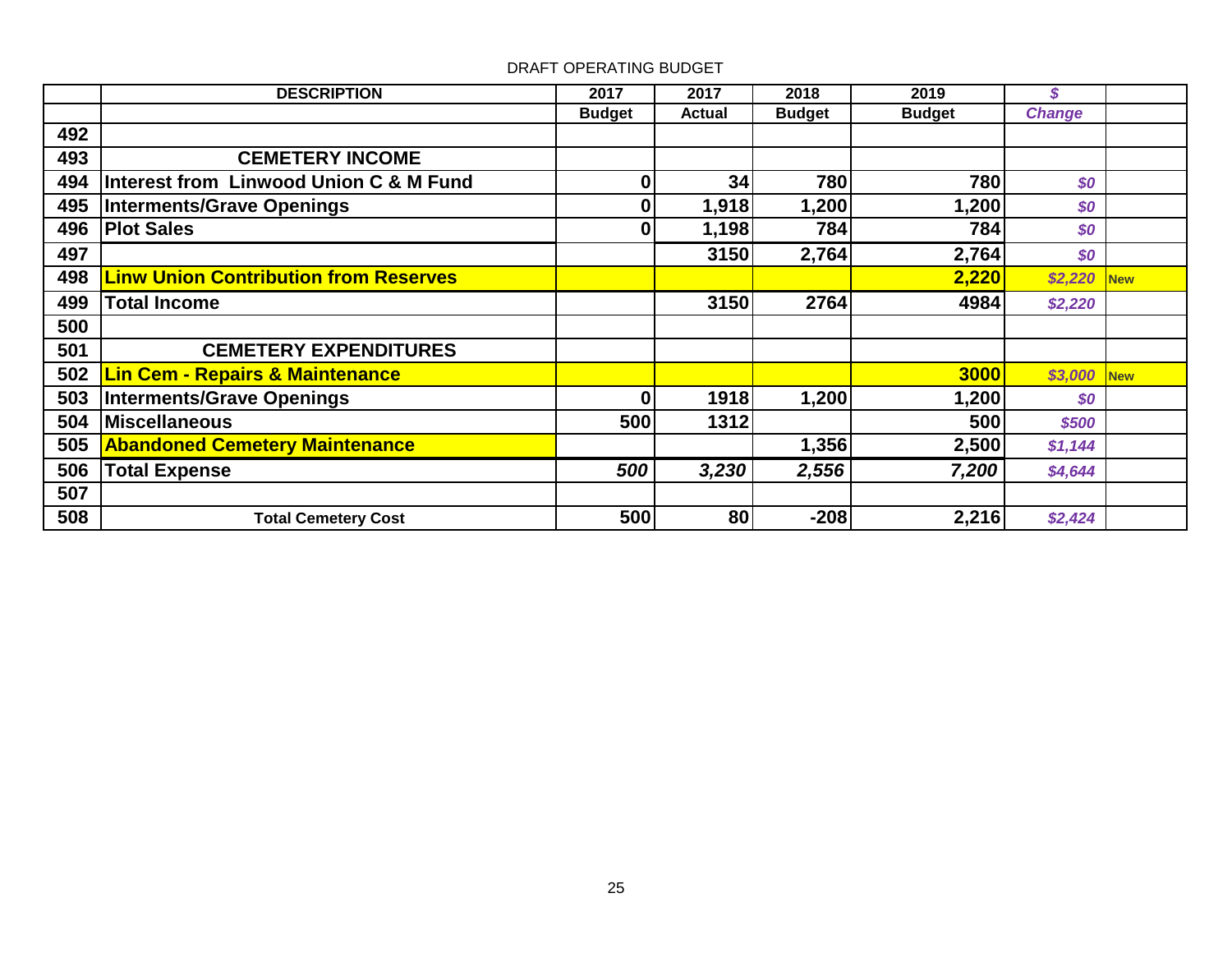# **DESCRIPTION 2017 2017 2018 2019** *\$* **Budget Actual Budget Budget** *Change* **RECREATION/LIBRARIES/FACILITIES RECREATION REVENUE Grants - 9,517 -** *\$0* **Bartender Cost recovery 1900 6,000 1,594** 1 **Land Rent - less property taxes 5,025 5,855 6,249 6,253** *\$3* **Interest 66 -** *\$0* **Newsletter Advertising Revenue**  $\begin{array}{ccc} \hline \end{array}$  **.**  $\begin{array}{ccc} \hline \end{array}$  **.**  $\begin{array}{ccc} \hline \end{array}$  **.**  $\begin{array}{ccc} \hline \end{array}$  **Donations 2,000 - -** *\$0* **Misc Revenue** 613 **613** - **1 613**  *TOTAL RECREATION REVENUE 13,025 17,645 6,249 6,253 \$3* **RECREATION EXPENDITURES Wages - F/T 487,687 501,266 499,839 525,559** *\$25,720* **Wages P/T 37,048 79,992 75,370 66,000** *(\$9,370)* **Overtime Wages** 19,000 16,024 18,000 18,000 18,000 18,000 18,000 18,000 18,000 18,000 18,000 18,000 18,000 18,000 18,000 18,000 18,000 18,000 18,000 18,000 18,000 18,000 18,000 18,000 18,000 18,000 18,000 18,000 18, **Benefits 180,947 183,454 173,433 175,066** *\$1,633* **Dues & Subscriptions 1,100 2,210 1,100 2,400** *\$1,300* **Equipment Fuel 10,200 8,848 11,000 12,000** *\$1,000* **Internet - All Facilities 2,100** *\$2,100* **Land Lines - All Facilities 7,000 4,692 6,000 5,000** *(\$1,000)* **Cell Telephone 2,700 2,426 2,600 1,900** *(\$700)* **Office Supplies** 1,000 **1,000 1,000 1,000 1,000 50 Engineering 534 Engineering 534 Engineering 534 Engineering** 50 **Advertising 1,500 1,192 1,500 1,500** *\$0* **Bank Charges - Activenet** 1 **1 1 1 1 1 3,905 1 1 1 1 6,500 \$6,500 Committee Members 1,250 800 1,750 1,750** *\$0* **Newsletter 2,000 1,529 2,000 2,000** *\$0* **Donation to Heidelberg Recreation Association 2,000 2,000 2,000 2,000** *\$0*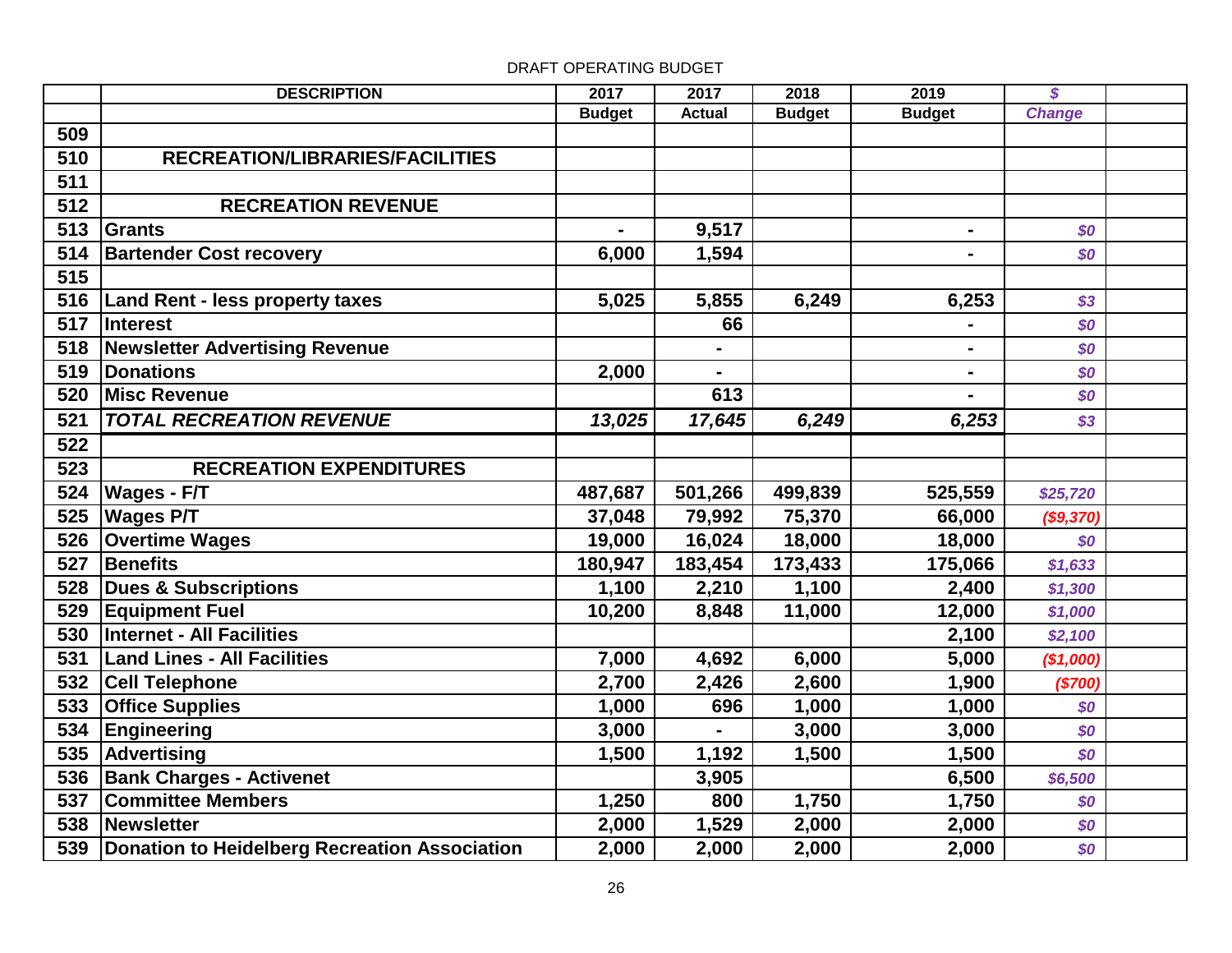|     | <b>DESCRIPTION</b>                                | 2017          | 2017          | 2018          | 2019          | \$            |  |
|-----|---------------------------------------------------|---------------|---------------|---------------|---------------|---------------|--|
|     |                                                   | <b>Budget</b> | <b>Actual</b> | <b>Budget</b> | <b>Budget</b> | <b>Change</b> |  |
| 540 | <b>Clothing Allowance</b>                         | 3,700         | 2,249         | 3,000         | 3,000         | \$0           |  |
| 541 | Debt Cost to 2026 (for land purchase)             | 78,139        | 78,139        | 78,139        | 77,555        | ( \$585)      |  |
| 542 | <b>Miscellaneous</b>                              | 6,650         | 5,403         | 6,600         | 6,000         | $($ \$600)    |  |
| 543 | <b>Garbage - All Facilities</b>                   | 5,600         | 5,590         | 5,600         | 5,800         | \$200         |  |
| 544 | <b>Government Inspections</b>                     | 1,200         | 875           | 1,200         | 1,200         | \$0           |  |
| 545 | Maintenance & Repair - Equip/Flooder/pickup       | 19,000        | 20,940        | 19,000        | 21,000        | \$2,000       |  |
| 546 | <b>Workshops &amp; Training</b>                   | 4,500         | 2,567         | 4,500         | 10,000        | \$5,500       |  |
| 547 | <b>Travel</b>                                     | 3,500         | 854           | 1,500         | 1,500         | \$0           |  |
| 548 | <b>TOTAL RECREATION OPERATING EXPENDITURES</b>    | 878,721       | 925,649       | 918,131       | 951,829       | \$33,698      |  |
| 549 |                                                   |               |               |               |               |               |  |
| 550 |                                                   |               |               |               |               |               |  |
| 551 | <b>RECREATION CONTRIBUTION TO RESERVE</b>         |               |               |               |               |               |  |
| 552 | <b>Contribution to Reserve - Facilities</b>       | 175,000       | 175,000       | 190,000       | 195,000       | \$5,000       |  |
| 553 | <b>Provision for Reserve - Trails</b>             | 20,000        | 20,000        | 30,000        | 30,000        | \$0           |  |
| 554 | <b>Contribution to Reserve - New Rec Land</b>     |               |               |               | 25,000        | \$25,000      |  |
| 555 | <b>Transfer Land Rent to New Rec Land Reserve</b> |               | 6,194         | 6,249         | 6,253         | \$3           |  |
| 556 | <b>Contribution to Reserve - Equipment</b>        | 40,000        | 40,000        | 45,000        | 65,000        | \$20,000      |  |
| 557 | <b>TOTAL RECREATION CONTRIBUTION TO RESERVE</b>   | 235,000       | 241,194       | 271,249       | 321,253       | \$50,003      |  |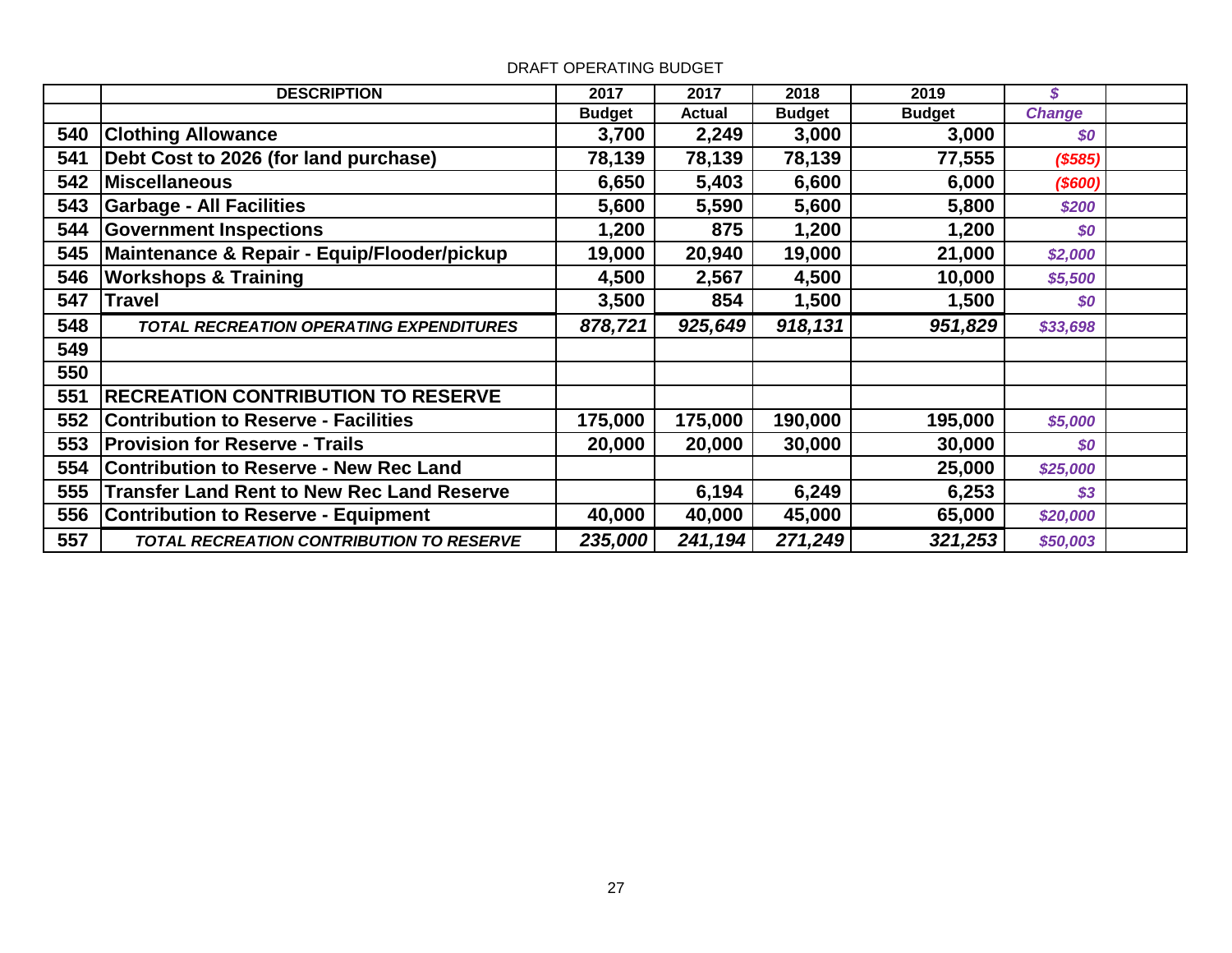|     | <b>DESCRIPTION</b>                                   | 2017          | 2017          | 2018           | 2019          | \$            |  |
|-----|------------------------------------------------------|---------------|---------------|----------------|---------------|---------------|--|
|     |                                                      | <b>Budget</b> | <b>Actual</b> | <b>Budget</b>  | <b>Budget</b> | <b>Change</b> |  |
| 558 |                                                      |               |               |                |               |               |  |
| 559 | <b>ST CLEMENTS</b>                                   |               |               |                |               |               |  |
| 560 |                                                      |               |               |                |               |               |  |
| 561 | <b>FACILITIES REVENUE</b>                            |               |               |                |               |               |  |
| 562 | <b>Arena &amp; Ice Rental</b>                        | 245,430       | 239,712       | 250,000        | 253,000       | \$3,000       |  |
| 563 | <b>Ball/Soccer Field Rental</b>                      | 15,150        | 15,880        | 15,000         | 18,000        | \$3,000       |  |
| 564 | <b>Bill Board Ads</b>                                | 4,000         | 3,272         | 3,500          | 2,500         | (\$1,000)     |  |
| 565 | <b>Community Centre Rental</b>                       | 10,000        | 5,397         | 5,000          | 5,000         | \$0           |  |
| 566 | <b>Concession Booth Sales</b>                        | 14,000        | 4,557         | $\blacksquare$ |               | \$0           |  |
| 567 | <b>Concession Vending Mach</b>                       | 4,000         | 2,914         | 2,500          | 1,000         | (\$1,500)     |  |
| 568 | <b>Donations</b>                                     |               |               | 500            |               | (\$500)       |  |
| 569 | <b>IPicnics</b>                                      | 1,000         | 57            | 150            | 150           | \$0           |  |
| 570 | <b>Public Skating Admission (paid by Lions Club)</b> |               | 1,000         | 1,200          | 1,000         | (\$200)       |  |
| 571 | <b>Rebates</b>                                       |               | 518           |                |               | \$0           |  |
| 572 | <b>TOTAL ST. CLEMENTS RECREATION REVENUE</b>         | 293,580       | 273,306       | 277,850        | 280,650       | \$2,800       |  |
| 573 |                                                      |               |               |                |               |               |  |
| 574 | <b>ST CLEMENTS</b>                                   |               |               |                |               |               |  |
| 575 | <b>FACILITIES EXPENDITURES</b>                       |               |               |                |               |               |  |
| 576 | Heat                                                 | 14,000        | 11,797        | 12,000         | 12,000        | \$0           |  |
| 577 | <b>Hydro</b>                                         | 70,000        | 74,432        | 70,000         | 75,000        | \$5,000       |  |
| 578 | Debt Cost (until 2016)                               |               |               |                |               | \$0           |  |
| 579 | <b>Hot Beverage Machine/Concessions</b>              | 14,000        | 6,113         | $\blacksquare$ | 750           | \$750         |  |
| 580 | <b>Facilities Maintenance/Supplies</b>               | 58,000        | 47,891        | 64,000         | 75,000        | \$11,000      |  |
| 581 | <b>Water</b>                                         | 3,280         | 2,999         | 3,580          | 3,580         | \$0           |  |
| 582 | TOTAL ST. CLEMENTS EXPENDITURES                      | 159,280       | 143,232       | 149,580        | 166,330       | \$16,750      |  |
| 583 |                                                      |               |               |                |               |               |  |
|     | 584 St Clements Net Operating Profit                 | 134,300       | 130,074       | 128,270        | 114,320       | (\$13,950)    |  |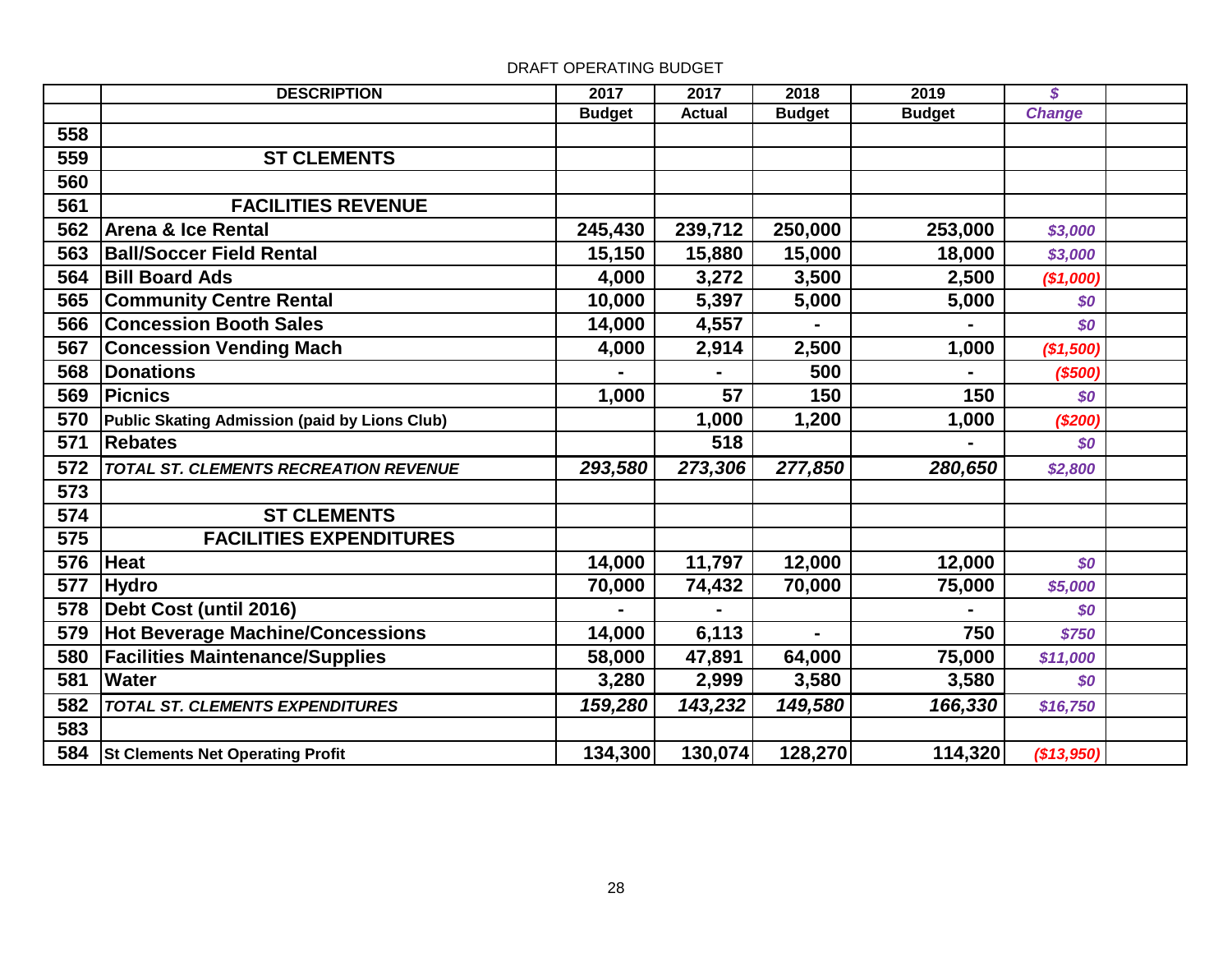|     | <b>DESCRIPTION</b>                     | 2017           | 2017           | 2018          | 2019          | $\boldsymbol{s}$ |  |
|-----|----------------------------------------|----------------|----------------|---------------|---------------|------------------|--|
|     |                                        | <b>Budget</b>  | <b>Actual</b>  | <b>Budget</b> | <b>Budget</b> | <b>Change</b>    |  |
| 585 |                                        |                |                |               |               |                  |  |
| 586 | <b>WELLESLEY</b>                       |                |                |               |               |                  |  |
| 587 | <b>FACILITIES REVENUE</b>              |                |                |               |               |                  |  |
| 588 | Arena & Ice Rental                     | 203,010        | 167,620        | 165,000       | 172,950       | \$7,950          |  |
| 589 | <b>Ball/Soccer Field Rental</b>        | 9,090          | 10,814         | 11,000        | 11,330        | \$330            |  |
| 590 | <b>Bill Board Ads</b>                  | 4,000          | 3,870          | 4,000         | 3,000         | (\$1,000)        |  |
| 591 | <b>Community Centre Rental</b>         | 15,000         | 18,250         | 14,000        | 21,000        | \$7,000          |  |
| 592 | <b>Concession Booth Sales</b>          | 17,500         | 20,126         | 17,000        |               | (\$17,000)       |  |
| 593 | <b>Concession Vending Machines</b>     | 3,300          | 3,027          | 2,000         | 1,500         | (\$500)          |  |
| 594 | Damage Revenue                         |                |                |               |               | \$0              |  |
| 595 | <b>Donations</b>                       | $\blacksquare$ | $\blacksquare$ | 1,500         |               | (\$1,500)        |  |
| 596 | Misc Revenue - concession booth rental | 2,000          | 1,589          | 1,600         | 600           | (\$1,000)        |  |
| 597 | <b>Picnic Shelter Rental</b>           | 750            | 732            | 900           | 1,100         | \$200            |  |
| 598 | <b>Rebates</b>                         |                | 389            |               |               | \$0              |  |
| 599 | <b>Skate Sharpening</b>                | 300            | 256            |               |               | \$0              |  |
| 600 | TOTAL WELLESLEY RECREATION REVENUE     | 254,950        | 226,674        | 217,000       | 211,480       | (\$5,520)        |  |
| 601 | <b>WELLESLEY</b>                       |                |                |               |               |                  |  |
| 602 | <b>FACILITIES EXPENDITURES</b>         |                |                |               |               |                  |  |
| 603 | <b>Heat</b>                            | 12,000         | 12,982         | 12,000        | 13,000        | \$1,000          |  |
| 604 | <b>Hydro</b>                           | 61,000         | 56,909         | 65,000        | 65,000        | \$0              |  |
| 605 | <b>Cleaning Contract</b>               |                |                |               |               | \$0              |  |
| 606 | <b>Concession Booth</b>                | 17,500         | 15,467         | 17,000        |               | (\$17,000)       |  |
| 607 | <b>Facilities Maintenance/Supplies</b> | 58,000         | 70,248         | 62,000        | 80,000        | \$18,000         |  |
| 608 | <b>Splash Park Expenses</b>            | 6,000          | 4,685          | 5,000         | 9,000         | \$4,000          |  |
| 609 | <b>Water</b>                           | 3,510          | 4,684          | 4,200         | 4,700         | \$500            |  |
| 610 | <b>TOTAL WELLESLEY EXPENDITURES</b>    | 158,010        | 164,975        | 165,200       | 171,700       | \$6,500          |  |
| 611 | <b>Wellesley Net Operating Profit</b>  | 96,940         | 61,699         | 51,800        | 39,780        | (\$12,020)       |  |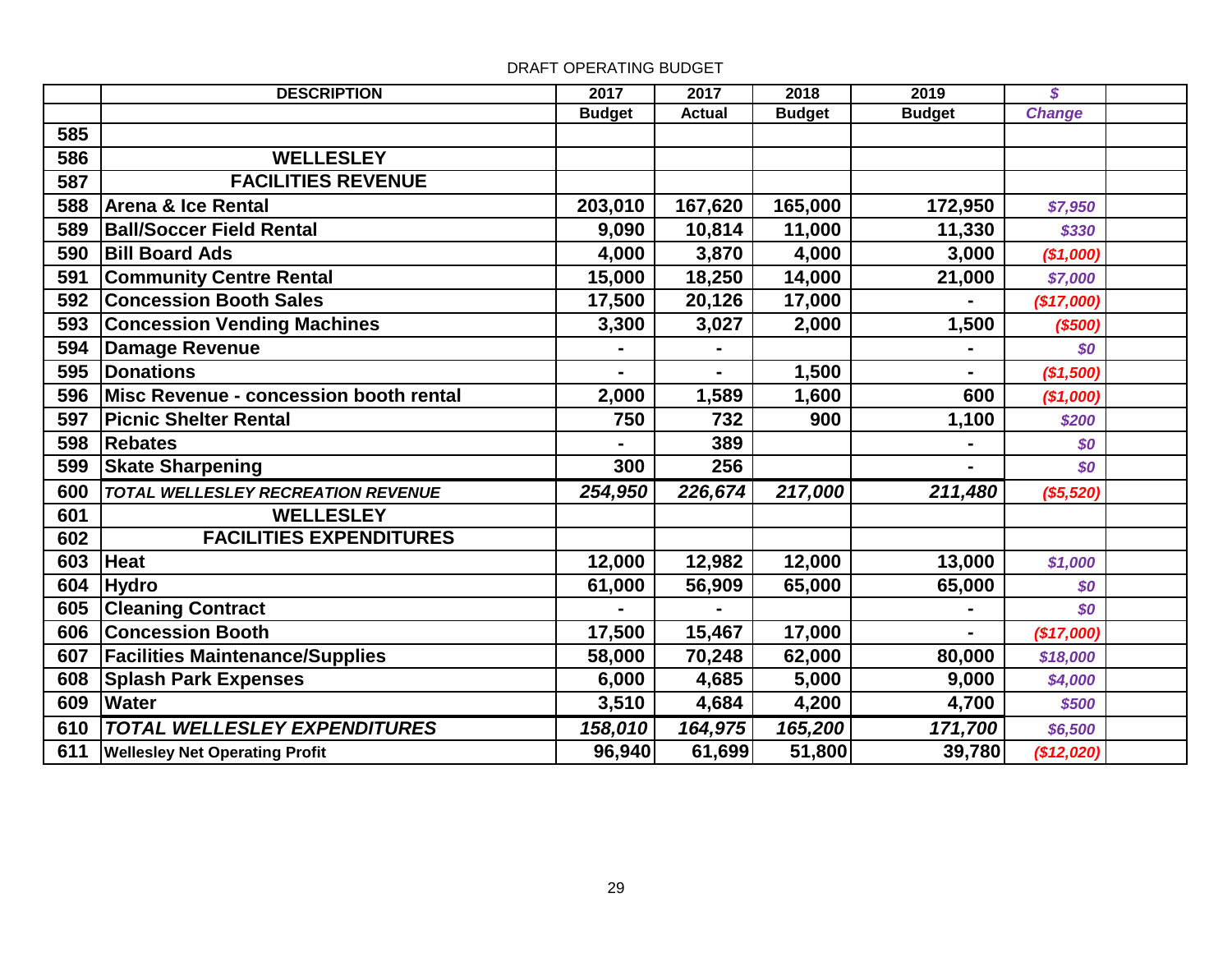|     | <b>DESCRIPTION</b>                      | 2017          | 2017           | 2018          | 2019           | S             |  |
|-----|-----------------------------------------|---------------|----------------|---------------|----------------|---------------|--|
|     |                                         | <b>Budget</b> | <b>Actual</b>  | <b>Budget</b> | <b>Budget</b>  | <b>Change</b> |  |
| 612 |                                         |               |                |               |                |               |  |
| 613 | <b>LINWOOD</b>                          |               |                |               |                |               |  |
| 614 | <b>FACILITIES REVENUE</b>               |               |                |               |                |               |  |
| 615 | <b>Ball/Soccer Field Rental</b>         | 3,030         | 3,446          | 3,000         | 3,000          | \$0           |  |
| 616 | <b>Community Centre Rental</b>          | 26,765        | 26,772         | 20,000        | 26,000         | \$6,000       |  |
| 617 | <b>Damage Revenue</b>                   |               |                |               |                | \$0           |  |
| 618 | <b>Donations</b>                        |               | $\blacksquare$ |               | $\blacksquare$ | \$0           |  |
| 619 | <b>Picnics</b>                          |               | 113            |               |                | \$0           |  |
| 620 | <b>TOTAL LINWOOD RECREATION REVENUE</b> | 29,795        | 30,331         | 23,000        | 29,000         | \$6,000       |  |
| 621 |                                         |               |                |               |                |               |  |
| 622 | <b>LINWOOD</b>                          |               |                |               |                |               |  |
| 623 | <b>FACILITIES EXPENDITURES</b>          |               |                |               |                |               |  |
| 624 | <b>Heat</b>                             | 4,500         | 4,456          | 4,500         | 4,500          | \$0           |  |
| 625 | Hydro C.C.                              | 12,000        | 7,507          | 10,000        | 8,500          | (\$1,500)     |  |
| 626 | <b>Cleaning Contract</b>                |               | $\blacksquare$ |               |                | \$0           |  |
| 627 | Debt Cost (until 2019)                  | 9,648         | 9,648          | 9,641         | 9,634          | ( \$7)        |  |
| 628 | <b>Facilities Maintenance/Supplies</b>  | 20,300        | 21,041         | 20,500        | 23,000         | \$2,500       |  |
| 629 | <b>Water</b>                            | 785           | 147            | 700           | 250            | (\$450)       |  |
| 630 | <b>TOTAL LINWOOD EXPENDITURES</b>       | 47,233        | 42,799         | 45,341        | 45,884         | \$543         |  |
| 631 |                                         |               |                |               |                |               |  |
| 632 | Net Linwood Operating Cost              | 17,438        | 12,469         | 22,341        | 16,884         | $(\$5,457)$   |  |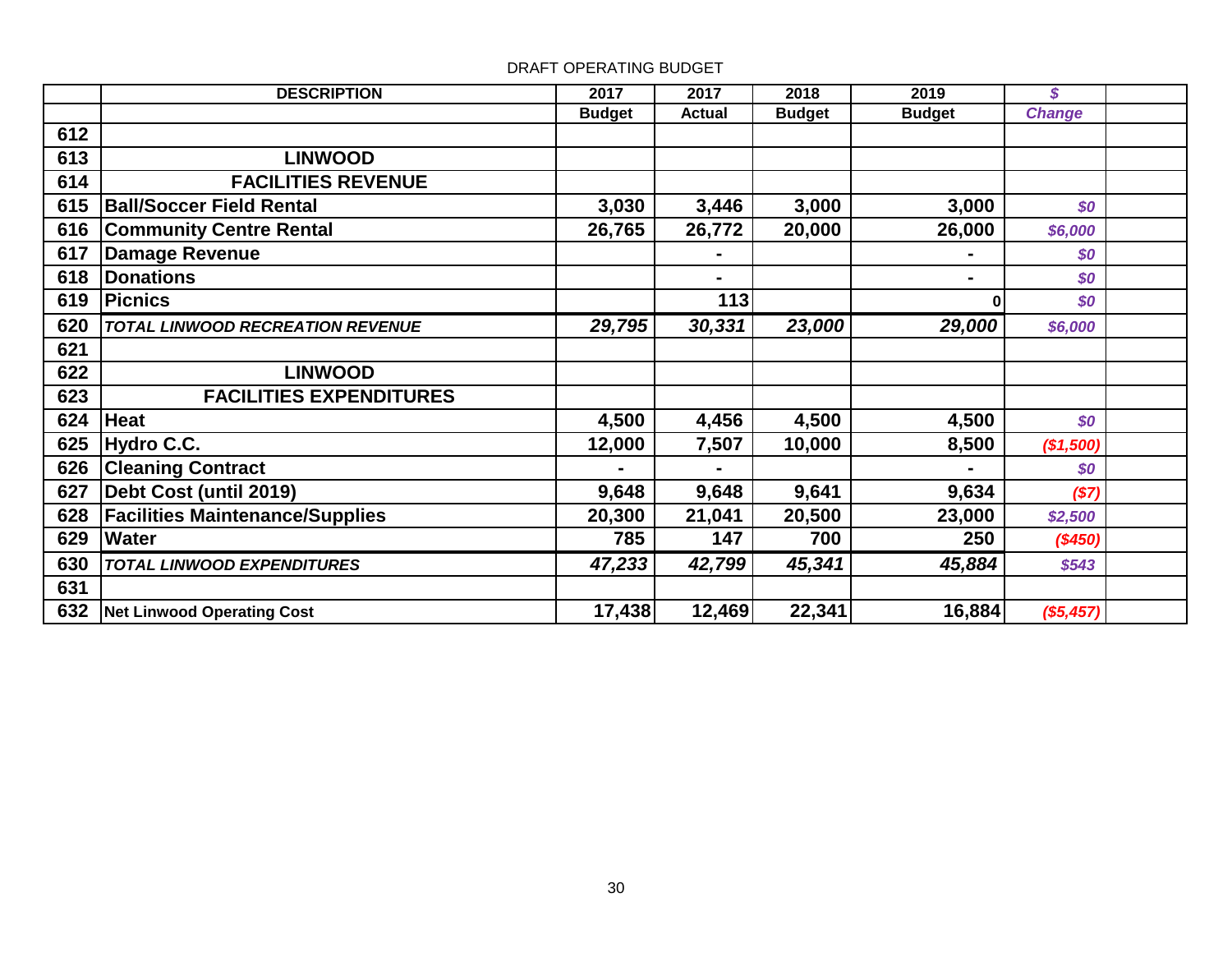|     | <b>DESCRIPTION</b>                          | 2017          | 2017          | 2018              | 2019          | \$            |  |
|-----|---------------------------------------------|---------------|---------------|-------------------|---------------|---------------|--|
|     |                                             | <b>Budget</b> | <b>Actual</b> | <b>Budget</b>     | <b>Budget</b> | <b>Change</b> |  |
| 633 |                                             |               |               |                   |               |               |  |
| 634 | <b>HAWKESVILLE</b>                          |               |               |                   |               |               |  |
| 635 | <b>FACILITIES REVENUE</b>                   |               |               |                   |               |               |  |
| 636 | <b>Community Centre Rental</b>              | 7,575         | 5,803         | 7,000             | 7,500         | \$500         |  |
| 637 | <b>TOTAL HAWKESVILLE RECREATION REVENUE</b> | 7,575         | 5,803         | 7,000             | 7,500         | \$500         |  |
| 638 |                                             |               |               |                   |               |               |  |
| 639 | <b>HAWKESVILLE</b>                          |               |               |                   |               |               |  |
| 640 | <b>FACILITIES EXPENDITURES</b>              |               |               |                   |               |               |  |
| 641 | Heat                                        | 2,200         | 1,952         | 2,200             | 2,200         | \$0           |  |
| 642 | Hydro C.C.                                  | 1,700         | 1,723         | 1,700             | 1,700         | \$0           |  |
| 643 | <b>Cleaning Contract</b>                    | 0             | U             |                   | 0             | \$0           |  |
| 644 | Maintenance/Repairs-Community Ctr           | 7,000         | 3,894         | 7,000             | 10,000        | \$3,000       |  |
| 645 | <b>TOTAL HAWKESVILLE EXPENDITURES</b>       | 10,900        | 7,569         | 10,900            | 13,900        | \$3,000       |  |
| 646 |                                             |               |               |                   |               |               |  |
| 647 | <b>Net Hawkesville Operating Cost</b>       | 3,325         | 1,766         | 3,900             | 6,400         | \$2,500       |  |
| 648 |                                             |               |               |                   |               |               |  |
| 649 | <b>Total Recreation Income</b>              | 598,925       | 553,759       | 531,099           | 534,883       | \$3,783       |  |
| 650 | <b>Total Recreation Expenditures</b>        | 1,489,144     | 1,525,419     | 1,560,402         | 1,670,896     | \$110,494     |  |
| 651 | <b>Net Cost of Recreation</b>               | 890,219       |               | 971,660 1,029,303 | 1,136,013     | \$106,711     |  |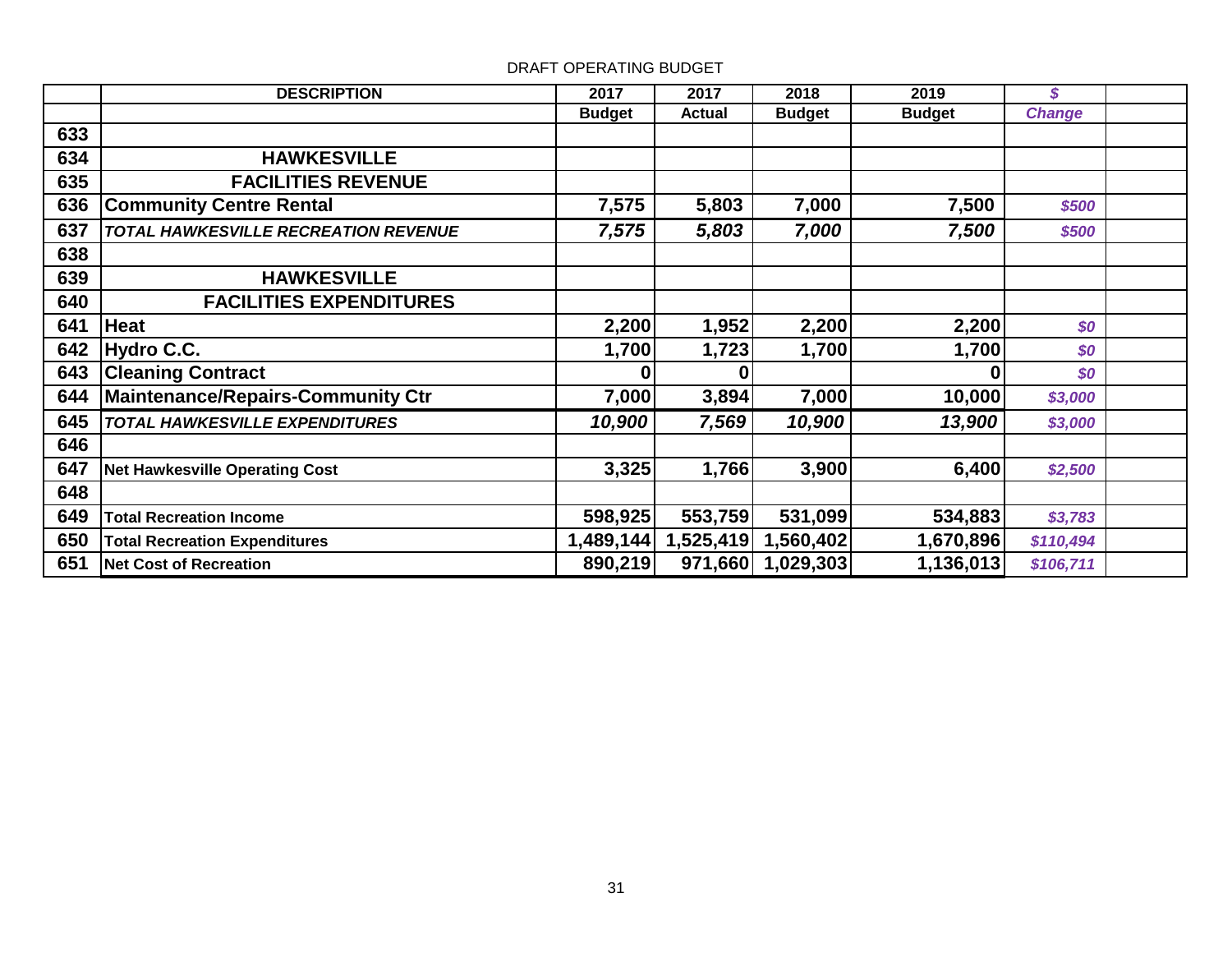# **DESCRIPTION 2017 2017 2018 2019** *\$* **Budget Actual Budget Budget** *Change* **LIBRARY LINWOOD LIBRARY Linwood Library Rental Income 6,430 6,430 6,430 6,600 6,600 6,600 6,600 EXPENDITURES Heating Fuel 1400 1221 1400 1400** *\$0* **Hydro 3000 2056 3000 2250** *(\$750)* **Facilities Maintenance 780 388 1000 1000** *\$0* **Waste Water Testing 1000 944 1200 1000** *(\$200)* **Water 250 40 250 250** *\$0* **6,430 4,649 6,850 5,900** *(\$950)* **TOTAL LINWOOD LIBRARY EXPENDITURES Linwood Library Net Cost 0 -1,781 250 -700** *(\$950)* **ST. CLEMENTS LIBRARY No Income EXPENDITURES Misc. 500 20 500 500** *\$0* **500 20 500 500** *\$0* **TOTAL ST.CLEMENTS LIBRARY EXPENDITURES St. Clements Library Net Cost 500 20 500 500** *\$0* **WELLESLEY LIBRARY Wellesley Library Rental Income 9,300 9,300 9,500 9,500** *\$0* **Expenditures Heating Fuel 1,750 1,904 1,800 1,800 1,800 50 Hydro 3,000 2,559 3,000 3,000** *\$0*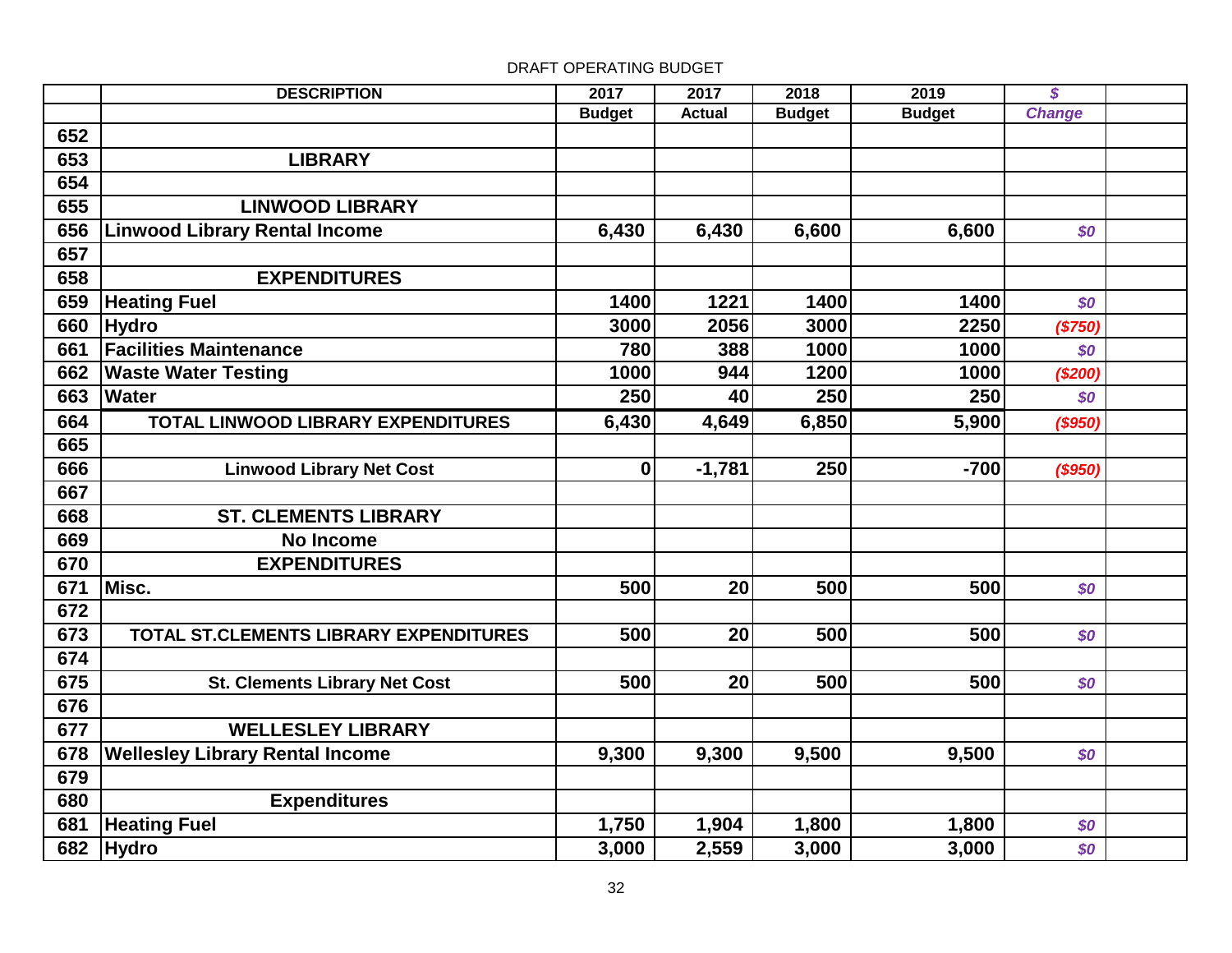|     | <b>DESCRIPTION</b>                         | 2017          | 2017          | 2018          | 2019          | ъ             |  |
|-----|--------------------------------------------|---------------|---------------|---------------|---------------|---------------|--|
|     |                                            | <b>Budget</b> | <b>Actual</b> | <b>Budget</b> | <b>Budget</b> | <b>Change</b> |  |
| 683 | <b>Cleaning Contract</b>                   |               | $\sim$        |               |               | \$0           |  |
| 684 | <b>Bldg Material/Supplies &amp; Repair</b> | 3,500         | 4,060         | 5,000         | 6,000         | \$1,000       |  |
| 685 | <b>Water</b>                               | 400           | 299           | 400           | 400           | \$0           |  |
| 686 | TOTAL WELLESLEY LIBRARY EXPENDITURES       | 8,650         | 8,822         | 10,200        | 11,200        | \$1,000       |  |
| 687 |                                            |               |               |               |               |               |  |
| 688 | <b>Wellesley Library Net Cost</b>          | $-650$        | $-478$        | 700           | 1,700         | \$1,000       |  |
| 689 |                                            |               |               |               |               |               |  |
| 690 | <b>Total Library Income</b>                | 15,730        | 15,730        | 16,100        | 16,100        | \$0           |  |
| 691 | <b>Total Library Expenditures</b>          | 15,580        | 13,491        | 17,550        | 17,600        | \$50          |  |
| 692 | <b>Library Net Cost</b>                    | $-150$        | $-2,239$      | 1,450         | 1,500         | \$50          |  |
| 693 |                                            |               |               |               |               |               |  |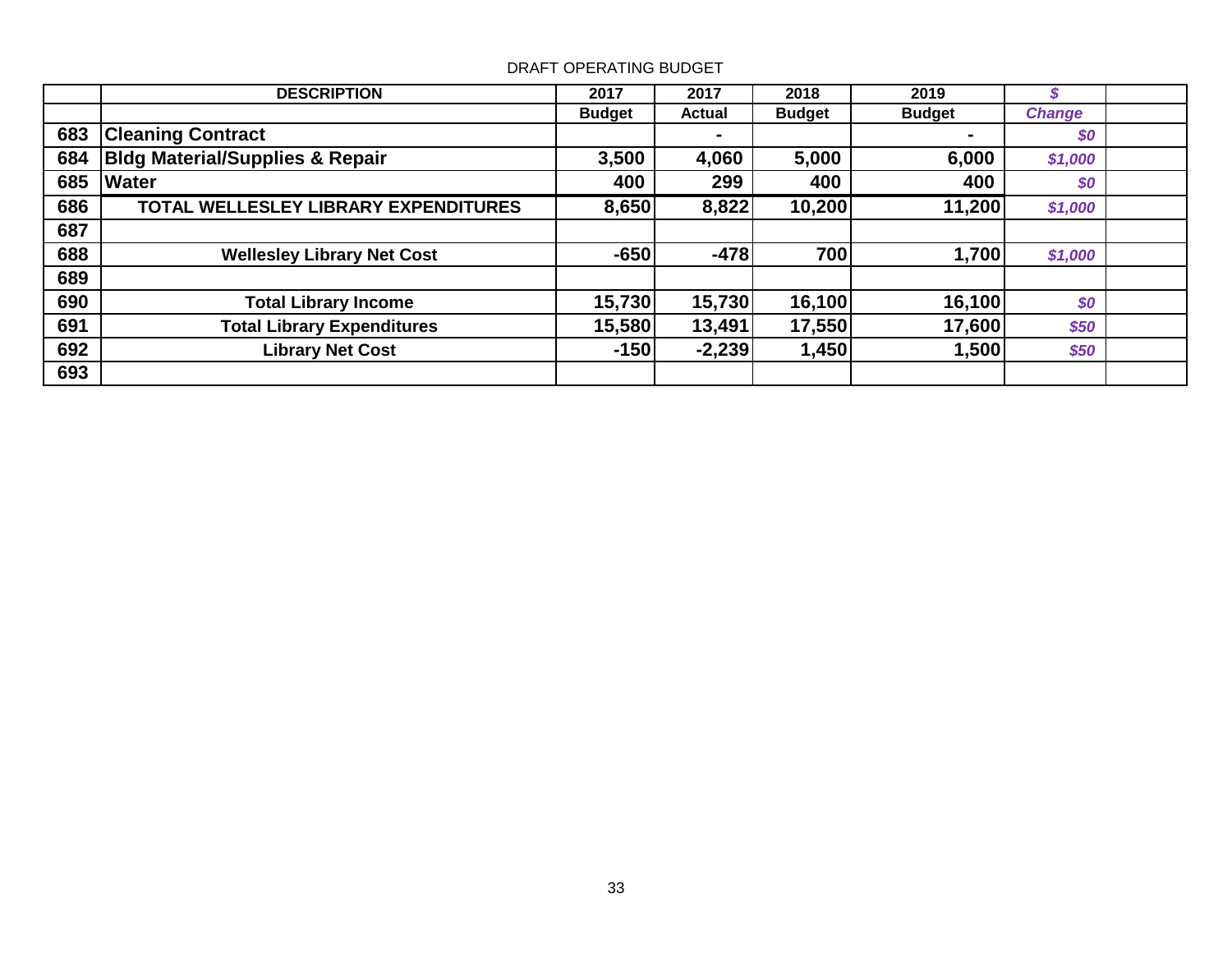|     | <b>DESCRIPTION</b>                             | 2017          | 2017           | 2018          | 2019           | $\overline{\mathcal{S}}$ |  |
|-----|------------------------------------------------|---------------|----------------|---------------|----------------|--------------------------|--|
|     |                                                | <b>Budget</b> | <b>Actual</b>  | <b>Budget</b> | <b>Budget</b>  | <b>Change</b>            |  |
| 694 |                                                |               |                |               |                |                          |  |
| 695 | <b>PLANNING REVENUE</b>                        |               |                |               |                |                          |  |
| 696 | <b>Misc Revenue</b>                            |               | $\blacksquare$ |               | $\blacksquare$ | \$0                      |  |
| 697 | <b>Consents/Land Severance</b>                 | 7,600         | 5,950          | 7,000         | 8,000          | \$1,000                  |  |
| 698 | <b>Zoning Certificate/Compliance Letters</b>   | 3,500         | 4,600          | 3,500         | 3,500          | \$0                      |  |
| 699 | <b>MDS Calculations</b>                        | 100           |                | 100           | 100            | \$0                      |  |
| 700 | <b>Minor Variance Fees</b>                     | 7,200         | 4,000          | 6,400         | 9,600          | \$3,200                  |  |
| 701 | <b>Part Lot Control Fees</b>                   | 800           | 800            | 3,000         | 4,800          | \$1,800                  |  |
| 702 | <b>OPA - Zone Change</b>                       | 8,400         | 8,700          | 7,500         | 12,000         | \$4,500                  |  |
| 703 | <b>Site Plan Control Fee</b>                   | 6,000         | 3,000          | 6,000         | 6,000          | \$0                      |  |
| 704 | <b>Pre-Submission Meetings</b>                 | 1,000         | 400            | 800           | 1,200          | \$400                    |  |
| 705 | <b>Plan of Subdivision Fees</b>                | 4,000         | 4,000          | 4,000         | 4,000          | \$0                      |  |
| 706 | <b>TOTAL PLANNING OPERATING REVENUE</b>        | 38,600        | 31,450         | 38,300        | 49,200         | \$10,900                 |  |
| 707 |                                                |               |                |               |                |                          |  |
| 708 | <b>PLANNING TRANSFERS FROM RESERVES</b>        |               |                |               |                |                          |  |
| 709 | Transfer from DC Reserve to fund co-op student | 5,000         | $\blacksquare$ |               |                | \$0                      |  |
| 710 | <b>Transfer from Source Protection Reserve</b> |               | $\blacksquare$ |               |                | \$0                      |  |
| 711 | <b>TOTAL PLANNING TRANSFERS FROM RESERVES</b>  | 5,000         | 0              | 0             | 0              | \$0                      |  |
| 712 |                                                |               |                |               |                |                          |  |
| 713 | <b>TOTAL PLANNING REVENUE</b>                  | 43,600        | 31,450         | 38,300        | 49,200         | \$10,900                 |  |
| 714 |                                                |               |                |               |                |                          |  |
| 715 | <b>PLANNING EXPENDITURES</b>                   |               |                |               |                |                          |  |
| 716 | <b>Wages</b>                                   | 98,557        | 103,259        | 102,738       | 105,307        | \$2,569                  |  |
| 717 | Part-Time Co-op student + stat benefits        | 15,000        | 12,467         | 13,000        | 15,000         | \$2,000                  |  |
| 718 | <b>Overtime Wages</b>                          |               |                |               |                | \$0                      |  |
| 719 | Benefits                                       | 30,619        | 29,937         | 28,955        | 28,396         | (\$559)                  |  |
| 720 | <b>Workshops &amp; Training</b>                | 3,000         | 2,410          | 3,000         | 3,500          | \$500                    |  |
| 721 | Memberships                                    | 850           | 819            | 900           | 900            | \$0                      |  |
| 722 | Teranet Contract                               | 767           | 767            | 767           | 767            | \$0                      |  |
| 723 | <b>Cell Phone</b>                              | 750           | 605            | 700           | 550            | (\$150)                  |  |
| 724 | <b>Office Supplies</b>                         | 500           | 540            | 500           | 300            | (\$200)                  |  |